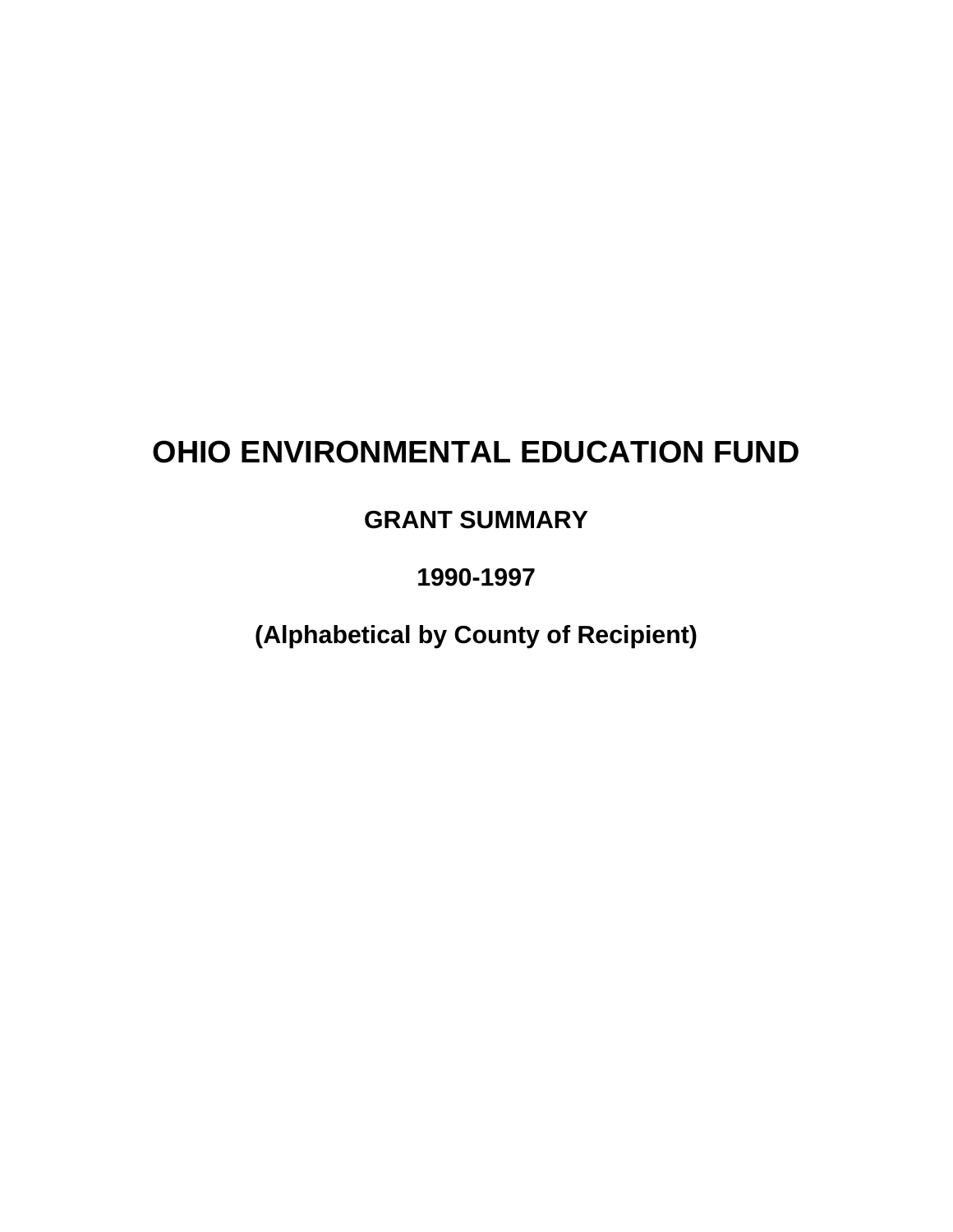**Adams Soil and Water Conservation District**, *Meet Ohio Brush Creek,* \$3,610.00, January 1994 to October 1995, 93 M 047 Adams, PUB

To publish a regular newspaper column covering water quality and environmental issues pertaining to Ohio Brush Creek watershed, and to develop a slide show and book to present at two indoor public meetings and three streamside meetings.

**Adams County / Ohio Valley School District**, *School Waste Composting Pilot Project,* \$8,090.00, November 1994 to October 1996, 95 G 021 Adams, PES

Students and staff at Ohio Valley Vocational School will separate the organic portion of collected waste into protein (for hog food), compostables (paper and other food waste), and noncompostables to 1) reduce waste disposal and collection costs, 2) provide alternative food source for existing school hog project, 3) to produce high quality marketable compost, and 4) to design a process which can be replicated.

**Ashtabula County Soil and Water Conservation District**, *Groundwater Flow Model Inservice,* \$1,960.00, December 1993 to July 1994, 93 M 036 Ashtabula, PES

To heighten student and teacher awareness of how human activities affect groundwater quality through inservice and classroom education using ground water flow models.

**Ashtabula County Soil and Water conservation District**, *Water Quality Model Workshop,* \$4,830.00, March 1993 to March 1994, 93 M 009 Ashtabula, PES

To increase awareness of teachers and elementary students in seven school districts about water quality issues through use of hand-on activity models.

**Hocking College, Geographic Information Systems Laboratory**, *Geographic Information Systems Laboratory,* \$50,000.00, May 1992 to December 1993, 92 R 052 Athens, CCD

To purchase five geographic information management systems stations with industry standard software that will enable faculty to create curriculum and teach students to analyze and manipulate resource management data to solve environmental problems.

**Ohio University, Telecommunications Center**, *Down to Earth,* \$4,970.00, March 1992 to September 1992, 92 M 055

Athens, Athens, Hamilton, Greene, Cuyahoga, Franklin, Mahoning, Trumbull, Portage County Audiences (PUB)

To produce five short feature radio programs and one half-hour documentary on key environmental issues through interviews with government and enforcement officials, Ohio EPA policy makers, business leaders and environmentalists.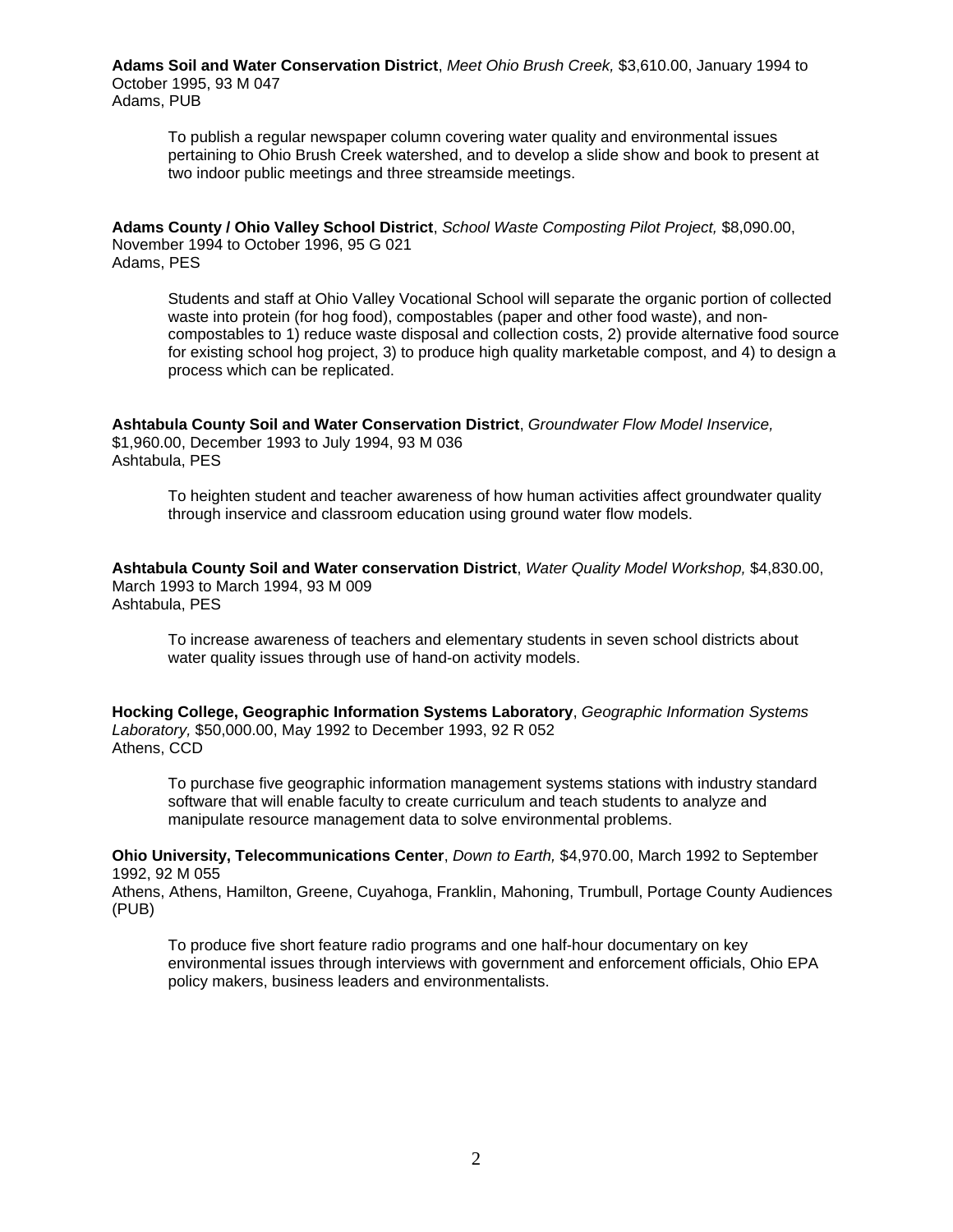**Ohio University, School of Curriculum and Instruction**, *Follow-up: Energy and Environmental Workshop,* \$5,000.00, November 1992 to June 1993, 92 M 123 Athens, PES

Sponsored jointly with Columbus Southern Power Co., an Energy and Environment workshop for 24 Ohio University teachers June 14-26, 1992, involving field trips, guest speakers and hands-on experiences.

**Ohio University, Institute for Local Government Administration and Rural Development (ILGARD)**, *Passport to Governmental Regulatory Requirements,* \$41,218.00, September 1991 to February 1993, 91 R 011

Athens, 29 Ohio Appalachian County Audiences (REG)

To increase understanding of and importance of regulatory requirements 1) through four seminars offered over Rural MicroNet which is a television system linking six geographically remote locations in Appalachian Ohio, and 2) through development of an educational resource directory with overview of regulatory requirements, enforcement process, sources of additional training, and governmental contacts.

**Ohio University, College of Health and Human Services**, *Environmental Health Course Development,* \$4,043.00, November 1991 to April 1993, 91 M 022 Athens, CCD

To revise all courses in the Environmental Health Program taught during the 3rd and 4th year to utilize an environmental risk analysis approach, including environmental risk assessment, risk management, and risk communication.

**Ohio University, Institute for Democracy in Education**, *Project Common Ground,* \$31,610.00, November 1992 to January 1994, 92 R 092 Athens, Statewide Audience (PES)

High school students and teachers, from diverse socioeconomic, cultural and geographic settings, shared environmental projects through statewide computer network, newsletters, conference and teachers handbook.

**Ohio University, Institute for Democracy in Education**, *Common Ground Partnerships,* \$38,211.00, January 1994 to March 1995, 93 R 045 Athens, Statewide Audience (PES)

To establish partnerships between the original 15 and 30 new schools. Activities include: computer mediated communication network for teachers and students, a student written and edited quarterly newsletter, two statewide conferences, a statewide camp, a facilitator's handbook, a student handbook for high school to work with elementary students, and a video tape promoting environmental stewardship.

**Appalachian Ohio Public Interest Campaign**, *Implementing our Solid Waste District Plan An Economic Development Opportunity,* \$43,000.00, September 1991 to September 1993, 91 R 020 Athens, Athens, Meigs, Gallia, Jackson, Hocking, Vinton County Audience (PUB)

To fund a series of five-day-long workshops to enhance public awareness of the six-county Solid Waste District's Solid Waste Plan.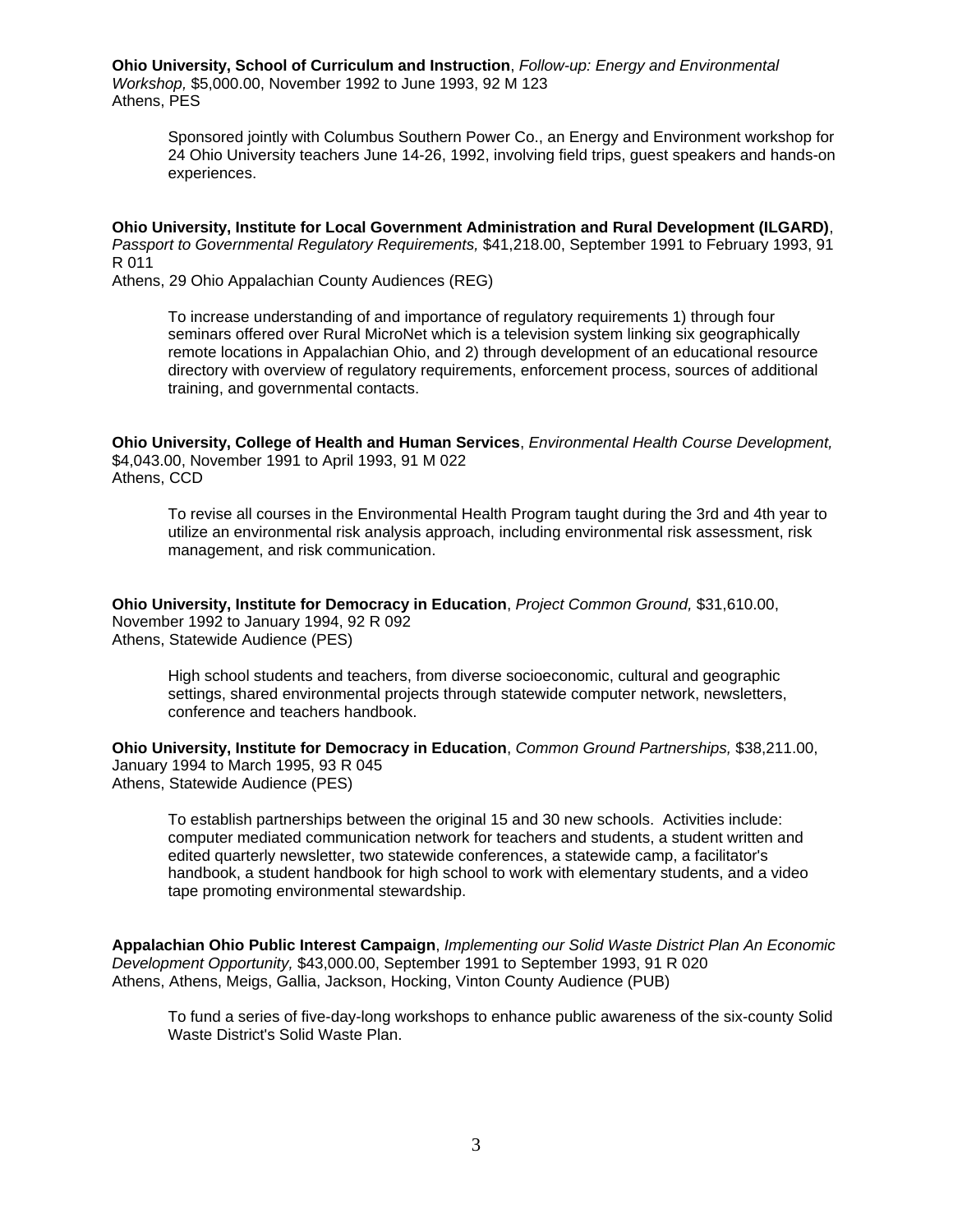**Athens City School District, The Plains Elementary**, *The Plains Outdoor Education Center,* \$5,00.00, May 1994 to June 1996, 93 M 062 Athens, PUB

To develop an outdoor education center on approximately 30 acres of land. The lab will include nature trails with teaching stations; bird, bat and squirrel boxes to encourage their return to the area; and marked trees and shrubs for identification. The entire community to will receive handson information regarding pollution prevention and the protection and maintenance of brushland , wetlands and open lands to promote wildlife.

**Athens Soil and Water Conservation District**, *Athens SWCD Conservation Education Expansion,* \$7,000.00, July 1994 to July 1996, 93 M 077 Athens, PES

To expand environmental education programs within the Athens County and City School systems by providing teacher workshops, purchasing stream monitoring equipment and mobile hands-on exhibits, and initiating an "Adopt-A-Stream" program for elementary and high school students. The focus is on non-point pollution, watershed management, and erosion control.

**Dairy Barn Southeastern Ohio Cultural Arts Center**, *Visualizing Our Environment,* \$49,562.30, November 1992 to January 1994, 92 R 127 Athens, Statewide Audience (PUB)

Six-week juried art exhibit in April/May 1993 addressing broad issues of environmental problems and solutions, including educational programs and special events.

**Federal Hocking Local School District, Amesville Elementary School**, *Earth-Boards,* \$4,850.00, September 1992 to June 1994, 92 M 073 Athens, PES

The Developmentally Handicapped Program of the Amesville Elementary School will distribute eight student-produced bulletin board and four posters to every elementary school in Athens County. Students also will make two displays on solid waste, surface water quality, drinking water and pollution prevention. Teachers will create a guide with student activities.

**Federal Hocking Local Schools, Federal Hocking Middle School**, *Project River Ties,* \$6,268.00, June 1995 to June 1996, 95 G 078 Athens, PES

To integrate science, math, language and social studies into sixth and eighth grade students studies of the Hocking River Watershed in order to understand and favorably impact the forces affecting it.

**Belmont Technical College, Office of Continuing Education/Community Services**, *Solid and Infectious Waste Training,* \$49,928.00, April 1992 to June 1993, 92 R 084 Belmont , Statewide Audience (REG)

To develop "Train the Trainer" workshops and statewide training courses for operators, inspectors, and local boards of health concerning the operation of landfills, transfer stations, compost facilities, incinerators, and infectious wast disposal.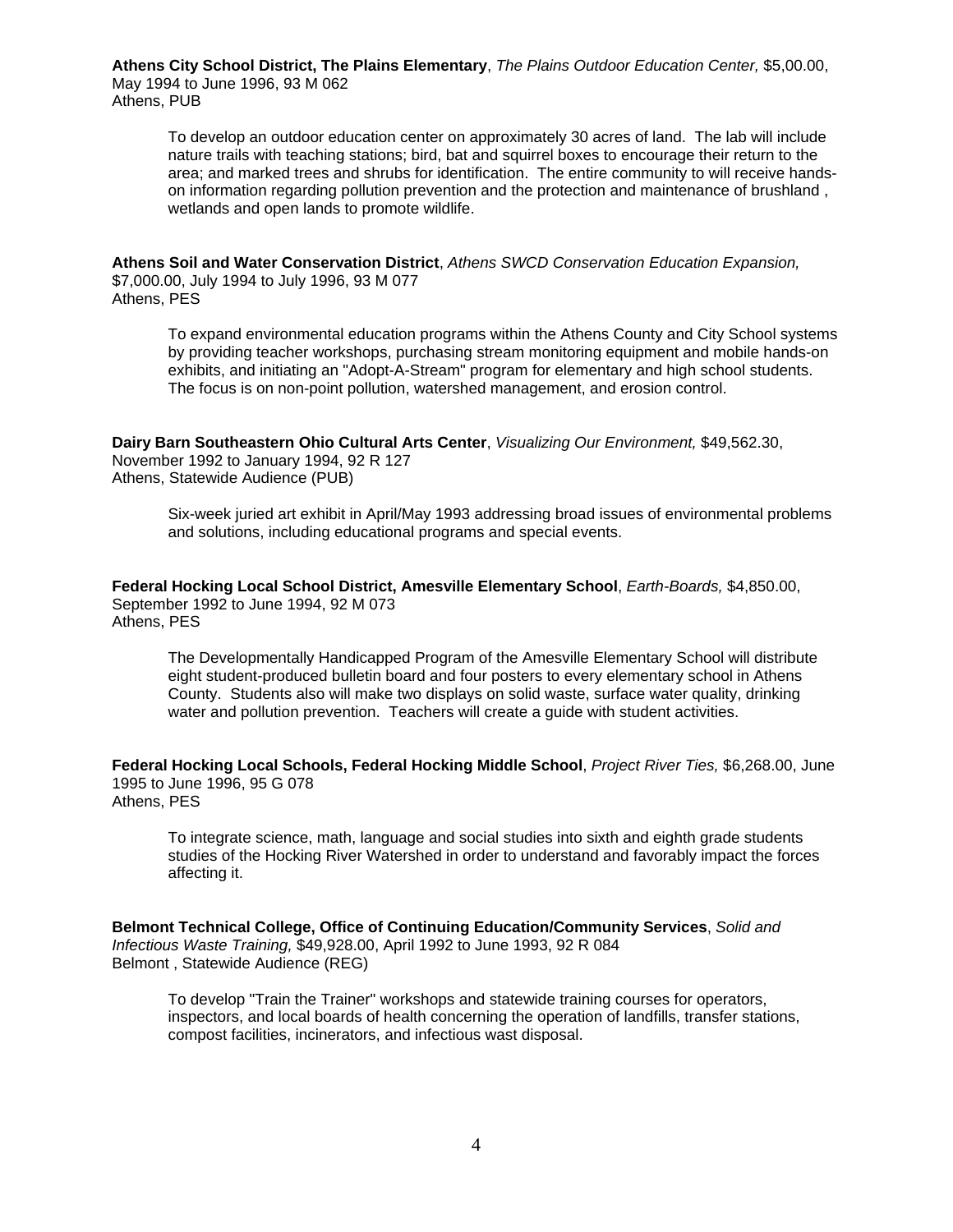**Lakota Local Schools, Freedom Elementary**, *Outdoor Learning Center Project,* \$14,700.00, June 1995 to May 1997, 95 G 077 Butler , PES

To extend opportunities for environmental awareness, responsibility and knowledge by engaging learners in cooperative, inquiry-based activities at an outdoor learning center.

**Miami University/ Department of Zoology**, *Advanced Environmental Education through Inguiry,* 25,860.00, June 1, 1996- May 6, 1997, 96G-076 Butler, PES

To provide participants (teachers and graduate students) with training in inquiry learning and content knowledge to effectively lead students on investigative, outdoor learning episodes.

**Middleton City Schools District (Wilwood Elementary School)**, *O.W.L. (Outdoor World Lab Project),* 50,000.00, June, 1996-June, 1998, 96G-099 Butler, PES

To provide a three to five year plan for the development and wise use of the land site at Wildwood Elementary School, and at the same time making the area onsite learning environmental which will provide 320 Wildwood Elementary School students and 235 students of the Gifted and Talented Enrichment (GATE) Program the opportunity to learn about the outdoors in an environmentally rich setting.

**Talawanda City Schools, Marshall/Stewart Elementary Schools**, *Marshall/Stewart Schools Environmental Education Curriculum, K-5,* \$4,950.00, November 1991 to July 1993, 91 M 019 Butler, PES

This will enable Stewart and Marshall Schools to bring into their classrooms the Environmental Mobile Unit (EMU), a local organization dedicated to educating people about our natural environment, our impact on it, and our responsibility toward it.

**Miami University, Department of Zoology**, *Hands-On Activities for K-6 Teachers,* \$4,590.00, May 1993 to December 1993, 93 M 025 Butler, Statewide Audience (PES)

To compile and distribute 300 of the most effective hands-on activities, developed by teachers through earlier grant, designed to further students' understanding of environmental issues.

**Urbana City Schools, Urbana High School**, *High School Awareness of Aquatics,* \$4,906.00, November 1992 to November 1994, 92 M 114 Champaign, PES

Introduces high school students to qualitative and quantitative sampling procedures using local waterways, in studying surface and drinking water and wetland protection.

**Northeastern Local School District, Northeastern Local High School**, *Clark County Ground Water Project,* \$3,239.00, August 1995 to May 1997 , 95 G 121 Clark, PES

To provide for an integrated environmental science activity that will offer high school students the opportunity to apply empirical design to an environmental concern by taking ground water samples at designated sites, test the samples and distribute the results to area agencies.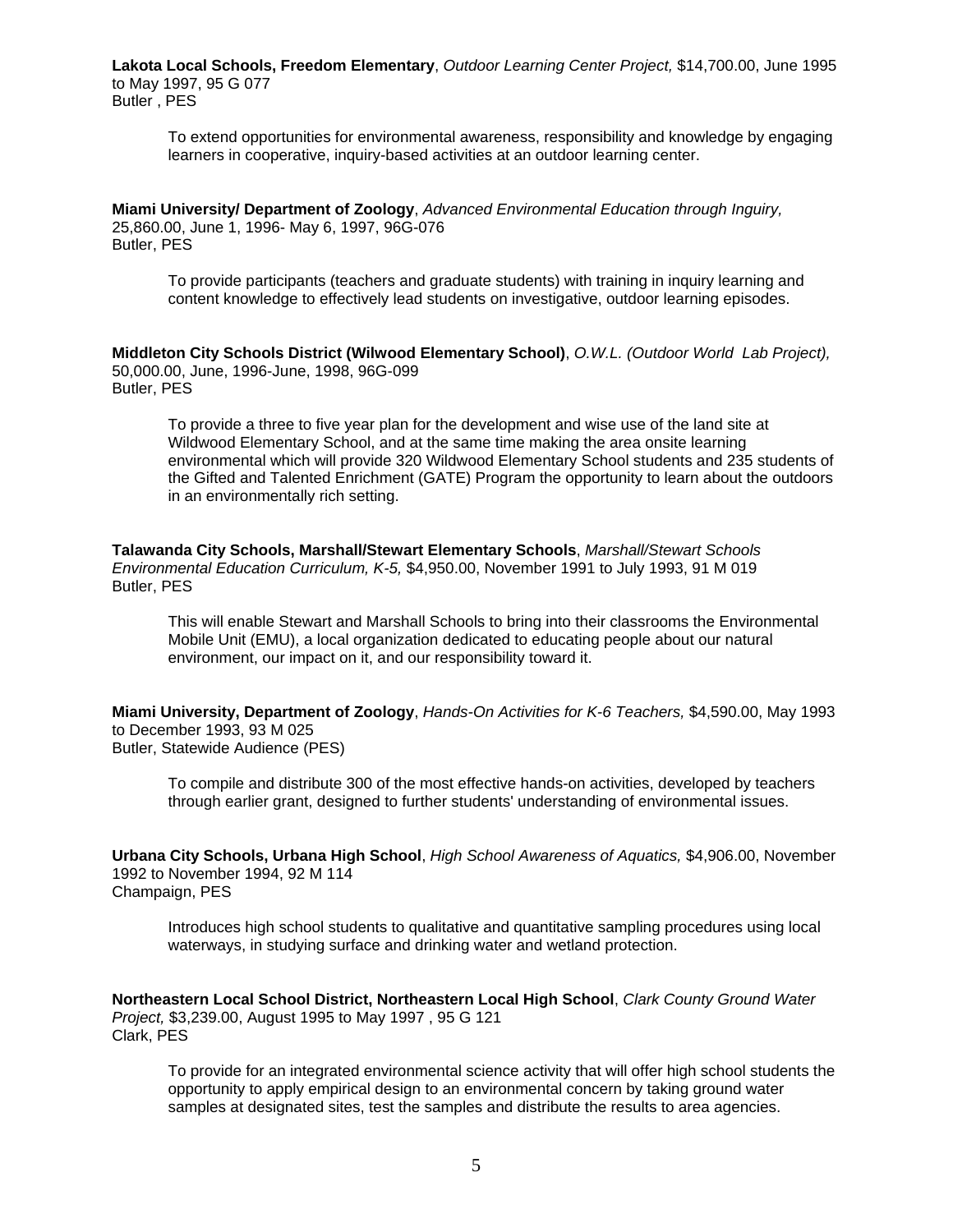**Precycle! Cleveland Public Education Camp**, *\$25,000,* June 1993 to November 1994, 93 R 026, 90 M 011 Clean-Land Ohio,

To expand Ohio's "PRECYCLE! CLEVELAND' public education campaign city-wide among both students in grades 3-6 and residents in Cleveland during 1993. Focus is on waste minimization.

**Clermont County Educational Service Center**, *East Fork Region Environmental Project,* 48,920.00, February 96-February 98, 96G-012 Clermont, PES

The project intends to involve students in grades 5-8 in investigating the impact of human activity (industry, housing development, sewage, etc,) on the environment and to generate realistic solutions for environmental issues.

**Clermont County General Health District**, *On-Site Sewage Systems: Ignored, Overlooked and Forgotten,* \$30,418.00, June 1995 to May 1996, 95 G 088 Clermont, PUB

To institute a county-wide information/education campaign to increase the understanding and awareness of the challenges associated with on-site sewage systems.

**Cuyahoga County District Board of Health**, *Household Sewage System Education Seminars,* \$9,842.00, November 1993 to November 1995, 93 R 054 Cuyahoga, PUB

To conduct seminars to educate residents with septic systems about proper system maintenance, new home sewage system regulations, sources of financial aid for remediating inadequate sewage systems, and the importance of minimizing non-point source pollution.

**Case Western Reserve**, *AQUACorps (Aquatic Quality Urban Action Corps),* 49,999.00, January 1, 1997- August 31, 1998, 96G-156 Cuyahoga, PES

AquaCorps is a program designed to develop and implement a collaborative environmental education-based stewardship plan for the Doan Brook Watershed.

**Environmental Health Watch**, *Environmental Health Watch Campaign,* \$30,000.00, September 1991 to September 1992, 91 R 012 Cuyahoga, PUB

To promote public awareness of environmental health problems in the home and community through development of eight fact sheets and television public service announcements.

**Case Western Reserve University, Neurosciences and Environmental Health**, *Projects on Priorities,* \$39,596.00, January 1994 to August 1994, 93 R 046 Cuyahoga, CCD

For a spring/summer 1994 inter-disciplinary university/community program on comparative risk and setting priorities in the urban environment including a weekly seminar, weekly discussion section, satellite student projects, and production of TV broadcasts.

**Case Western Reserve University, Neurosciences and Environmental Health**, *C.W.R.U. project on*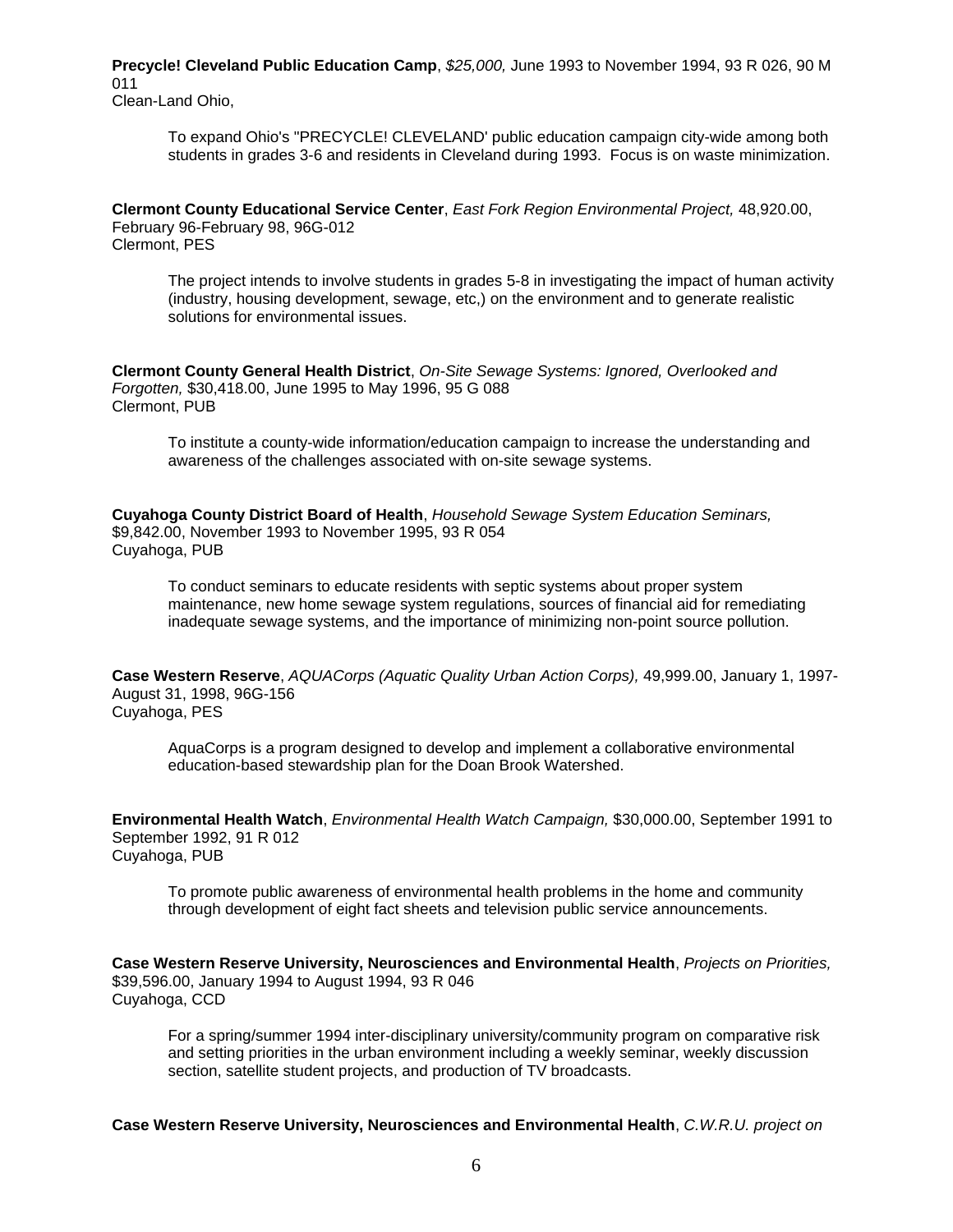One-semester (fall 1992) inter-disciplinary university/community program on lead poisoning in the urban environment including seminar and satellite activities.

**Center for Environmental Intern Program (CEIP)**, *CEIP Fund's Student Initiated Project,* \$4,840.00, September 1991 to April 1992, 90 M 011 Cuyahoga, PES

To educate students grades K-6 about individual impacts on the environment through games, skits and songs.

**Global Issues Resource Center Good Neighbors**, *A Project Supporting Environmental Literacy,* \$26,850.00, August 1995 to May 1997, 95 G 090 Cuyahoga, PES

To infuse real-life environmental issues into the classrooms while supporting mandated initiatives for teaching interdisciplinary science by offering program development and multi-media resources to help teachers develop a five-part program of environmental curriculums, hands-on skills training inservice for teachers and simulation games for students.

**Clean-Land, Ohio**, *Business Waste Reduction and Buy Recycled Education/Awareness Program,* \$25,000.00, June 1995 to December 1996, 95 G 115 Cuyahoga, Northeast Ohio Audiences (REG)

To create a new waste reduction/buy recycled education and awareness program which will include presentations, a tabletop display, trade media and educational materials as well as outreach to businesses and citizens in the workplace.

**Cleveland Advanced Manufacturing Program (CAMP)**, *Expanded Demonstration Assessments,* \$4,944.00, April 1993 to December 1993, 93 M 014 Cuyahoga, Franklin, Lucas County Audiences (REG)

To conduct waste reduction assessments in two Columbus and two Toledo area businesses, an expansion of a previous grant under which a "Waste Minimization and Pollution Prevention" seminar was conducted.

**Cleveland Advanced Manufacturing Program (CAMP)**, *Waste Minimization Pollution Prevention Program,* \$35,000.00, September 1991 to August 1994, 91 R 013 Cuyahoga, Cuyahoga, Ashtabula, Lucas, Mahoning, Trumbull County Audiences (REG)

To familiarize 500-600 company officials with new laws and regulations regarding waste management and pollution prevention. The project will also include preliminary waste reduction assessments at 50-60 plants; detailed non-hazardous waste assessments and training at 5 plants.

**Cleveland Heights University Board of Education, Cleveland Heights High School**, *Environmental Health,* \$2,000.00, November 1991 to June 1992, 91 M 002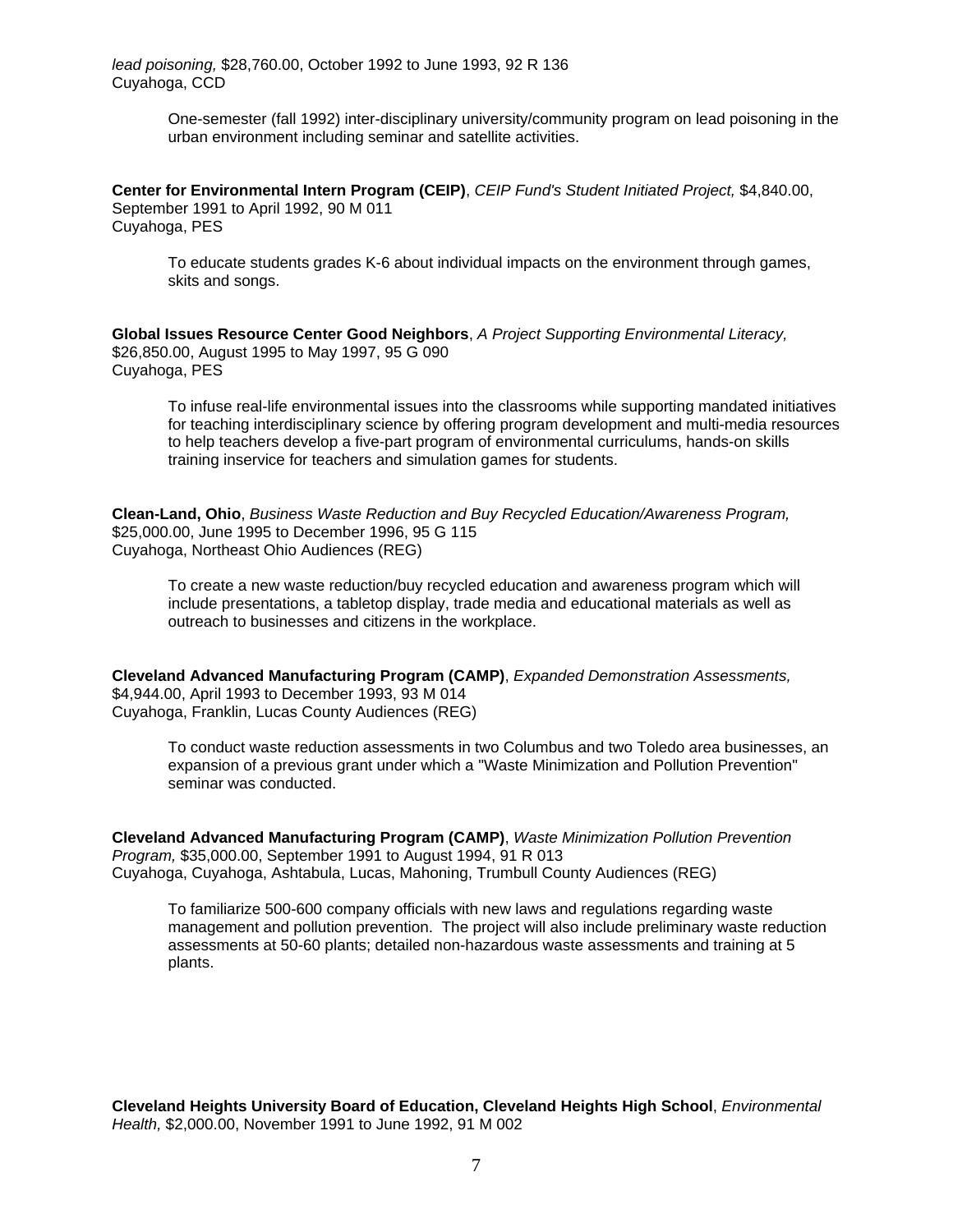To develop environmental health curricula for high school students

**Cleveland State University, Department of Geology**, *Project Tuscarawas,* \$27,186.00, May 1995 to September 1996, 95 G 118 Cuyahoga, Stark, Summit, Tuscarawas County Audiences (PES)

To replicate Cleveland State University's successful "Northeast Ohio River Project" in a collaborative effort with Cleveland State University, Project Discovery and several school systems by training teachers in techniques of water quality monitoring, bringing students to the Tuscarawas River basin to work together on monitoring and dealing with the river's problems in a proactive way.

**Commission of Catholic Community Action (CCCA)**, *Planeteering: Serving Mother Earth,* \$5,000.00, February 1993 to August 1993, 93 M 022 Cuyahoga, PES

To develop curriculum, educate teachers in its use, and educate students in ecology awareness and responsibility for pollution prevention and good stewardship.

**Darke County Soil and Water Conservation District**, *Stillwater River Watershed Education for Conservation Progress,* \$3,000.00, January 1994 to April 30, 1995, 93 M 050 Darke, PUB

To develop video and slide presentation on non-point pollution problems and solutions in the Stillwater River watershed for farm, civic and environmental organizations and schools.

**Darke County General Health District** , *Darke and Miami County Health District Still water River Watershed Protection Project,* 9,296.00, June, 1996- November , 1996, 96G-089 Darke, PUB

To design brochures to send to all rural residents of the Stillwater River Watershed to be used as an educational tool on how to properly care for home sewage systems.

**Darke County Solid Waste Management District**, *Model Community,* \$50,000.00, July 1993 to June 1995, 93 R 029 Darke, PUB

Collaborating with organizations community wide to organize waste reduction programs within organizations which would include preventing waste, eliminating toxins, purchasing of recycled products and recycling.

**Recreation Unlimited - National Challenge Center for People with Disabilities**, *Project Ohio Outdoor Access (POOA),* \$44,463.00, May 1995 to May 1996, 95 G 124 Delaware, Statewide Audience (PES)

To develop a handbook of guidelines and resources which will assist outdoor educators and special educators throughout the State of Ohio in providing appropriately inclusive experiences in the outdoors for all students, disabled and non-disabled.

**The Columbus Zoo**, *Discovery Reef In-Service Workshops,* \$4,500.00, January 1994 to June 1994, 93 M 039 Delaware, PES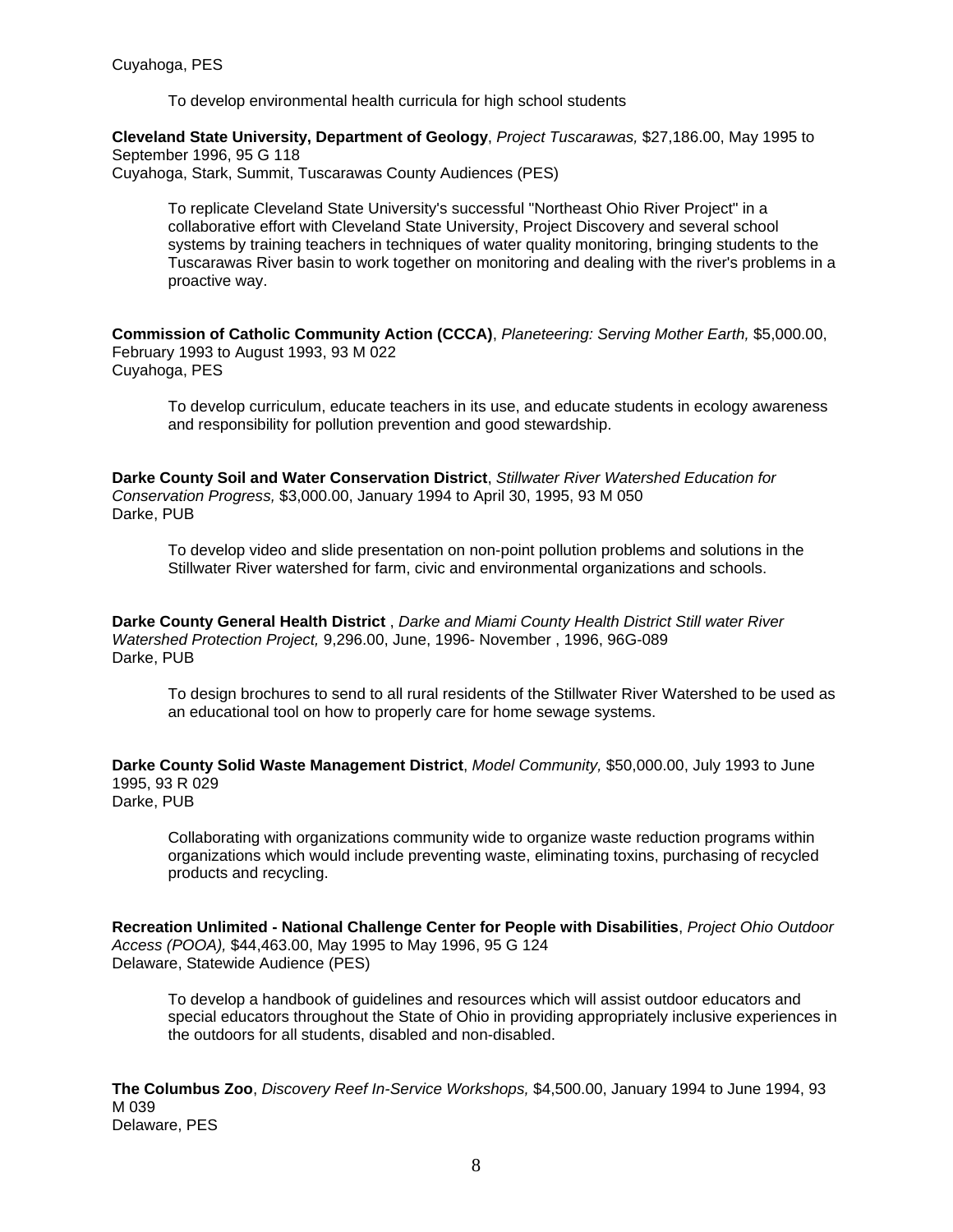To provide three workshops for 60 teachers (reaching an estimated 1,800 students) and six "tool boxes" of loan materials including videotapes, marine animal puppets, marine biofacts, photographs of coral reefs, coloring books, storybooks and activity books. These will address the issues of biological diversity, pollution prevention, sustainable use of resources and citizen involvement in conservation of the world's coral reef ecosystems.

**Automotive Service Association of Ohio, Inc.**, *Environmental Issues Seminars,* \$32,300.00, March 1992 to March 1994, 92 R 017 Delaware, Statewide Audience (REG)

To develop and produce a series of educational seminars regarding pollution prevention, waste minimization and other environmental regulatory issues. Seminars geared toward automotive service industry on how to achieve and maintain compliance with Ohio EPA regulations.

**Pickerington Local School District, Pickerington Elementary**, *Saving Our Wetlands,* \$21,000.00, April 1994 to September 1995, 93 R 107 Fairfield, PES

To recreate a wetland peat bog on school grounds, to provide students with hands-on experimentation in maintenance and monitoring, allowing them to observe native plant and aquatic habitats, utilize monitoring and management techniques, analyze and interpret data, and to interface with other research projects. Also to conduct teacher workshops and to collaborate with author Ron Hirschi in writing a children's book, Wandering Through Our Wonderful Wetlands.

**Washington Court House City School District, Washington Senior High School**, *Indoor Simulated Stream Investigation and Outdoor Field Study,* \$5,000.00, November 1994 to October 1996, 95 G 006 Fayette, PES

To engage students in scientific inquiry of a real problem, observation and assessment of how organisms interact with one another and the physical setting, and problem solving with evidence based solutions. Students will investigate indoor artificial stream ecosystem, participate in monitoring activities modeled by Project GREEN, and conduct on-site field studies on Paint Creek

**City of Dublin**, *Implementation of Dublin "Green Wi\$e" Program,* 49,980.00, May 1, 1997, 97G-032 Franklin, REG

The city of Dublin will develop and implement a program that mirrors the intent of the Federal Waste Wi\$e program. Through this program, called "Green Wi\$e", the city will promote commercial solid waste reduction and support community goals by educating and encouraging the Dublin business community to 1) prevent waste generation, 2)recycle, and 3) buy recycled products. The City of Dublin will join the Waste Wi\$e program in order to provide effective leadership for Green Wi\$e members.

**Ohio Chapter of the American Fisheries Society, Rivers and Streams Committee**, *Ohio's Rivers and Streams,* 48,300.00, March 96-March 98, 96G-027 Franklin, PUB

To develop and print a booklet on Ohio's rivers and streams for streamside landowners in Ohio.

**Bexley City Schools, Park Street, Clinton and Bexley Middle Schools**, *Earth System, Science Project,* \$44,200.00, May 1993 to May 1995, 93 R 016 Franklin, PES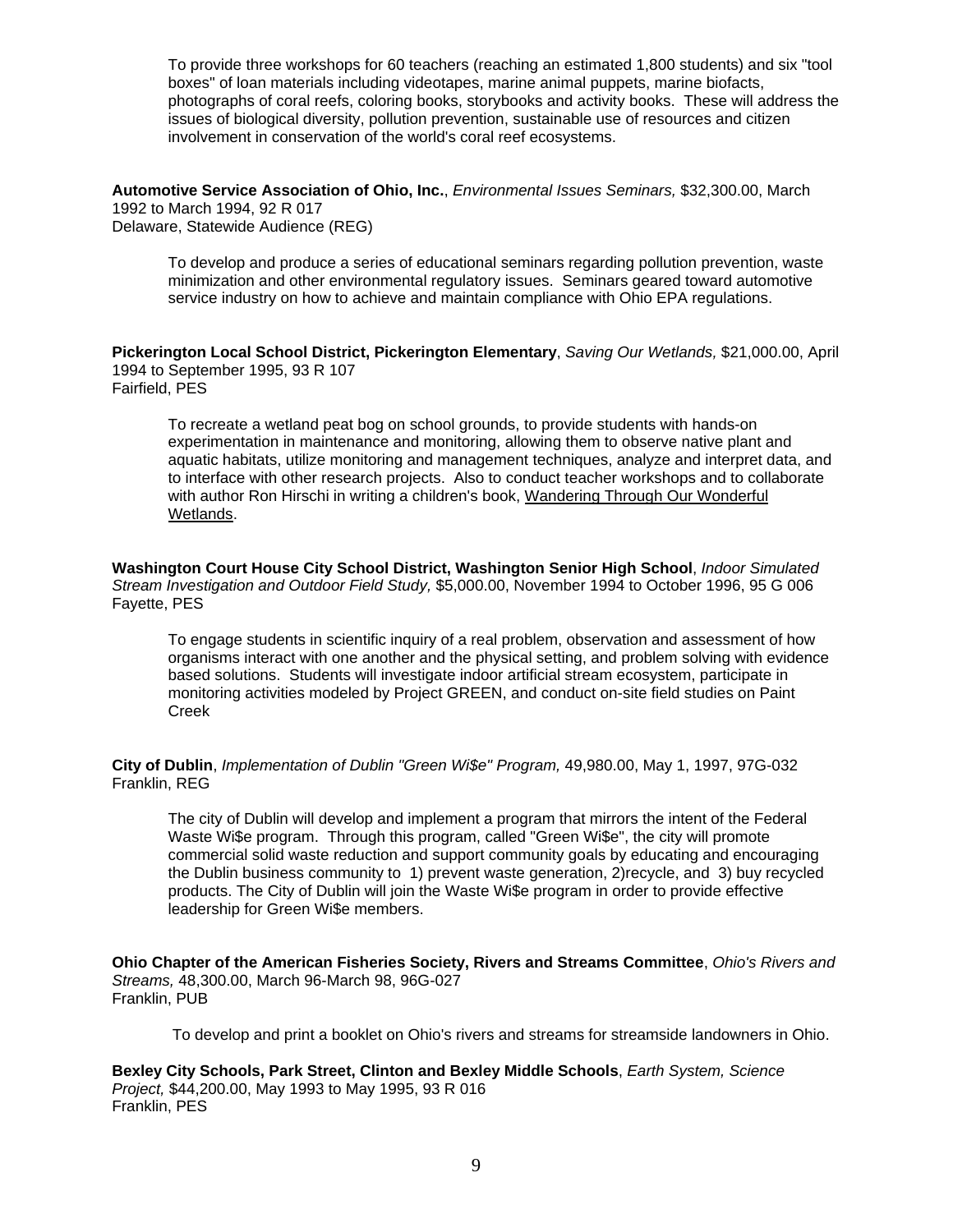South-Western City, Columbus and Bexley middle schools stimulating students and parents to evaluate themselves as stewards of their environment through field trips, environmental fairs, curriculum materials, collaboration among school districts, and teacher workshops.

**Capital University, Department of Philosophy/Religion**, *Environmental Ethics Education in Ohio,* \$7,000.00, July 1991 to December 1991, 91 R 008 Franklin, Statewide Audience (PES)

Seminar was conducted on November 1 & 2, 1991 to assess current environmental ethics education on elementary, secondary and undergraduate levels in Ohio.

**Capital University, Dept. of Philosophy/Religion**, *Faculty Environmental Literacy Project,* \$43,000.00, May 1995 to May 1997, 95 G 059 Franklin, CCD

To educate Capital University faculty and students on multi-dimensional environmental literacy, to develop action plans for curricular development, and to share inquiry with other educations in region. Seminars, curricular experiments, and marketing conference.

**Central Ohio Group Sierra Club**, *Promoting the Integration of Development and Wetlands Protection Through Education,* \$4,965.00, June 1992 to February 1993, 92 M 036 Franklin, Statewide Audience (REG)

To fund seminar for developers and land owners on achieving and maintaining compliance with Ohio EPA wetlands protection requirements.

**Chemical Emergency Preparedness Advisory Council (CEPAC)**, *Risk Reduction Workshops,* \$5,000.00, September 1992 to May 1993, 92 M 077 Franklin, REG

To prepare workbook and present three workshops to Franklin County area businesses and industries that store or maintain hazardous chemicals to help them plan to prevent and handle spills. Each workshop will target one chemical and spill containment of that chemical.

**City of Columbus, Division of Sewerage and Drainage**, *Environmental Theater: Making Learning Fun,* \$34,892.57, September 1991 to June 1992, 91 R 022 Franklin, PES

To introduce 30,000 elementary students to the water quality problems facing our nation today and what they can do about it using the performing arts.

**Columbus Public Schools, Hamilton Alternative School**, *Impact Green,* \$31,760.00, November 1993 to October 1995, 93 R 035 Franklin, PES

Collaborative effort of four Columbus elementary school and three municipal agencies to provide opportunities for second through fifth graders in inner-urban schools to have hands-on experiences with plants and to communicate with environmental protection agencies.

**Columbus Public Schools, Cassady, Hamilton, Georgian Heights, and Berwick Alternative Elementary Schools**, *Green and Growing,* \$19,175.00, September 1991 to June 1993, 91 R 010 Franklin, PES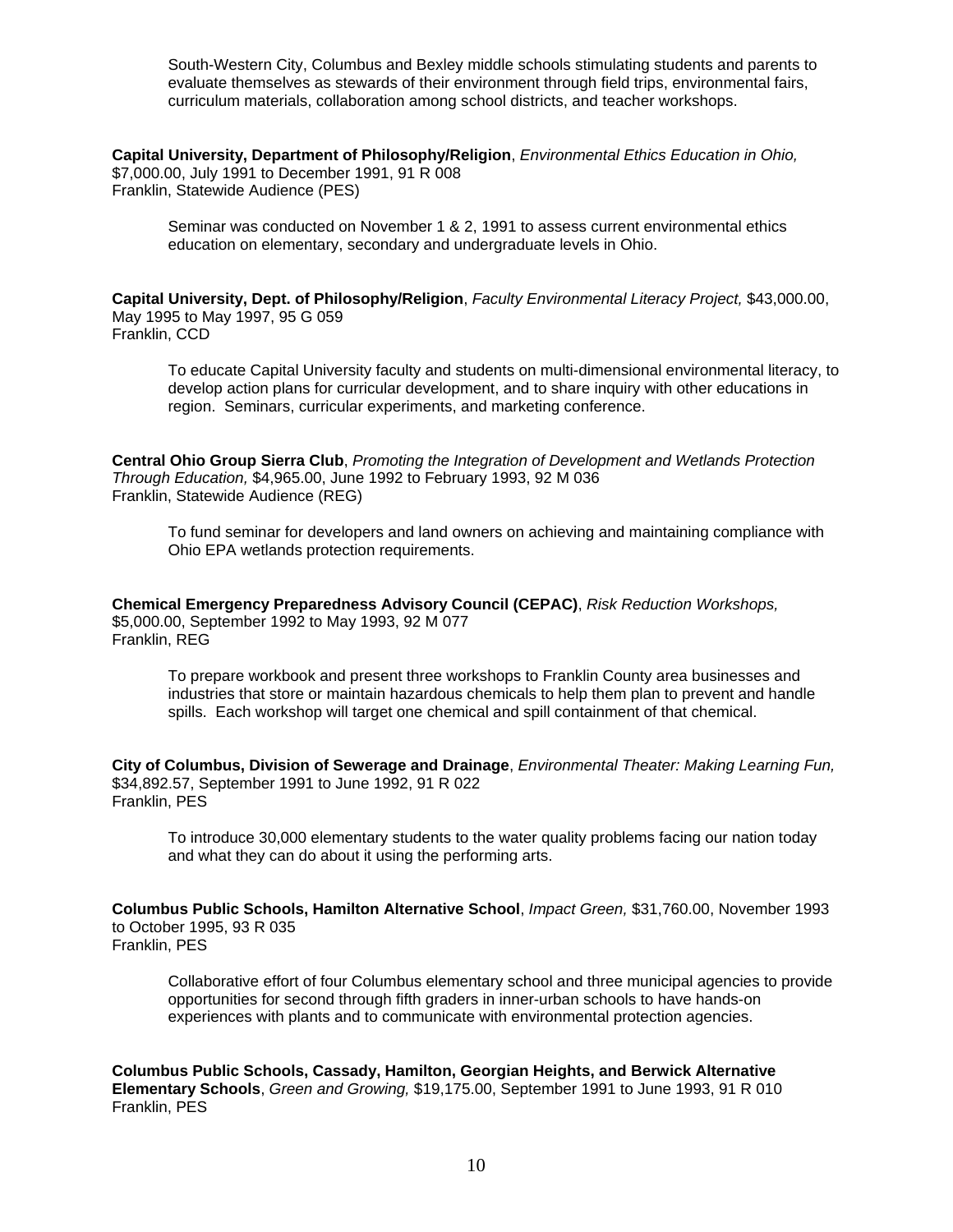Collaborative effort among Inniswood Botanical Garden and Nature Preserve, Franklin Soil and Water Conservation District, and four Columbus elementary schools; to enhance students' understanding of environmental issues by providing field experiences and activities related to biological requirements and life processes of native Ohio and non-indigenous plants.

**Columbus Public Schools, Marion-Franklin High School, Science Department**, *Environmental Connection,* \$39,762.00, November 1992 to August 1994, 92 R 113 Franklin, PES

Curriculum development, teacher in-servicing, land laboratory and recycling program with middle and high school students.

**Columbus Public Schools, Valley Forge School**, *Student Environmental Awareness Project (SEA),* \$47,669.00, April 1995 to April 1997, 95 G 120 Franklin, PES

To develop technical skills and responsible attitudes towards stewardship of the earth's natural resources among teachers and students by increasing their understanding of Ohio's natural resources and related environmental issues.

**Everest Environmental Expedition**, *Ohio Students on Top of the World & Down in the Dumps,* \$2,280.00, September 1991 to September 1992, 90 M 009 Franklin, Statewide Audience (PUB)

To develop a documentary of photographs and videotape interviews of the 1990 Everest Environmental Expedition focusing on how a group can organize an environmental project and influence environmental ethics within outdoor recreation. (The expedition collected and disposed of trash at the Mt. Everest base camps, initiated a recycling system and stimulated an attitudinal change of recreationists.)

**Foundation for Environmental Education**, *Evaluation of OEEF grants with the Regulated Community,* \$40,000.00, June 1995 to June 1996, 95 E 001 Franklin, Statewide Audience (REG)

To promote quality educational materials and innovative educational methods in the regulated community by developing criteria and process to evaluate funded projects and materials; coordinating the evaluation of selected projects; recommending OEEF grant guidelines; designing an inter-active communications system among OEEF, Ohio EPA and other state departments for review and evaluation of grants and projects.

**Franklin County Education Council Foundation, Science and Mathematics Network of Central Ohio**, *Evaluation of Ohio Environmental Education Fund's Grants with Preschool through Grade 12 Audience,* \$49,798.00, June 1994 to June 1995 , 94 E 001 Franklin, Statewide Audience (PES)

To develop criteria for, process for, and evaluation of all OEEF grants with preschool through grade 12 audience which were completed as of September 1994, and which produced curricula and other classroom guides; to develop format for dissemination statewide to promote use of exemplary materials; and, to provide pilot inservice in the central Ohio area.

**Gahanna-Jefferson Public Schools, Chapelfield Elementary and Big Walnut Elementary**, *Testing the Big Walnut Creek,* \$4,980.31, May 1992 to December 1993, 92 M 065 Franklin, PES

To fund environmental education program in two elementary schools on water quality problems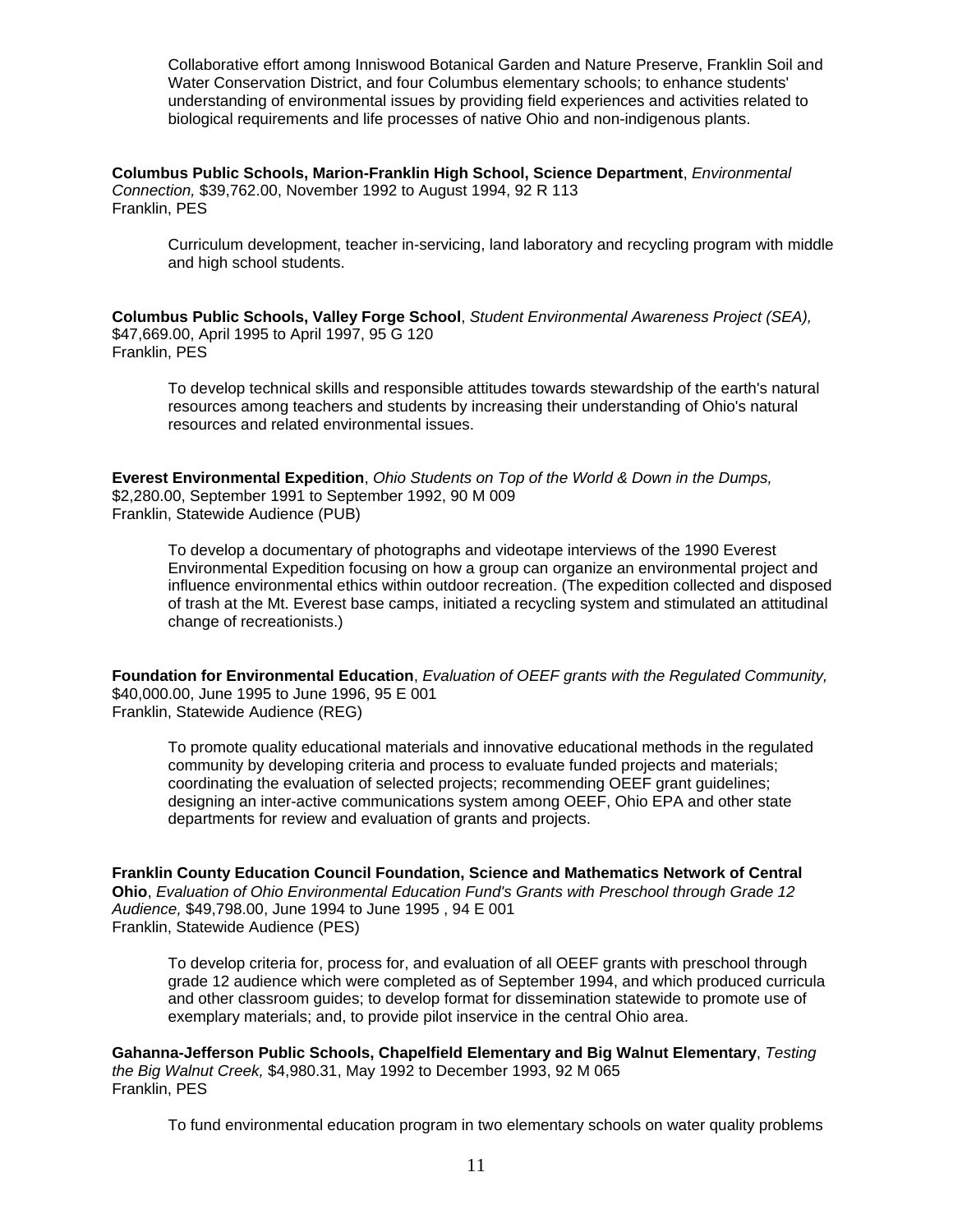including sampling along Big Walnut Creek, writing journals and producing a monthly newspaper.

**Groveport Madison Schools, Groveport-Madison High School**, *WetWatch,* \$43,280.00, January 1994 to December 1995, 93 R 039 Franklin, PES

To educate K-12 students and teachers in Groveport Madison Schools and other central Ohio schools on wetlands. Program includes use of part-time wetlands specialist; wetlands in-service training for selected educators; WetWatch curriculum materials and field guide; and development of WetWatchers, an organization of students, educators and community leaders dedicated to wetlands preservation.

**National Audubon Society**, *Ohio Wetlands Education Project,* \$50,000.00, January 1995 to December 1995, 95 G 066 Franklin, Statewide Audience (PUB)

To increase understanding among the general public of wetlands in Ohio and of measures individuals can take to protect and conserve wetlands through a series of ten community-level interactive educational workshops, written educational material, televised public service announcements, and activities to enhance the capacity of land trusts in Ohio to conserve wetlands and other open spaces.

**Nature Conservancy Ohio Chapter**, *Big Darby Watershed Community Environmental Education Campaign,* \$12,000.00, January 1991 to September 1991, 91 R 005 Franklin, PUB

Slide program and captioned slide library on Big Darby's ecological significance, cultural history, concludes with message to citizens, who are making a difference to protect this resource.

**Ohio Aggregates Association**, *Environmental Compliance for Ohio's Industrial Minerals Industry,* \$17,500.00, February 1993 to February 1994 , 92 R 120 Franklin, Statewide Audience (REG)

To assist Ohio Aggregates Association in presenting conference, and preparing and distributing an environmental compliance manual, geared toward pollution prevention, for the industrial minerals industry.

**Ohio Academy of Science**, *Science Day 1991 Governor's Awards for Excellence in Student Environmental Research,* \$16,825.00, January 1991 to June 1991, 91 R 004 Franklin, Statewide Audience (PES)

Funds supported awards of certificates, books, cash and scholarships to students in grades 7-12 in local, district and state science days.

**Ohio Academy of Science**, *Science Day 1992 Governor's Awards for Excellence in Student Environmental Research,* \$12,090.00, March 1992 to October 1992, 92 R 088 Franklin, Statewide Audience (PES)

Funds supported awards of certificates, books, cash and scholarships to students in grades 7-12 at district and state science days.

**Ohio Academy of Science**, *Science Day 1993 Governor's Awards for Excellence in Student Environmental Research,* \$10,000.00, April 1993, 93 S 001 Franklin, Statewide Audience (PES)

Funds supported awards of certificates, books, and savings bonds to students in grades 7-12 at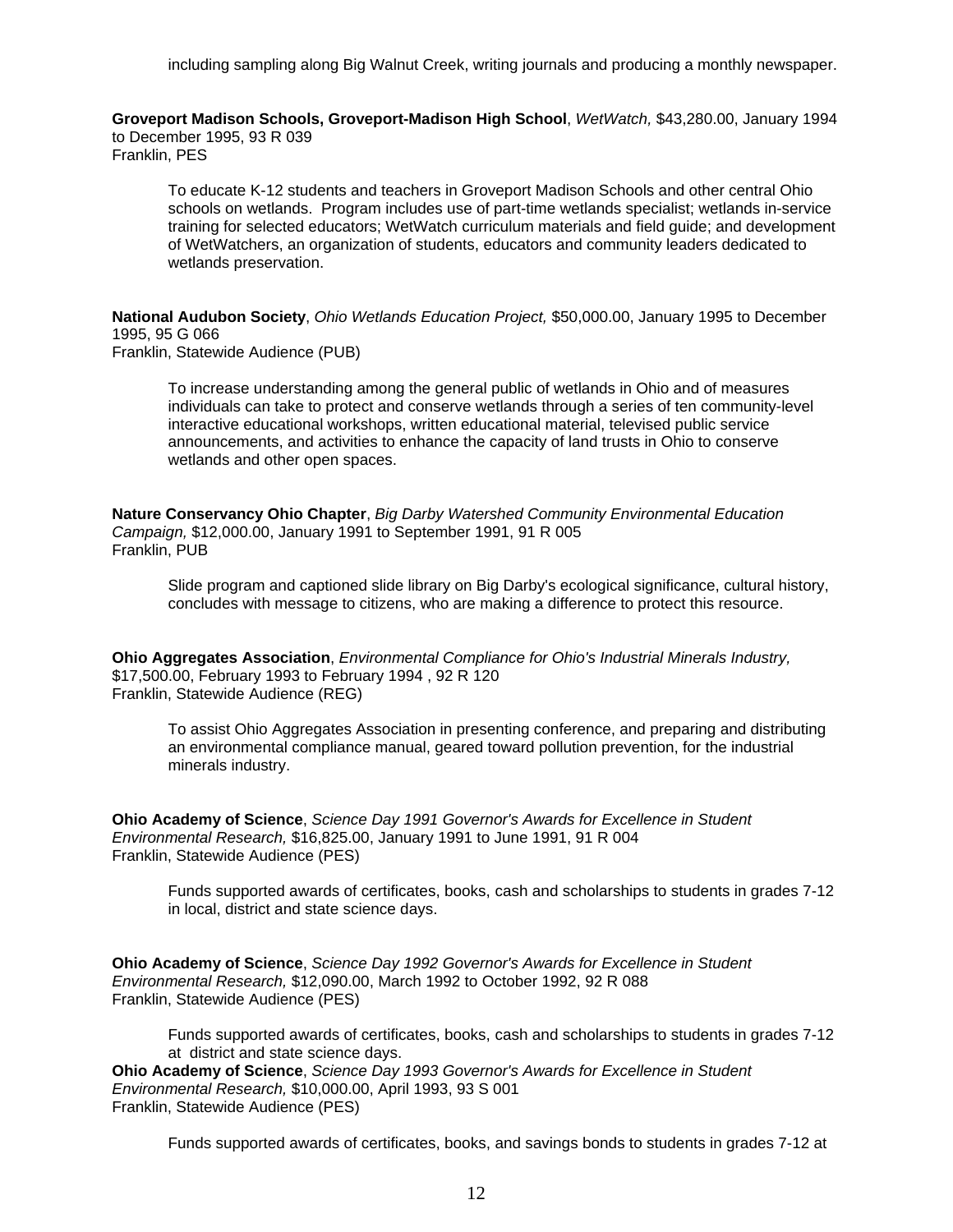**Ohio Academy of Science**, *Science Day 1994 Governor's Awards for Excellence in Environmental Protection Research,* \$3,600.00, April 1994, 94 S 001 Franklin, Statewide Audience (PES)

Funds supported awards of certificates and savings bonds to students grades 7-12 at State Science Day.

**Ohio Academy of Science**, *Science Day 1995 Governor's Awards for Excellence in Environmental Protection Research,* \$3,800.00, April 1995, 95 S 001 Franklin, Statewide Audience (PES)

Funds supported awards of certificates and savings bonds to students grades 7-12 at State Science Day.

**Ohio Alliance for the Environment, Ohio Department of Natural Resources & Ohio Environmental Protection Agency**, *1993 Conference on Ohio and the Environment,* \$50,000.00, February 1992 to August 1993, 92 R 087 Franklin, Statewide Audience (PUB)

To fund the first Governor's Conference on the Environment, "EnviroLink" held June 14, 1993 in Columbus; 400 participated. This was collaboratively organized by Ohio EPA, ODNR, Ohio Department of Education, Ohio Chamber of Commerce, Ohio Alliance for the Environment, and the Ohio Conservation and Outdoor Education Association.

**Ohio Alliance for the Environment**, *The Public Outreach Component of Ohio's Comparative Risk Project,* \$50,000.00, March 1994 to April 1996, 93 R 115 Franklin, Statewide Audience (PUB)

To develop public outreach efforts for Ohio's Comparative Risk Project in cooperation with Ohio Environmental Protection Agency consisting of a state-wide network of public meetings where citizens can identify environmental problems, priorities and solutions. The process will focus on consensus-building and teamwork to accomplish the overall goal of creating an environmental decision-making tool for the State of Ohio.

**Ohio Chemical Council** , *TIE Workshop,* \$5,000.00, March 1995 to December 1995, 93 M 066 Franklin, Statewide Audience (REG)

To sponsor a "Teachers, Industry, and Environment" workshop to educate elementary and middle school science teachers about "hands-on" teaching methods related to the safe handling and use of chemicals. The teaching methods are aimed at getting students interested in science and teaching them to value the environment.

**Ohio Chemical Council**, *OCC Responsible Care Workshops,* \$4,999.00, February 1992 to May 1992, 92 M 062

Franklin, Statewide Audience (REG)

To fund conference focused on "Implementing Responsible Care" which involves continuous improvement in environmental safety and health performance.

**Ohio Department of Natural Resources, Division of Wildlife**, *WILD School Sites for Learning,* \$4,876.00, February 1993 to January 1994, 93 M 013 Franklin, Statewide Audience (PES)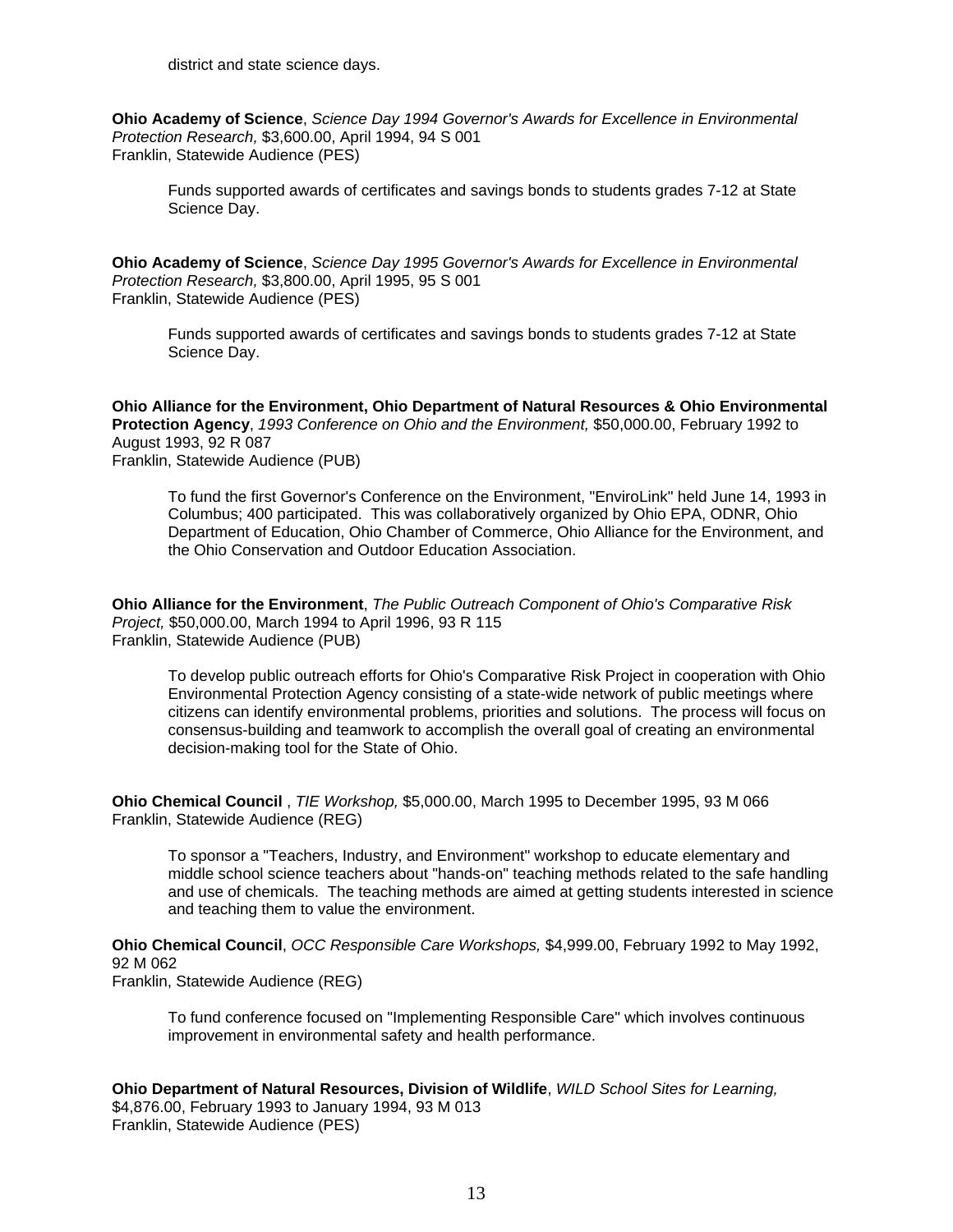To use Project Wild, and interdisciplinary wildlife education program, within schools and to improve wildlife habitat on school grounds.

**Ohio Department of Natural Resources, Division of Litter Prevention & Recycling**, *DLPR Secondary Curriculum Development Project,* \$30,000.00, September 1991 to September 1992, 91 R 021 Franklin, Statewide Audience (PES)

To develop, test, and revise classroom activities involving solid waste issues involving 500 secondary teachers within 10 schools

**Ohio Department of Natural Resources, Office of Public Information and Education**, *Habitats for Learning,* \$41,091.00, January 1994 to December 1995, 93 R 044 Franklin, Statewide Audience (PES)

To develop a video, booklet and professional development program as well as a networking and support system to address issues concerning how to use and develop outdoor learning sites, or school land laboratories, in an educationally sound manner.

**Ohio Environmental Council, Pollution Prevention Options for Ohio**, *A series of workshops,* \$45,710.00, April 1992 to August 1993, 92 R 031 Franklin, Statewide Audience (PUB)

To produce five workshops on pollution prevention and a resource manual for locating additional information. Projects is geared toward concern members of the public, local government officials and small business persons.

**Ohio Environmental Protection Agency, Division of Surface Water** , *Pretreatment Pollution Prevention Demonstration Project,* \$61,827.00, January 1994 to December 1995, 93 P 021 Franklin, Statewide Audience (REG)

The Division of Surface Water will work in partnership with local publicly owned treatment works to improve in-stream water quality through source reduction and perform five to ten industry specific case studies on the effects that pollution prevention has on pollutants from small and medium sized industries and businesses entering a combined sewer overflow. The project will target a combined sewer overflow impacted segment in the Great Lakes Basin within a remedial action plan area.

**Ohio Environmental Protection Agency, Division of Surface Water (formerly Water Quality, Planning & Assessment)**, *Measuring Crop Residue Levels,* \$5,000.00, February 1993 to February 1995, 93 M 015 Franklin, Statewide Audience (AGR)

To increase awareness of the benefits of residue management and to reduce runoff and its effect on water quality through distribution of and technical assistance on the use of 700 string residue measuring tools to farmers located within boundaries of ongoing water quality projects.

**Ohio NEED (National Energy Education Development) Project**, *Today's Youth - Future Leaders,* \$41,831.00, September 1992 to April 1994, 92 R 091 Franklin, Statewide Audience (PES)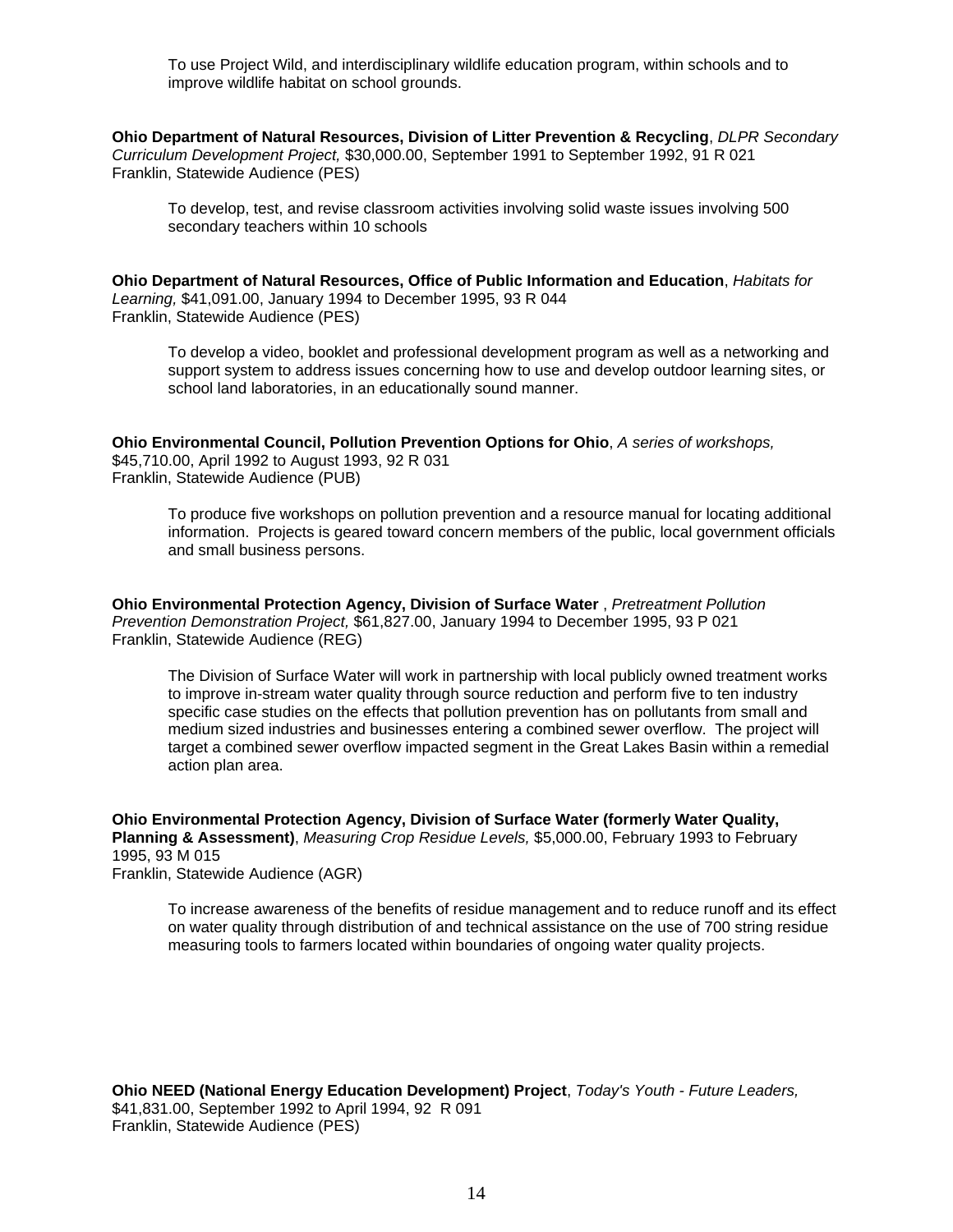Retreat, including schools statewide, is designed to educate students and teachers on wise use of energy, environmental impacts of energy use, recycling, and solid waste issues. Subsequent workshops will continue to reach other students, teachers and community members.

**Ohio NEED (National Energy Education Development) Project**, *Today's Youth - Future Leaders,* \$23,387.00, May 1994 to June 1996, 93 R 103 Franklin, Statewide Audience (PES)

To support two retreats to educate 300 students and 36 teachers on the wise use of energy, the environmental impacts of energy use, and recycling and solid waste issues. Subsequently, these students and teachers will comprise a statewide network to conduct 40 Leadership Training Workshops in 12 regions of the state.

**Ohio State University Research Foundation, Agricultural Engineering**, *Educational Programs on Pesticide Waste Management,* \$4,900.00, March 1994 to April 1995, 93 M 056 Franklin, Statewide Audience (AGR)

To develop educational materials and to conduct pilot programs in 20 counties in Ohio to help pesticide applicators manage empty pesticide containers and waste pesticide in an environmentally - sound manner. Cooperatively being developed by Ohio State University Extension, Ohio Department of Agriculture, and Grower Service Corporation.

**Ohio State University Research Foundation, Department of Entomology**, *Education in an Environmentally Sound Agriculture,* \$39,968.00, December 1991 to December 1993, 91 R 015 Franklin, PES

A demonstration Farm and series of field days and workshops will be utilized to promote reduction in chemical usage, targeting secondary vocational agriculture and science students, undergraduate interns in sustainable agriculture, college and university faculty, farmers, and general public.

**Ohio State University Research Foundation, Geological Sciences**, *Discovering Ohio's Hydrogeology Through Computer-based Multi-media programs,* \$26,423.00, June 1995 to May 1997, 95 G 127 Franklin, CCD

To improve the knowledge and understanding of ground water by college students in Ohio by using computer-based multi-media formats, testing and disseminating two instructional modules suitable for environmental geology and other environmental courses.

**Ohio State University Research Foundation, School of Natural Resources**, *A Research and Development Proposal for Communicating Water Quality Standards: An Environmental Education Activity,* \$40,139.00, September 1991 to December 1992, 91 R 009 Franklin, Statewide Audience (REG/PUB)

To develop a guidebook explaining Ohio's Water Quality Standards for both regulated and general public.

**Ohio State University Research Foundation, School of Natural Resources**, *A Course Providing Public Information for Environmental Issues,* \$20,000.00, January 1992 to January 1993, 91 R 016 Franklin, CCD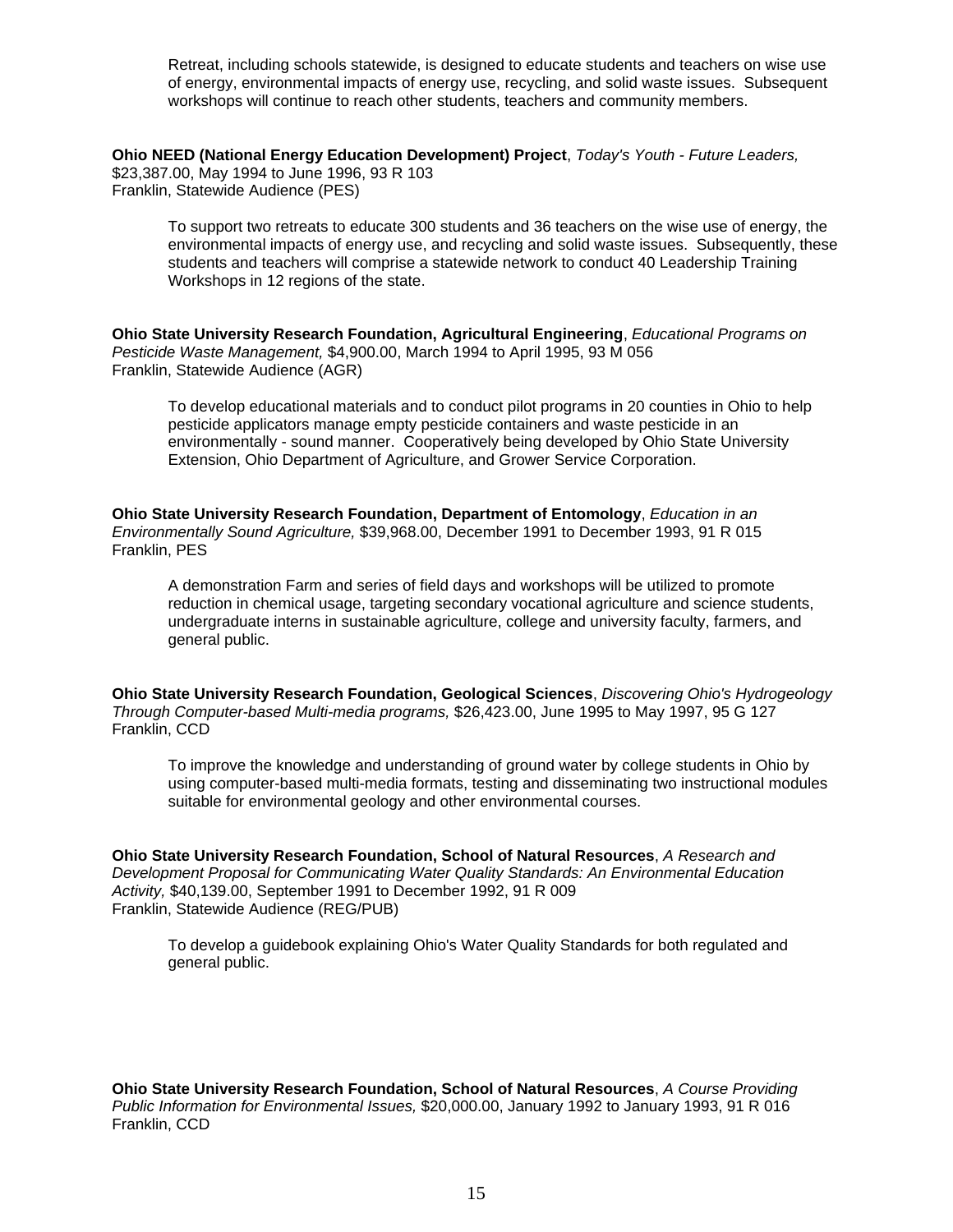To develop college course providing a working knowledge of environmental principles and concerns and to establish a resource center for the general public and teachers.

**Ohio State University Research Foundation, Ohio Cooperative Extension Service**, *Ohio Water Quality & Waste Management Conference,* \$1,000.00, January 1991 to June 1991, 90 M 001 Franklin, Statewide Audience (REG)

Small community water supply & waste management conference for waste management professionals.

**Ohio State University Research Foundation, Department of Agricultural Engineering**, *Water Supply for Small Communities,* \$49,918.00, January 1993 to December 1993, 92 R 098 Franklin, Statewide Audience (REG)

Curriculum on water supply development and management being developed through partnership of nine state, federal, educational and service agencies and presented to local officials of rural communities to help improve the quality of drinking water by improving knowledge of issues.

**Ohio State University Research Foundation, Butler County Extension Office**, *Home-Source Pollution Education,* \$31,066.00, January 1994 to June 1995, 93 R 062 Franklin, Butler County Audience (PUB)

Comprehensive, collaborative approach to minimize consumer generated pollution in the home through educational intervention by developing a coalition of environmental educators in Butler County and by producing an educational curriculum to meet special needs of low-income / lowliteracy households to be used by social service education program agencies in Butler County.

**Ohio State University Research Foundation, Veterinary Preventive Medicine**, *Environmental Education of High School Minority Students,* \$2,500.00, April 1992 to August 1993, 90 M 004 Franklin, PES

To educate students in summer apprenticeship program for gifted minority high school students about the importance of environmental sanitation, with examples of the actual processing in Central Ohio. Students will attend weekly seminars and visit sites of significance to these seminars.

**Ohio State University Research Foundation, Agricultural Engineering**, *Pesticide Application and Waste Reduction Technologies,* \$4,500.00, September 1991 to September 1993, 90 M 010 Franklin, Franklin, Pickaway, Fayette Audiences (AGR)

Held conference in September 1991 on pesticide application and waste reduction to make public aware of potential surface and ground water contamination from pesticide use.

**Otterbein College, Department of Life Sciences**, *Backyard Biosphere: Environmental Technology and Ethics in Everyday Life,* \$4,715.00, March 1993 to July 1994, 93 M 028 Franklin, Statewide Audience (PUB)

Lecture series, "Backyard Biosphere: Environmental Technology and Ethics in Everyday Life", introduces environmental concepts and issues.

**Otterbein College, Department of Life Science**, *Model Environmental Curriculum,* \$4,500.00, October 1991 to October 1993, 91 M 010 Franklin, CCD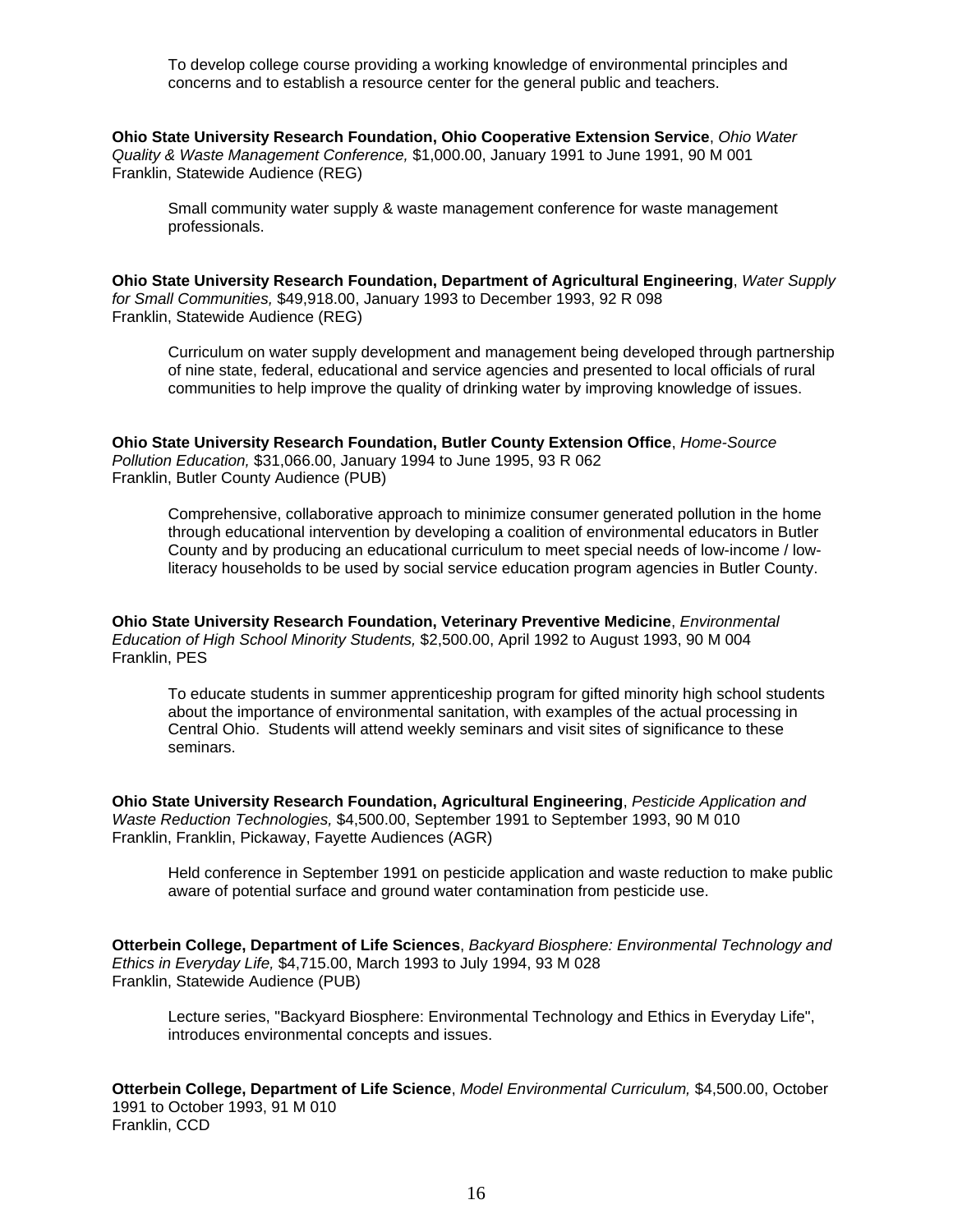To develop model environmental curricula on environmental problems solving, emphasizing laboratory & field studies, internships, on-site research and career tracks.

**Printing Industry of Ohio**, *Self-Help Guide to Environmentally Sound Operations,* \$40,614.00, April 1995 to April 1996, 95 G 082 Franklin, Statewide Audience (REG)

To achieve wide-spread voluntary compliance with environmental rule, promote a Pollution Prevention ethic and improve Ohio's overall environment through focusing on environmentally sound operations for the printing industry, developing a self-help guide and presenting a series of regional seminars to insure the proper use of the guide through training.

**Reynoldsburg City Schools, Graham Road Elementary School**, *Graham Road School Adopt-a-Park,* \$2,500.00, August 1992 to June 1993, 91 M 024 Franklin, PES

The students of Graham Road School will clean-up Pine Quarry Park in Reynoldsburg, develop it as a school land laboratory and produce a slide video presentation about their work for other students, parents, senior citizens and general public.

**Salesian Boys and Girls Club of Columbus**, *Challenging Youth to Manage Their Environment,* \$14,750.00, June 1994 to September 1995, 93 R 093 Franklin, PES

To increase youth's understanding of urban and rural environmental pollution in Franklin and surrounding counties. Environmental clubs will be formed for three age groups (7-9, 10-12, 13- 18) to teach about water and air pollution, wildlife preservation, and land conservation through field trips, hands-on activities and survey skill development. Project is conducted in cooperation with The Ohio Wildlife Center, Olde Towne East, and The Humane Society.

**South-Western City School District, Stiles Elementary School**, *Wade In -- Save Darby Creek,* \$4,835.00, November 1992 to June 1993, 92 M 120 Franklin, PES

Introducing K-5 students and parents to effects of urban development and agricultural practices on Darby Creek, producing curriculum and video and spending time with children's author Ron Hirschi.

**South-Western City School District, Prairie Lincoln Elementary School**, *Prairie Lincoln/Big Darby Project,* \$21,199.00, November 1992 to November 1994, 92 R 115 Franklin , PES

Prairie Lincoln Elementary students will learn why Big Darby Creek watershed is important, what it has to offer the community, and ways of preserving and protecting it through field trips and course study. Parents also informed.

**Upper Arlington Schools, Informal Elementary and Middle Schools**, *Project GREENSTEM,* \$49,095.00, July 1993 to July 1995, 93 R 004 Franklin, PES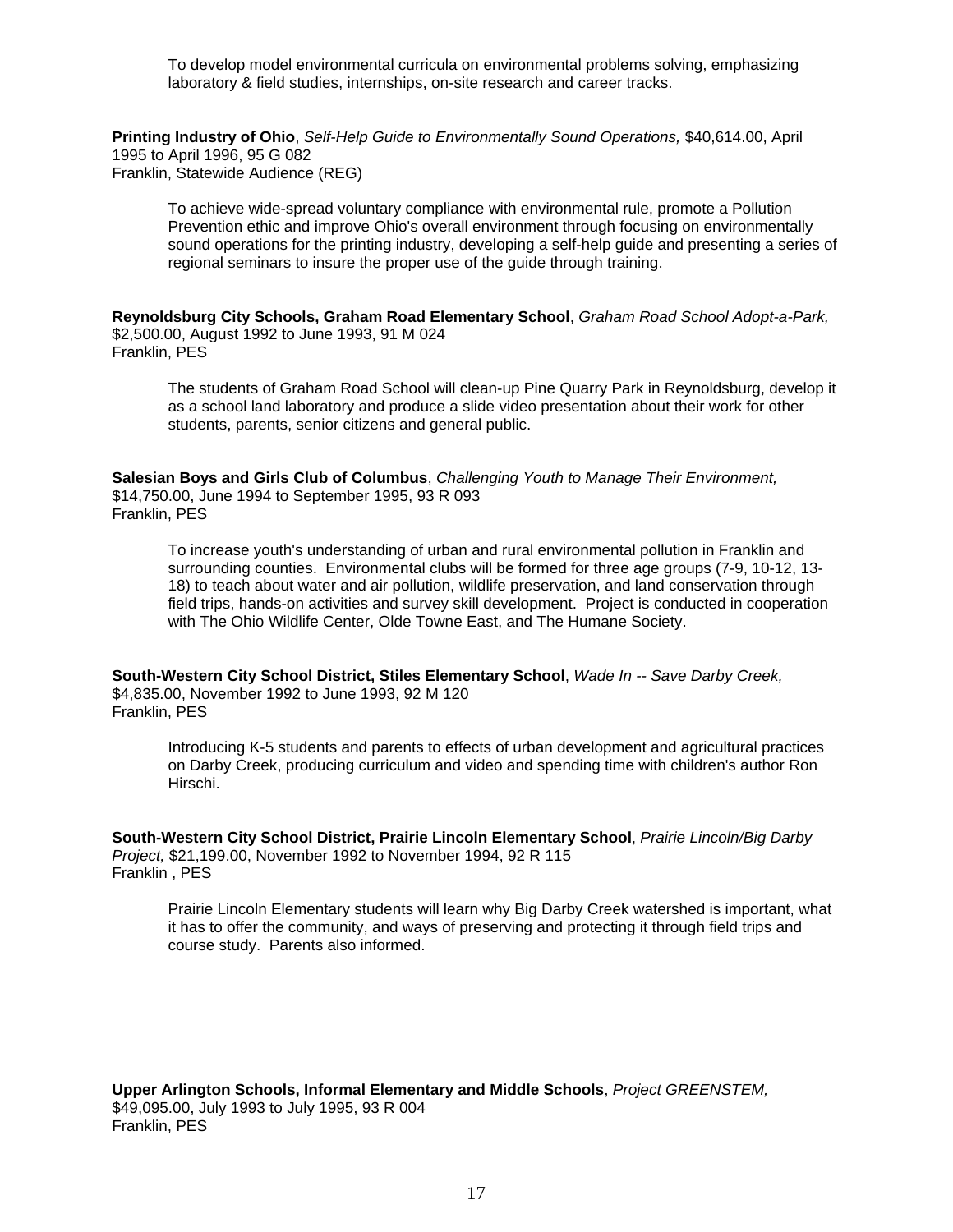To fund a collaborative project of 1,500 K-12 students and sixty teachers in the Upper Arlington Informal elementary schools and the high school, Columbus Indianola Informal, and Southwestern Highland Park Elementary. Activities include stream monitoring (Scioto River), data gathering and interpretation, communication findings and influencing public policy.

**Village of Canal Winchester**, *Canal Winchester Ground Water Education Program,* \$5,000.00, September 1992 to September 1994, 92 M 075 Franklin, PUB

The Village will produce a brochure, graphic exhibits and a slide program to raise awareness of groundwater source protection and management issues in Canal Winchester to invite diverse groups to participate in the regulatory and policy making process. The brochure will communicate water source management and regulation policy to Village Citizens.

**Worthington Public Schools, Outdoor Education Dept.**, *Identification and Training of Environmental Education Liaisons for each Franklin County School District,* \$18,660.00, March 1991 to May 1992, 91 R 006 Franklin, PES

This project is to establish a network of environmental educators in each school district in

Franklin County.

**Worthington Public Schools, Outdoor Education Dept.**, *E2 NETWORK: COTA Region,* \$42,739.00, November 1992 to November 1993, 92 R 101 Franklin, Regional Audience (PES)

Expansion of earlier OEEF grant, which coordinated an Environmental Education network in Franklin County, to include 12 counties. Approximately 200 districts will be reached through networking, workshops and a newsletter.

**Worthington Public Schools, Brookside Elementary School**, *Creating a Pond Laboratory,* \$4,960.00, November 1992 to November 1993, 92 M 105 Franklin, PES

Teaching elementary students interdependence of man and nature through hands-on techniques around an outdoor pond. Pond is also available to the public, and teacher inservicing is included.

**Worthington Public Schools, Sutter Park Elementary School**, *Wildlife Habitat/Sculpture Garden,* \$1,635.00, June 1994 to June 1995, 93 M 064 Franklin, PES

To develop a wildlife habitat and sculpture garden in the courtyard of Sutter Park Elementary School to promote an understanding of a balance ecosystem and what it takes to maintain it. Also will sponsor the services of an artist-in-residence who will teach students to use natural and recycled materials in art.

**WTTE Fox 28 Television**, *Fox 28: Saving Our Earth and You,* \$30,000.00, April 1992 to February 1993, 92 R 068 Franklin, Franklin, Madison, Pickaway, Fairfield, Licking County Audiences (PES)

To deliver environmental education to and inspire action from WTTE Fox 28 audience through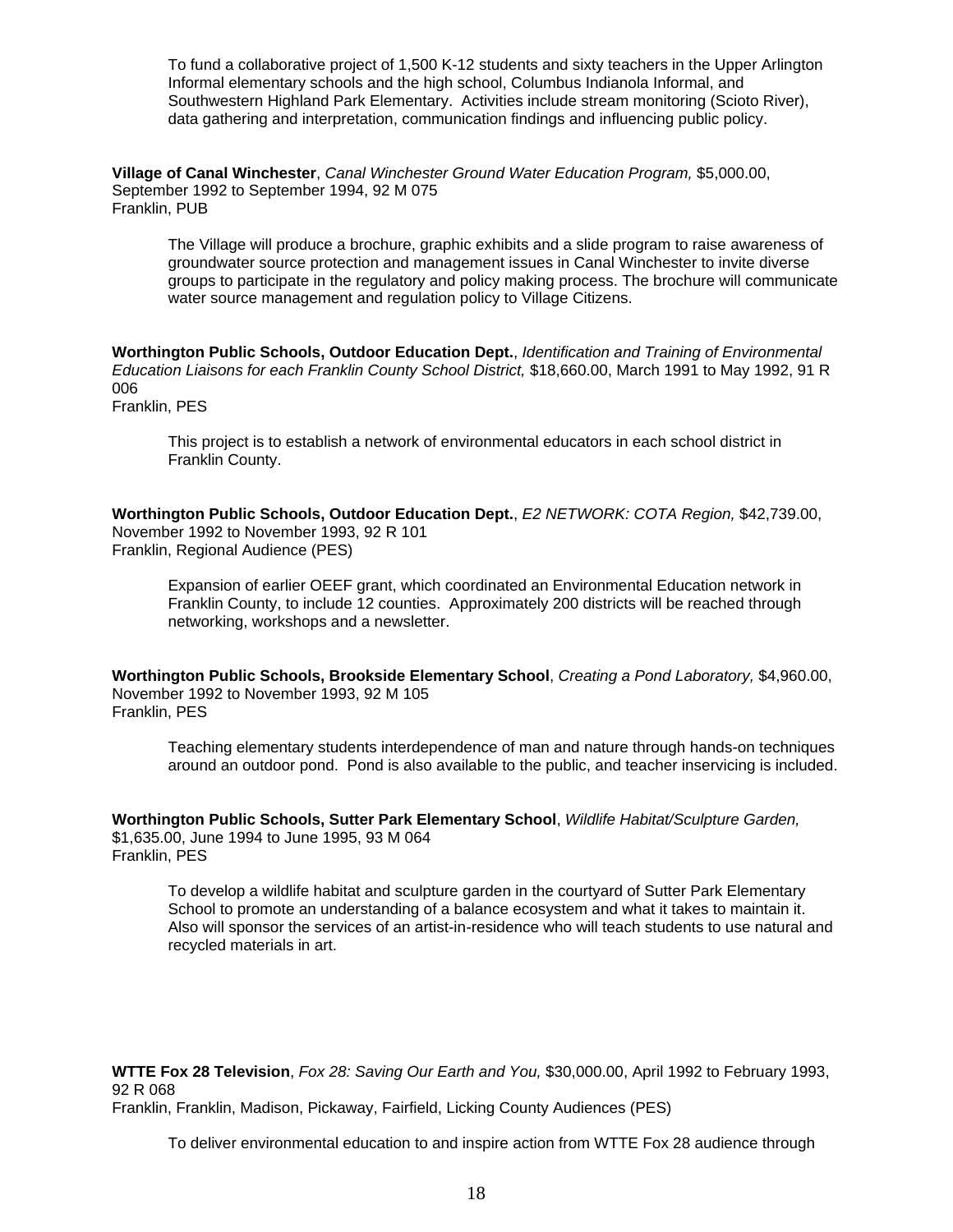local hero segments saluting people in Ohio who are working to make a difference; thiry-second messages in Earth Journal suggesting ways people can make a difference; and through Kids Club Expo which will offer displays and hand-on activities.

**WTTE Fox 28 Television**, *Fox 28: Giving You the Environmental Edge,* \$50,000.00, June 1993 to September 1995, 93 R 012 Franklin, Franklin, Madison, Pickaway, Fairfield, Licking County Audiences (PES)

Expansion of previous OEEF grant to community oriented television station to promote environmental education through on-air segments, direct mail, hands-on activities/experiments at local parks recreation centers, and a guide for Central Ohio teachers containing experiments for the classroom.

**WTTE-TV Fox 28 Television**, *Fox 28: Extending The Environmental Edge,* \$50,000.00, November 1994 to November 1995, 95 G 060

Franklin, Central Ohio: Franklin, Union, Delaware, Licking, Fairfield, Pickaway, Madison County Audiences (PES)

To add topic of energy to environmental awareness campaign by devoting 1/2 page regularly in Kids Club News to environmental awareness campaign, producing and airing environmental segments during kids' programming, providing booth space at two major expos for hands-on activities, providing central Ohio elementary teachers with environmental booklet, promoting an environmental game on the back of the Fox 28 Kids Club birthday card, and featuring energy experts in kids store.

**97G-036**, *Partnering To Save Urban Streams,* 25,929.00, May, 1997-June, 1999, 97G-036 Franklin, PES

A unique partnership of schools, community and governmental resources will combine to create greater public awareness of urban stream pollution problems and solutions. Students will learn water quality monitoring techniques and present data to government agencies to create positive changes in stream quality. The project will pilot new water quality monitoring techniques, increase knowledge about the water discharges in urban streams,and demonstrate cost effective public education mechanisms to inform urban residents about preventing storm water pollution.

**Ohio Rural Water Association**, *Education for the Regulated Community Who Operate Small Wastewater Systems ,* 37,230.00, May 1, 1997- April 30,1999, 97G-056 Franklin, REG

This projectwill provide educational seminar to operators of OHio wastewatertreatment systems who serve populations under 10,000. The project will enable the regulated community to make informed decisions regarding efficient and environmentally sound waste water treatment practices which will lead to increased compliance with regulations and the reduction of water quality degradation. The project will develop and conduct six seminars specifically addressing the most crucial areas of need. The seminar format will be highly interactive, emphasizing mutual problem solving and long-term networking with other systems. Each attending system will be followed up with an on-site visit or telephone contact to reinforce seminar concepts and problem solve.

**Development Committee for Central Ohio (DCCO)**, *Environmental Needs and Communications Assessment of the Local Business Community,* 9,600.00, June 1996- July 1997, 96G-096 Franklin ,

To conduct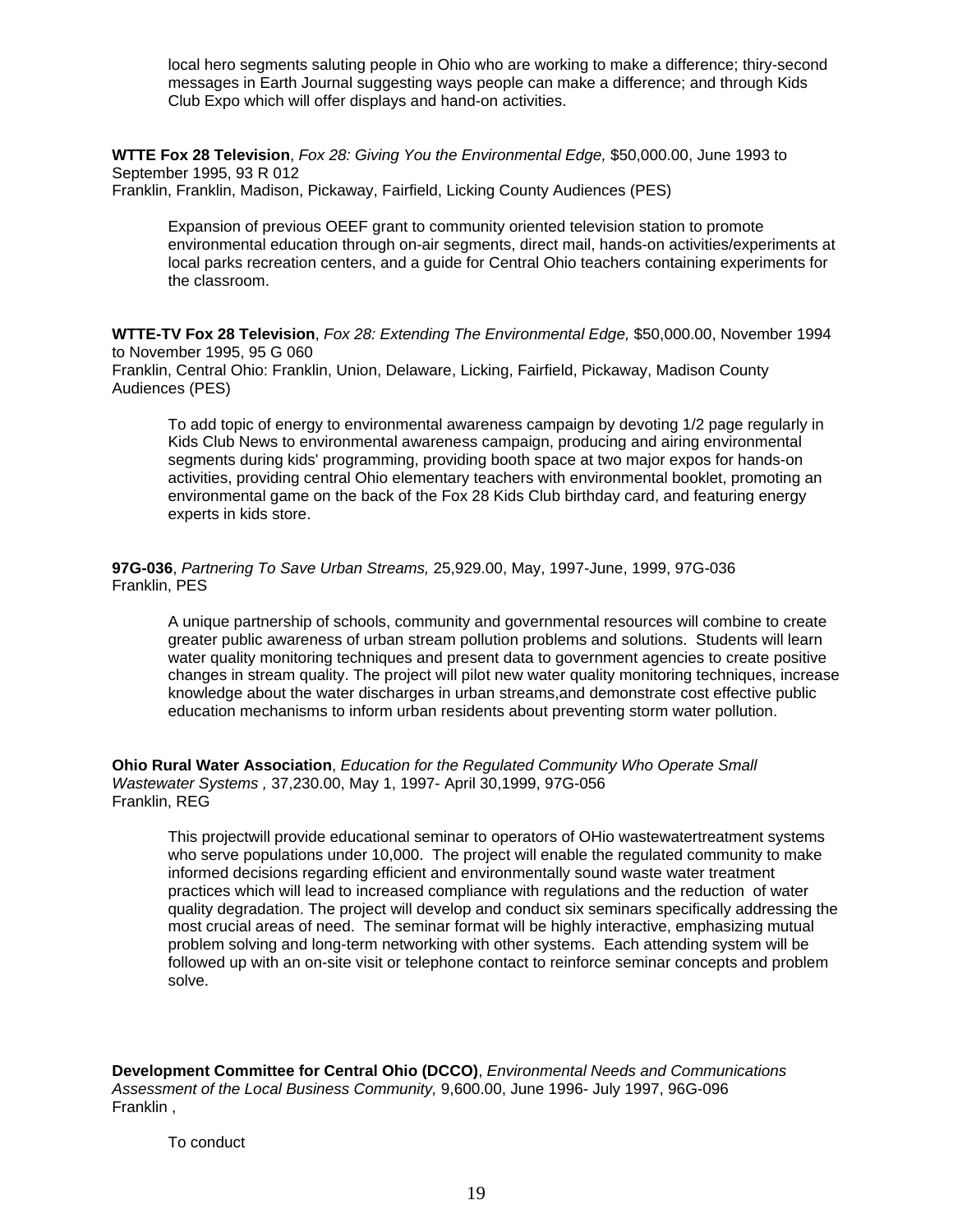**Ohio Environmental Protection Agency/Division of Air Pollution Control**, *Starship Multimedia Tutorial System,* \$50,000.00, June1, 1996-March 31, 1997, 96G-091 Franklin, REG

To develop and distribute a self-tutorial which will serve to supplement the continuing, live training sessions presented by the Division of Air Pollution Control for the electronic air contaminant source operating permit system.

**National udubon Society, Great LAkes Regional Office**, *Ohio's Diverse Ecosystems Education Project,* 47,000.00, July, 1996 - September ,1997, 96G-109 Franklin, PES

To increase public understanding of, and appreciation for the wetland forest , and prairie ecosystems of Ohio through the preparation and distribution of three Ohio Ecosystem Adventure Guides, following the recommendations of the Ohio Wetlands Task Force and producing a series of fact sheets summarizing technical information on specific aspects of Ohio Wetlands, which will be done in partnership with the Aullwood Audubon Center and Farm.

**Ohio Water Education Program**, *A Web site for project WET,* 39,212.00, July, 1996-December, 1997, 96G-121

Franklin, PES

To increase the capacity to affectively and efficiently provide high quality water education programs and services in Ohio by encouraging teachers to utilize the talents, skills and expertise of water resource professionals in the preparation and presentation of classroom and field activities using Project WET materials, and to provide quicker access to groung water and Enviroscape models for Demonstration purposes.

**ODNR, Division of Parks and Recreation**, *Save Ohio's Shorelines (S.O.S.),* 8,194.00, April, 1997- November , 1997, 97G-019 Franklin, PUB

A multifaceted series of hands-on field observations and activities and naturalist-led group discussions to foster citizen awareness of coastal zone management strategies and nonpoint source pollution.

**Ohio Energy Project**, *Power Partners Program,* 50,000.00, January 1, 1997- December 31, 1997, 96G-160

Franklin, PES

Teachers will attend week-long workshops to learn about the economic and environmental advantages and disadvantages of the 10 major sources of energy. They will construct an Energy Cycle to be retained in their school district and used annually by teachers of grades 5 through 12. The Energy Cycle is a bicycle-powered generator that teaches basic concepts relating to the conversion of energy from one form to another.

**The Science & Mathematics Network of Central Ohio, an affiliate of the Franklin County Educational Council Foundation**, *Enhancing Environmental Education Using Technology,* 49,972.00, January 15, 1997- January 15, 1999, 96G-133 Franklin, PES

To improve elementary environmental and technology education by providing school-based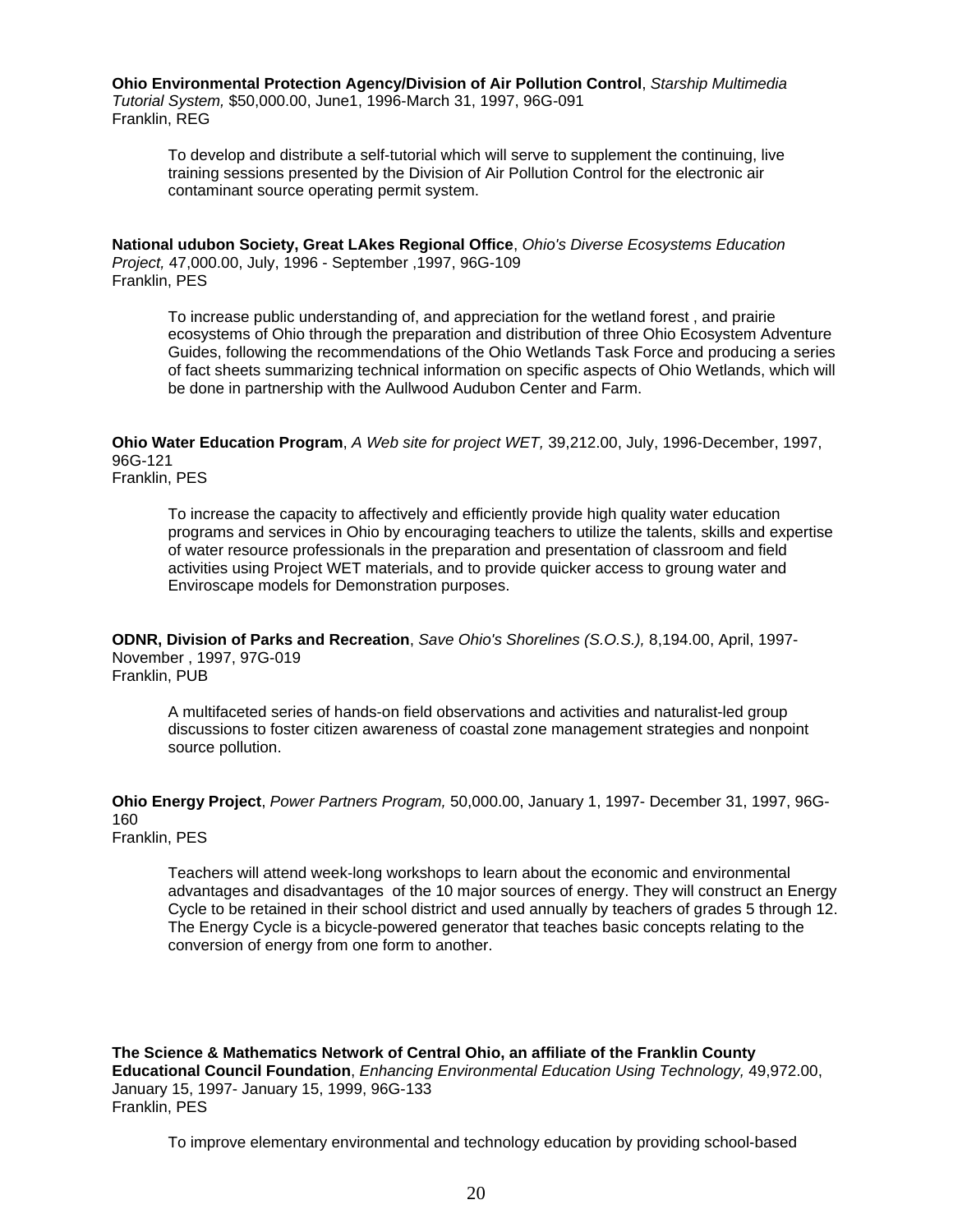teams with sustained professional development to experience and explore how to enhance environmental education using educational technology.

**The Ohio State University Scool of Public Health & Center for Molecular Environmental Health**, *Collaborative Program for Certification in Risk Assessment,* 49,982.00, May 1, 1997- April 30, 1998, 97G-003 Franklin, REG

To establish a course in Risk Assessment leading to Certification in Risk Estimation, Risk Management, and Risk Communication. The course will introduce the scientific method into decisions on risk estimation through classroom lectures and hands-on experience by performing case studies on sites of environmental contamination of interest to the agency.

**Columbus City Schools, Berwick, Cassady, Georgian Heights, Hamilton**, *Ever Green,* 37,719.00, February 96 - October 97, 96G-007 Franklin, PES

The project is a collaboration between four Columbus City Schools and three municipal and private organizations which will enable learners fron the schools to participate in field studies, curriculum development, botanical explorations and environmental investigations.

**Hilliard Heritage Middle School**, *Big Darby Creek and Pond Ecological Studies ,* 900.00, January 1, 1997- June 20, 1997, 96G-143 Franklin, PES

To help Hilliard Heritage Middle School students discover the wonders of their community, they have established a study of stream and pond exploration which allows students to expand their classroom learning and put it to work in the real world, studing plant and animal life and documenting water quality througout the school year

**Geauga County General Health District**, *Extended Aeration Workshop,* 1,430.00, July 10, 1996- July 12, 1996, 96G-107 Geauga, REG

To reduce the pollution to the streams, lakes and rivers in Geauga County by presenting a workshop to owner/operators of small extended aeration treatment plants on how to properly operate and maintain their systems.

**Wright State University**, *The Miami Valley Environmental Science Education Teacher Enhancement Project,* 48,936.00, June 1, 1997- June 1, 1998, 97G-060 Greene, PES

This collaborative project brings together the environmental resources and expertise of the Miami Valley to impact 45 classroom teachers, 1125 K-12 students, and numerous preservice teachers knowledge and understanding of the vital issue of water resources. The 15 moreenvironmentally-educated teachers, called Resource Teachers, will mentor two other teachers from their school as they learn about local natural resources during the summer institute, duringfield testing of a new Surface and Ground water Resource Curriculum and kits, and throughout the academic year. Teacher participants will receive support throughout the year from Resource Teachers and the Project Director. Resource Teachers will also receive a teacher professional development/leadership course.

**Greene Environmental Coalition, Inc.**, *GreenLink,* 49,495.00, January 1, 1997-December 31, 1997, 96G-135

Greene, PUB

The Greene Environ Coalitin (GEC) proposes to improve the Scope and usability of it's GreenLink site in order to facilitate interactive online discussion of environmental issues by all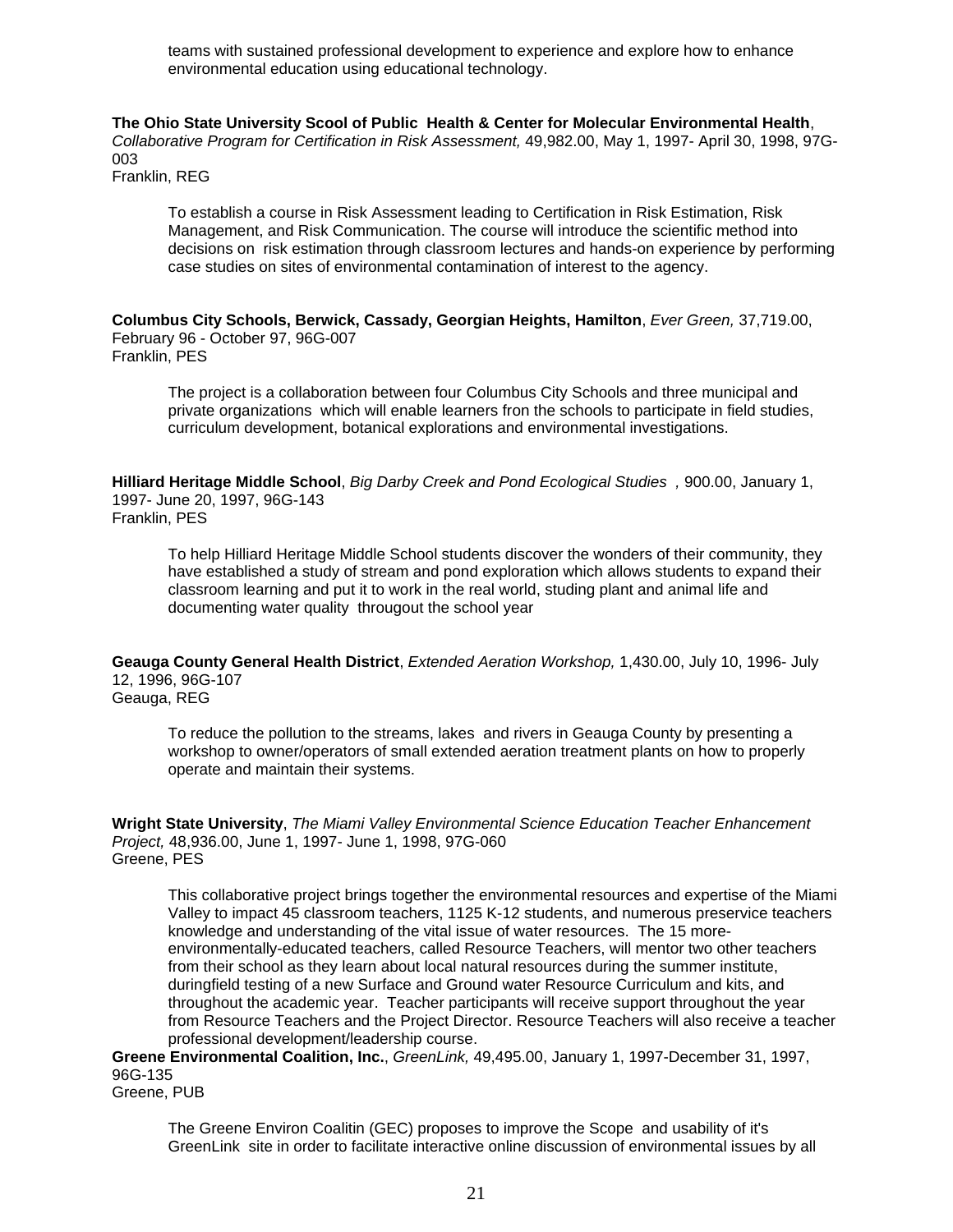stakeholders-industry, legislators, environmental advocates and the general public.

**Guernsey Soil and Water Conservation District**, *Nonpoint Source Pollution Solution Trunks,* 8,663.00, June 1, 1996- June 1, 1997, 96G-070 Guernsey, PES

To educate students and teacher on nonpoint pollution and solutions for the problem by assembling 4 educational "Nonpoint Source Pollution Solution Trunks", which will provide teachers and students wth the resources to achieve objective environmental awareness.

**Keep Cincinnati Beautiful**, *Integrating national Scence Programs with Ohio's Model Solid Waste Management Curriculum Supplement--Investigating Solid Waste Issues,* 44,624.00, March 1996-August 1997, 96G-097 Hamilton, PES

To offer 20 selected secondary teachers a series of workshops in connection with the Investigating Solid Waste Issues (ISWI) program, and two activity guidebooks from Science Education for Public Understanding Program (SEPUP), which will focus on the use of a matrix model for integrating SEPUP and other environmental studies programs with the ISWI program.

**University of Cincinnati, Department of Civil & Environmental Engineering**, *Constructed Wetlands for Wastewater Treatment,* \$47,913.00, January 1993 to December 1994, 92 R 093 Hamilton, CCD

To design a class for senior and graduate level environmental engineering and science students on proper design and operation of constructed wetlands for treating wastewater.

**Rivers Unlimited Mill Creek Restoration Project**, *Exploring the Mill Creek Valley: An Environmental Education Program Using Computer Visualization, Multi-Media and Interactive Instructional Techniques,* \$49,455.00, November 1994 to November 1996, 95 G 068 Hamilton, Hamilton, Butler County Audiences (PES)

To develop and implement an interdisciplinary environmental education program using landscape reconstructions, visual simulations, interactive envrionmental materials and displays, water quality monitoring, data analtsis and student congresses by and for junior and senior high schools and teachers in at least six Cincinnati Public Schools. A Mill creek history book will be produced.

**Miami University, Hamilton County Park District**, *Leadership in Environmental Education,* \$35,570.00, February 1992 to September 1993 , 92 R 012 Hamilton, PES

To develop model environmental education programs in Hamilton County elementary schools by training 30 teachers and developing curricula in understanding and solving environmental problems.

**Little Miami, Inc.**, *Greenway! A River Discovery,* \$25,204.00, March 1992 to April 1994, 92 R 063 Hamilton, Hamilton, Clermont, Warren, Green, Clark County Audiences (PUB)

To produce a film depicting the spectacular beauty of the Little Miami Valley to increase the public's apprectiation of the scenic beauty of this National and State Scenic River.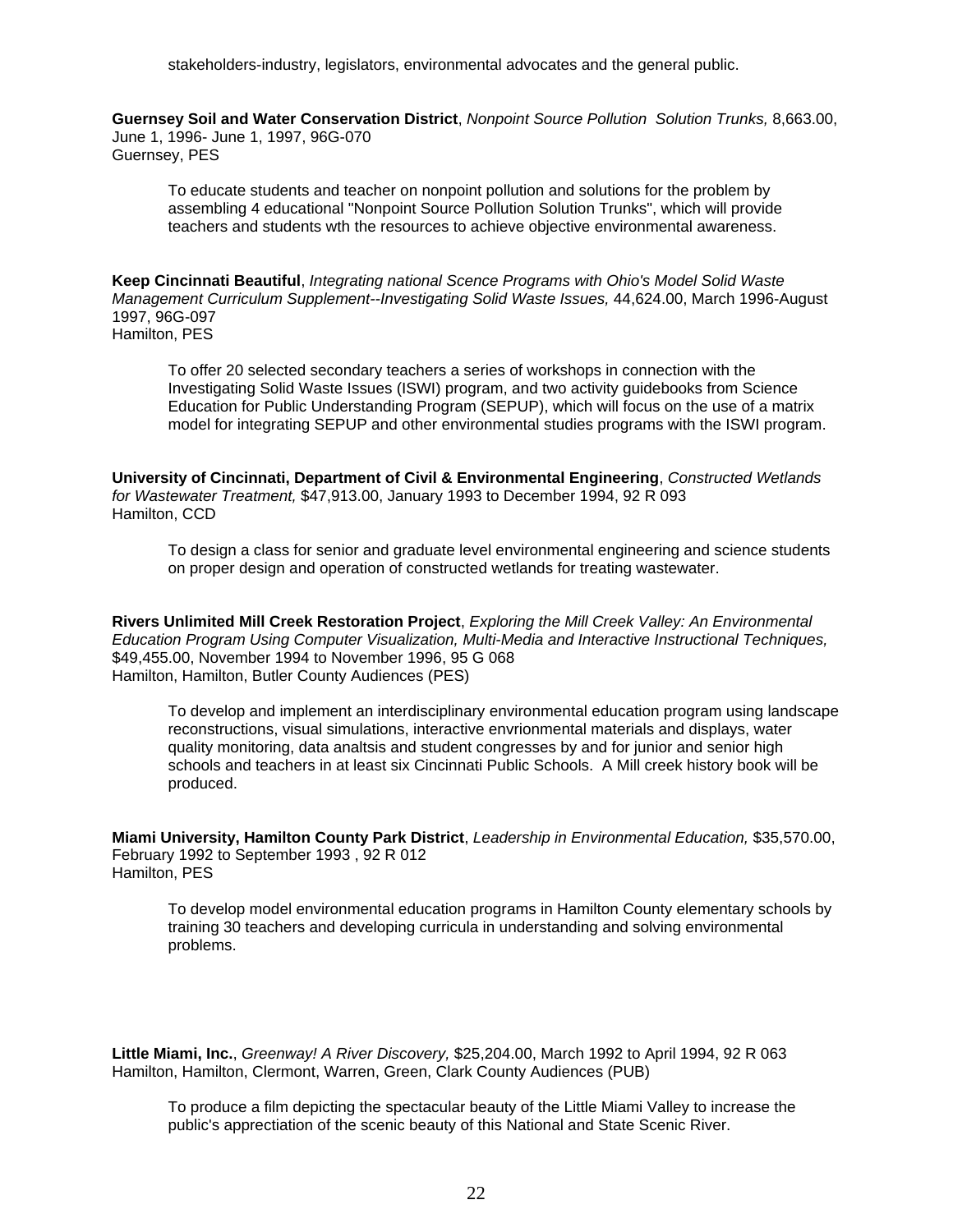**Institute of Advanced Manufacturing Science, Inc. (IAMS)/Cleveland Advanced Manufacturing Program (CAMP)**, *Ohio Pollution Prevention Technical Assistance,* \$376,523.00, January 1994 to January 1996, 93 P 015 Hamilton, Statewide Audience (REG)

This joint project of two Ohio Thomas Edison Technology Centers will bring pollution prevention assistance to small and mid-sized manufacturing companies throughout Ohio. It will include outreach and education on the benefits of pollution prevention, training in how to conduct a facility pollution prevention assessment, and training in new technologies and on-site assistance in conducting assessments. Grantee will conduct twenty-two or more on-site assessments to identify pollution prevention opportunities in air and water emissions, solid, and hazardous wast.

**Institute of Advanced Manufacturing Science, Inc. (IAMS)**, *Industrial Pollution Prevention,* \$35,000.00, July 1993 to July 1994, 93 R 019 Hamilton, REG

Pollution prevention project for the metal finishing industry in the greater Cincinnati area involving on-site assessments, networks with trade associations, seminar and development of a resource manual.

**Forest Park Environmental Awareness and Recycling Program**, *Decade for Decisions Campaign,* \$40,000.00, September 1991 to September 1993, 91 R 014 Hamilton, PUB

Comprehensive program developed for schools, supermarkets, businesses and local residents to increase Forest Park and Greenhills communities precycling and recycling capabilities, utilizing newspapers, TV, radio, brochures, fliers, newsletters. Project guidebook available to other communities.

**Forest Hills School District, Sherwood Elementary**, *Learning to Care About Our Earth,* \$5,000.00, August 1992 to July 1993, 92 M 078 Hamilton, PES

Students in the second grade at Sherwood Elementary School will be involved in an assessment of the local environment, development and implementation of actions to correct abuse of the environment, and publication of materials to inform the 42,000 citizens of the community on how they can positively impact the environment.

**Cincinnati Zoo and Botanical Garden**, *Water: Essential to Life,* \$32,000.00, April 1994 to May 1995, 93 R 104

Hamilton, PES

To plan and develop an interactive display, featuring a 1,000-gallon aquarium with Ohio River fish, surrounded by simulated river banks. A parallel display will contain usually unseen river life, and interactive graphics will illustrate the effect of pollution on a water source and plant and animal life. Also, to develop four age appropriate water quality curricula for K-12 students, integrated with the state's Model Competency-Based Science Program; to develop and offer four in-service workshops for 200 teachers; to prepare handouts for the general public; and to educate zoo volunteers to work at the display area.

**Cincinnati Museum of Natural History**, *Student Environmental Study,* \$4,882.00, January 1992 to March 1993, 92 M 059 Hamilton, PES

To develop environmental education program for 200 students in grades 4-8 including field studies, classroom demonstrations and curriculum.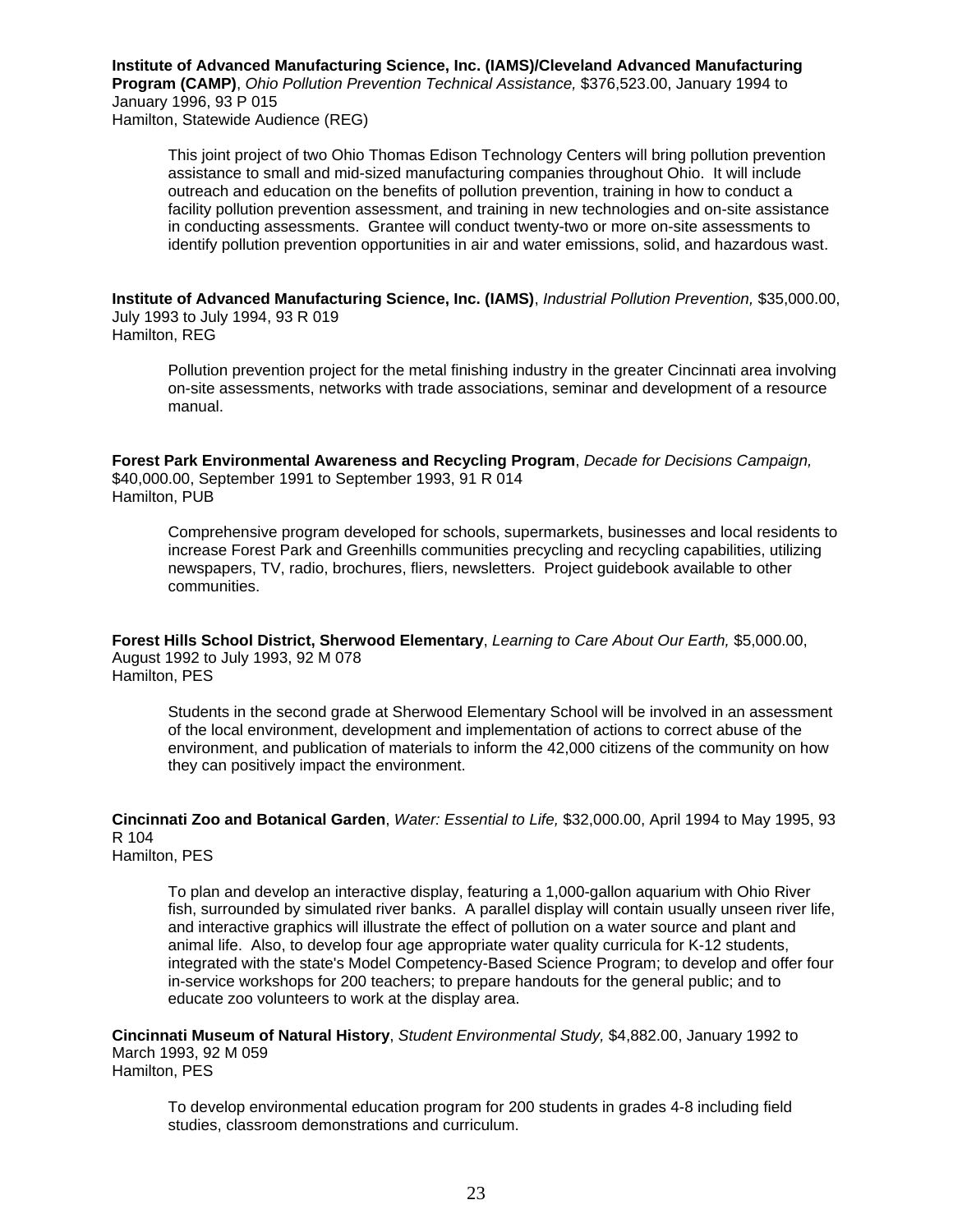**Cincinnati Public School, Burton Elementary School**, *Burton Community Environment Learning Site,* \$13,775.00, November 1994 to November 1995, 95 G 052 Hamilton, PES

To develop a plan collaboratively with the Cincinnati Zoo and Botanical Garden and members of Avondale Community, to utilize land adjacent to the school for an outside environmental learning site; develop the site, conduct in-service workshops for teachers of six schools in Cincinnati School district, and provide student field trips to Zoo.

**Cincinnati Board of Park Commissioners**, *Nature Next-Door,* \$4,900.00, May 1994 to September 1994, 93 M 073 Hamilton, PES

To implement a mobile, eight-week summer program that will rotate through the inner-city sites, spending one day a week at each location. The program focuses on habitat needs, recycling, water use and nature study, and environmental awareness.

**Zoological Society of Cincinnati**, *Real Solutions for Real Issues,* 42,250.00, March 96- March 97, 96G-042

Hamilton, PES

The project is intended to develop curriculum based on five different environmental issues introduced by the 90 Second Naturalist and developed through workshops for teachers, audio CDS, printed lesson episodes and Electronic Bulletin Board Service in interaction with the Zoo staff.

**University of Cincinnati/Department of Civil and Environmental Engineering**, *Environmentally Conscious Engineering,* \$47,645.00, July 1, 1996- June 30, 1998, 96G-057 Hamilton, REG

To develop a new interdisciplinary educational program incorporating Environmentally Conscious Engineering concepts in all undergraduate engineering curricula in order to meet the need of industry for engineers knowledge in the area of pollution prevention.

**Department of Geology, University of Cincinnati**, *Case Studies of Organic Contamination in Groundwater Systems,* 22,329, February 96-March 97, 96G-006 Hamilton, REG

Funds for the project will be used to develop a field study component and Ohio-based case studies for a new course at the University on organic contaminants in groundwater.

**The University of Findlay, Natural Science Division**, *Hazardous Materials Program, Understanding and Complying with Environmental Regs: An Outreach to Generators and Related Publics in Ohio,* \$50,000.00, April 1992 to August 1995, 92 R 006 Hancock, Statewide Audience (REG)

To develop a series of eight one-hour video tapes and a manual on environmental regulations, illustrations of practical application and information on resources for further assistance. Prepared for regulated community, local governmental representatives and concerned citizens. **Ohio Environmental Protection Agency, Southeast District Office**, *Earthbeat,* \$4,927.00, September 1991 to June 1993, 90 M 006 Hocking , Central and Southeast Ohio (PES)

An environmental education outreach program was developed for elementary and secondary schools through use of a singing troupe. Messages included the need for environmental protection; the social, economic and health costs of environmental pollution; and Ohio EPA's role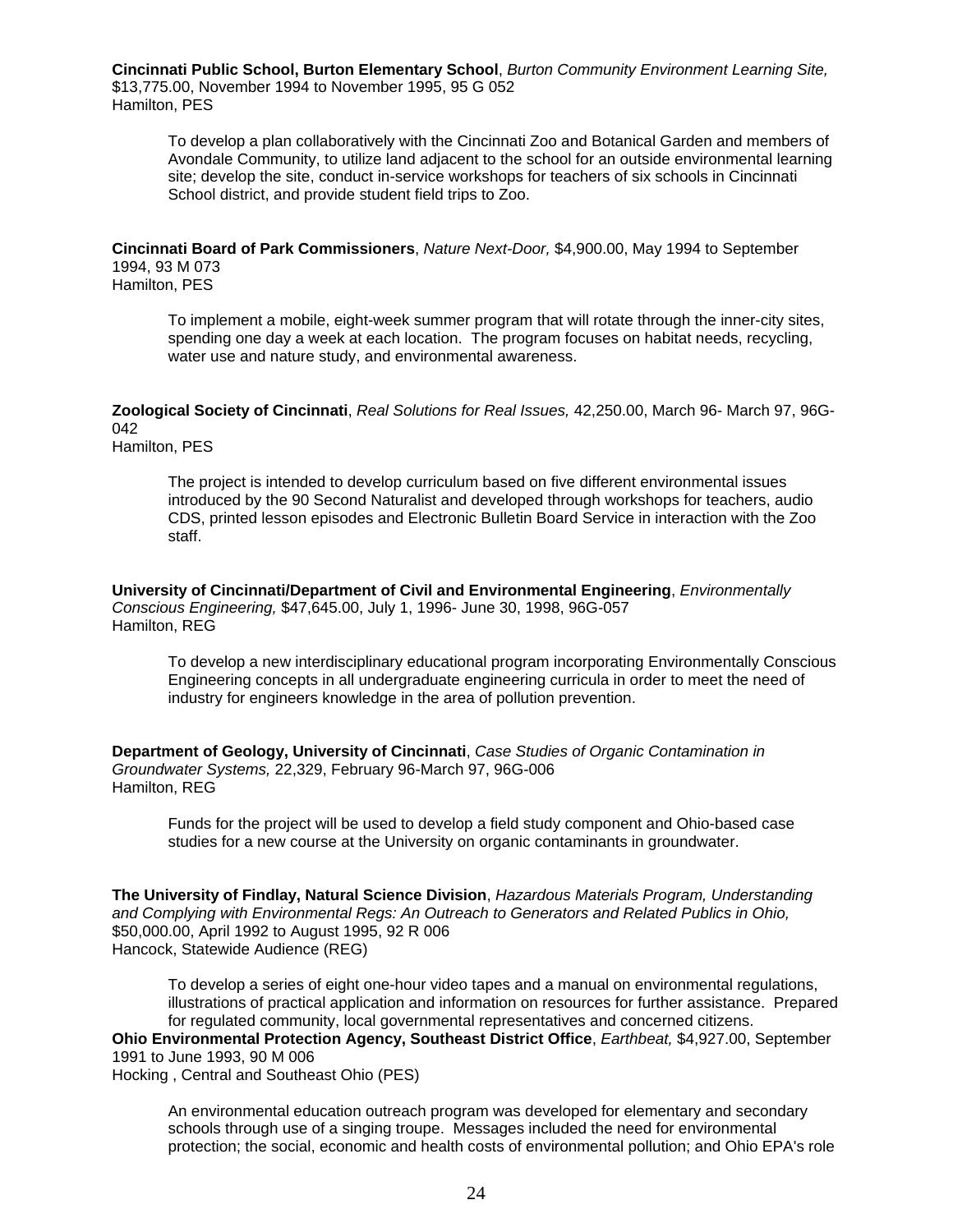in regulating, studying and remediating polluted areas.

**Holmes Soil and Water Conservation District**, *Master Conservationist Program,* \$40,000.00, November 1992 to November 1994, 92 R 110 Holmes , PUB

To develop a program designed to reduce non-point pollution in the Killbuck Watershed by offering educational seminars to the general public in August 1993 to 1994. Participants are required to use conservation activities.

**Huron County Ohio Cooperative Extension Service**, *3 R's - Reading, wRiting and Recycling,* \$2,000.00, December 1991 to May 1993, 91 M 007 Huron, PES

To design and implement education activities for K-12 students to become environmentally aware, specifically with recycling issues.

**Jackson City Schools, Curriculum/Instruction**, *Environmental Study Lab,* \$12,000.00, April 1992 to June 1993, 92 R 066 Jackson, PES

To provide outdoor education program for elementary and high school students in Jackson City Schools using local farms.

**Jackson Public Schools, Curriculum Instruction**, *Environmental Education,* \$17,025.00, October 1994 to September 1996, 95 G 070 Jackson, PES

To enhance current fourth grade Outdoor Education Program, develop curriculum guides for each of the learning centers in the Outdoor Education Program, expand environmental program to the middle school, and to provide assistance to the high school Environmental Club.

**East Knox Local Schools, East Knox Elementary**, *Project Pass It On,* \$4,113.00, February 1993 to August 1993, 93 M 002 Knox, PES

In Spring 1993, seventy 6th grade students at East Knox Elementary will write, illustrate, and publish original books about environmental topics. Students will attend a three-day residential outdoor educational program at Nature's Classroom at Templed Hills, Bellville.

**Mount Vernon Nazarene College**, *The Clear Fork River Project-An Environmental Education Program,* 17,978.00, June 1, 1997- June 30, 1998, 97G-017 Knox, PES

This project is an interdisciplinary approach to environmental education that will use the Clear Fork River in Ashland and Richland Counties as an outdoor laboratory. It is a collaborative project that will involve Mount Vernon Nazarene College, Mount Vernon High School,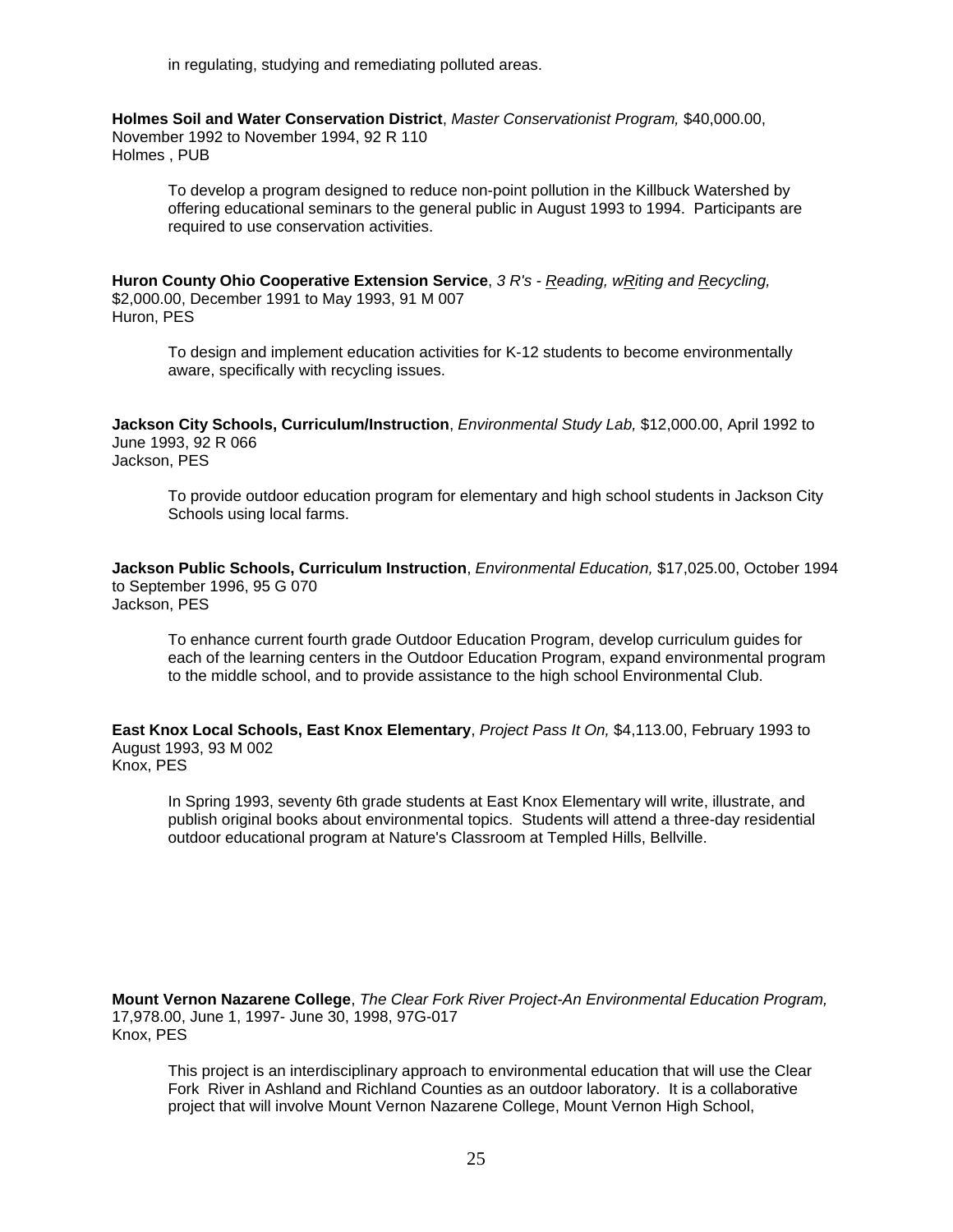Loundonville High School, Clear Fork High School, and Lexington High School. The goals of the project are to increase student's environmental awareness and literacy, to improve science skills, to see interrelationships between various scientific disciplines, and to foster collaboration between school systems.

**Kenyon College**, *Kenyon Center for Environmental Study School Outreach Programs,* 48,545, June, 1996-August, 1997, 96G-123 Knox, PES

To support two Environmental education programs for Knox County School Children through a new field trip program for children in kindergarten through eight grade, and extend a river study program begun in Mount Vernon High School to three other high schools in the county.

**Mohican School in the Out-of-Doors, Inc.**, *Poetry and Environmental Education,* \$5,650.00, February 1991 to December 1991, 91 R 007 Knox, PES

To encourage the writing of environmental poetry by elementary age students.

**Lake Erie College; Environmental Science resource Information Center**, *Environmental Science Resource Information Center (ESRIC) Lending Library,* 24,283.00, February 96-February 98, 96G-008 Lake, PES

The College will engage teachers and environmental educators in the planning and implementation of a lending library of environmental educational resources.

**Lake County Solid Waste Management District**, *Lake County Yard Waste Management Educational Manuals and Seminars,* \$3,850.00, January 1993 to June 1994, 92 M 122 Lake, REG

To develop manuals and offer technical seminars for those regulated by the Ohio EPA Solid Waste Composting Regulations and those directly involved with yard waste management in Lake County, emphasizing cost effectiveness of land application of yard waste.

**Lake County Soil & Water Conservation District**, *Land Lab Practicum: Beyond the Classroom,* \$5,000.00, August 1993 to June 1994, 93 M 027 Lake, PES

Offering a practicum to teachers of upper-elementary and middle school classes focusing on learning to use the natural resources commonly found at schools for lessons in many disciplines. Course offered in Mentor, stipend offered to participants to implement aq land lab.

**Lake Metroparks Partners For Environmental Education**, *A Two Year Longitudinal Study,* \$5,533.00, October 1995 to October 1997, 95 G 104 Lake, PES

To increase and improve the teaching of environmental education concepts in schools by forming a partnership between teachers, students, parents and environmental educators.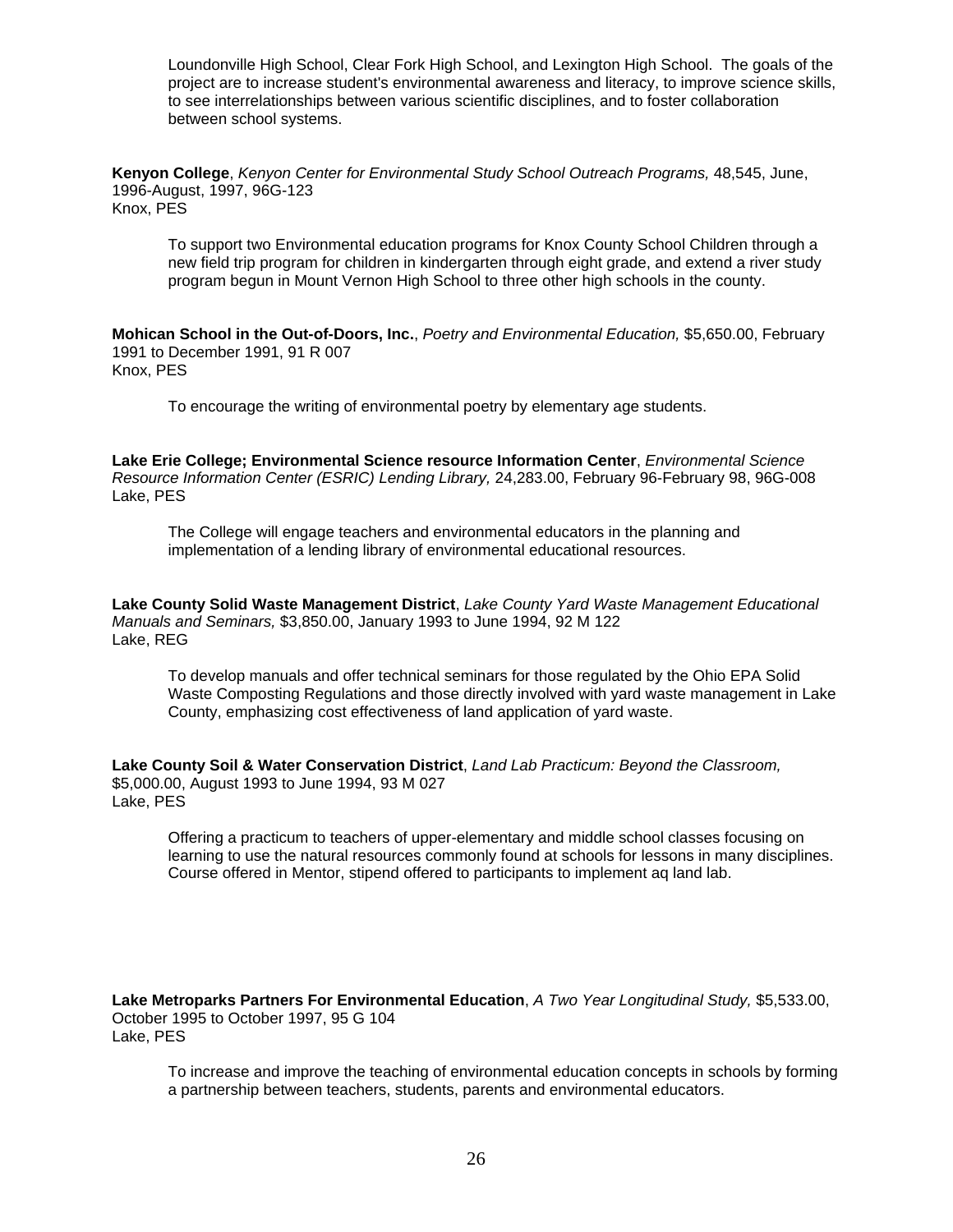**The Northern Ohio Chapter of the Health Physics Society**, *Science Teacher Workshop-Radiation, Radioactivity, and Radioactive Waste,* 8,662.00, June, 1996-August 1997, 96G-104 Lake, PES

The Society will develop and conduct four workshops involving 120 teachers utilizing existing curricula, computer software, video cassettes, and laboratory activities. The workshop is intended to teach, enlighten and dispel the fears held by teachers on basic information about radioactivity, radiation, and radioactive waste.

**Mentor City Schools, Headlands and Brentmoor Elementary**, *Environmental & Technological Emphasis: A Winning Educational Combination,* \$4,956.00, September 1991 to September 1992, 90 M 007

Lake, PES

For students in grades 4-6 to participate in National Geographic Kids Net program focusing on identifying indicators of pollution problems and the causes of water, air and land pollution.

**Mentor Exempted Village, Bellflower Elementary School**, *Awakening and Sharing Awareness of Local Environments,* \$4,928.90, December 1993 to May 1994, 93 M 035 Lake, PES

Sixth graders in Mentor will investigate, record, and respond to the natural environments of their home, school, and community; will publish a monthly magazine; and develop mini lessons on pollution, recycling, and saving endangered natural areas. Lessons will be presented biweekly to a primary class in Mentor and then via video to a primary class in Upper Arlington.

**Lawrence County Board of Mental Retardation/Developmental Disabilities**, *Water and the MR/DD Learner,* \$2,500.00, November 1991 to June 1992, 91 M 001 Lawrence, PES

To develop six environmental education lesson plans for persons with learning differences using computer program, filmstrips, video tape and classroom discussions.

**Newark City Schools, Curriculum/Staff Development**, *Environmental Summer Institute ,* \$4,300.00, January 1993 to January 1995, 93 M 018 Licking, PES

To provide educators with knowledge and awareness of resources and information available to teach recycling/reuse, how environmental issues impact our community and how to preserve animals and plants found in this area. Utilizing a week long seminar in August 1993 at Newark High School, local resource sites and inviting resource people to participate.

**Licking Heights School District, Jersey Elementary School**, *Organic Gardening,* \$2,800.00, September 1992 to June 1993, 92 M 072 Licking , PES

Students at the Jersey Elementary School will utilize the school's Nature Study Center garden to study organic gardening by composting, using plants for pest control; also will visit a sanitary landfill.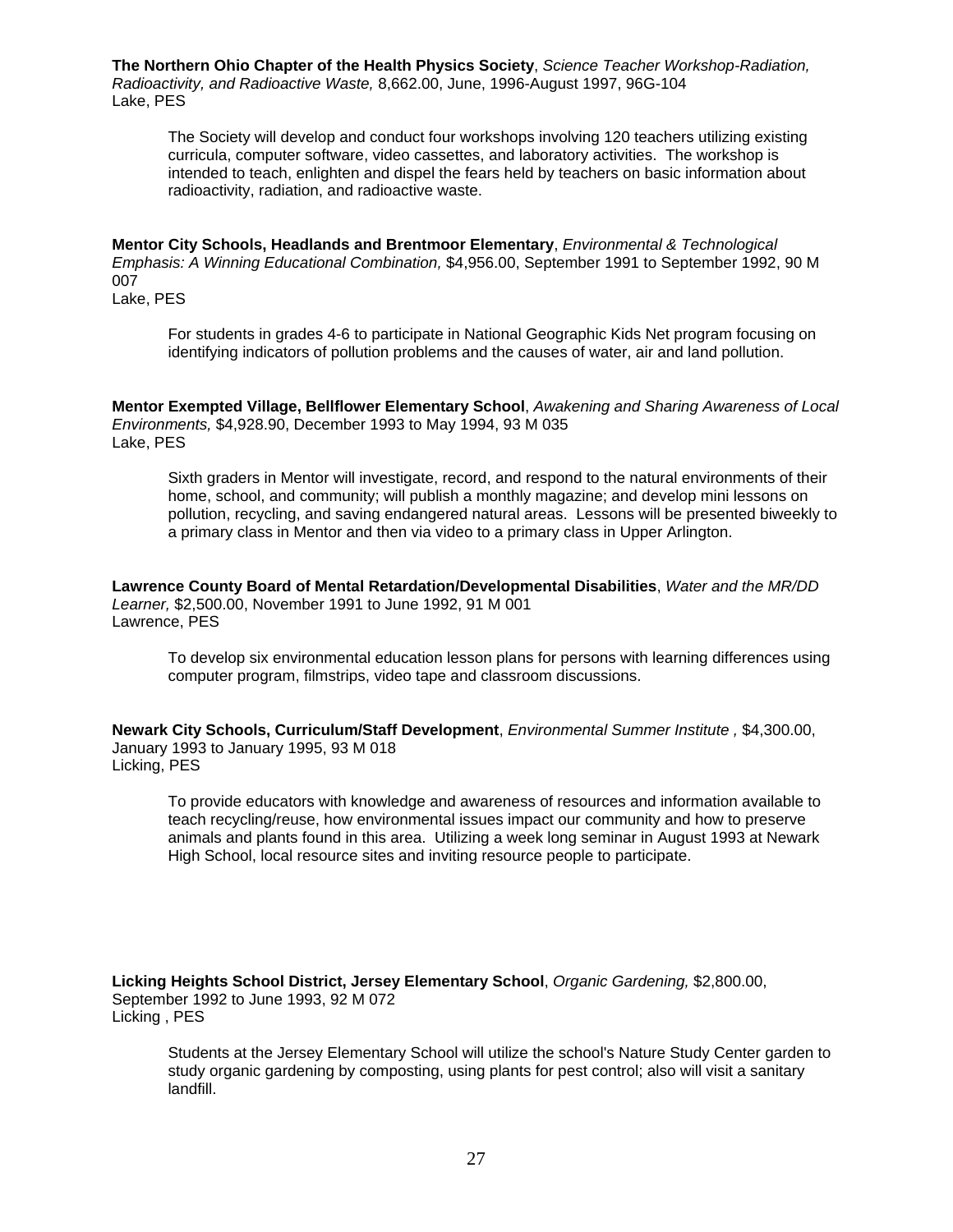**Agricultural Extension Camps, Inc./4-H Camp Ohio**, *4-H Camp Ohio Wetlands Program,* \$5,000.00, December 1992 to November 1994, 92 M 113 Licking, Licking and 12 other County Audiences (PES)

To teach about uniqueness and value of wetlands to residents of 4-H camps from 13 counties and 20 school system groups, age 6-18 years through development of a wetlands site, activities and curriculum.

**Environmental Education Council of Ohio (EECO) (formerly Ohio Conservation and Outdoor Education Association (OCOEA) changed name on 5/94)**, *Integrating EE and Science,* \$48,940.00, March 1994 to August 1995, 93 R 099 Licking, Statewide Audience (PES)

To develop a comprehensive document which will assist curriculum writers and teachers in making environmental education an integral part of their science program. This project will encourage environmental literacy and responsible environmental behavior by providing a document that integrates environmental education and science. Each school district will use the document in conjunction with preparing courses of study for implementing the new Ohio Department of Education State Science Model for grades pre-school through 12.

**Environmental Education Council of Ohio (EECO)**, *Conferences Co-sponsorship,* \$8,440.00, January 1991 to June 1991, 91 R 001 Licking, Statewide Audience (PES)

Three day conference titled Environmental Education for Environmental Literacy. Conference targeted K-12, administrators and college students.

**Environmental Education Council of Ohio (EECO)**, *EECO '95 Conference: Real Life, Real Connections: Learning with the Environment,* \$15,000.00, March 1995 to June 1995, 95 S 002 Licking , Statewide Audience (PES)

To sponsor the participation of OEEF grantees whose projects have been determined to be outstanding for the preschool through grade 12 audience at the EECO 1995 conference.

**Riverside Local Schools, Science Department**, *Awareness & Action,* \$4,934.85, September 1991 to September 1992, 90 M 003 Logan, PES

Riverside School seventh graders will learn about waterways, the value of wetlands, land-use, the use of statistics in ecological sciences, and creative ways to reduce solid waste. The school's farm bordering the Miami River and wetland area will compliment interdisciplinary classroom instruction.

**Ohio Hi-Point Joint Vocational School**, *From Scrap Paper to Usable Compost,* \$1,506.39, September 1994 to July 1995, 93 M 058 Logan, PES

To support a process for turning waste paper into a secondary useful product through composting. Waste paper will be shredded and used as animal bedding material. The used bedding will then be composted to produce fertilizer for use in the school horticulture-related projects. The process will teach students and faculty about solid waste reduction and pollution prevention.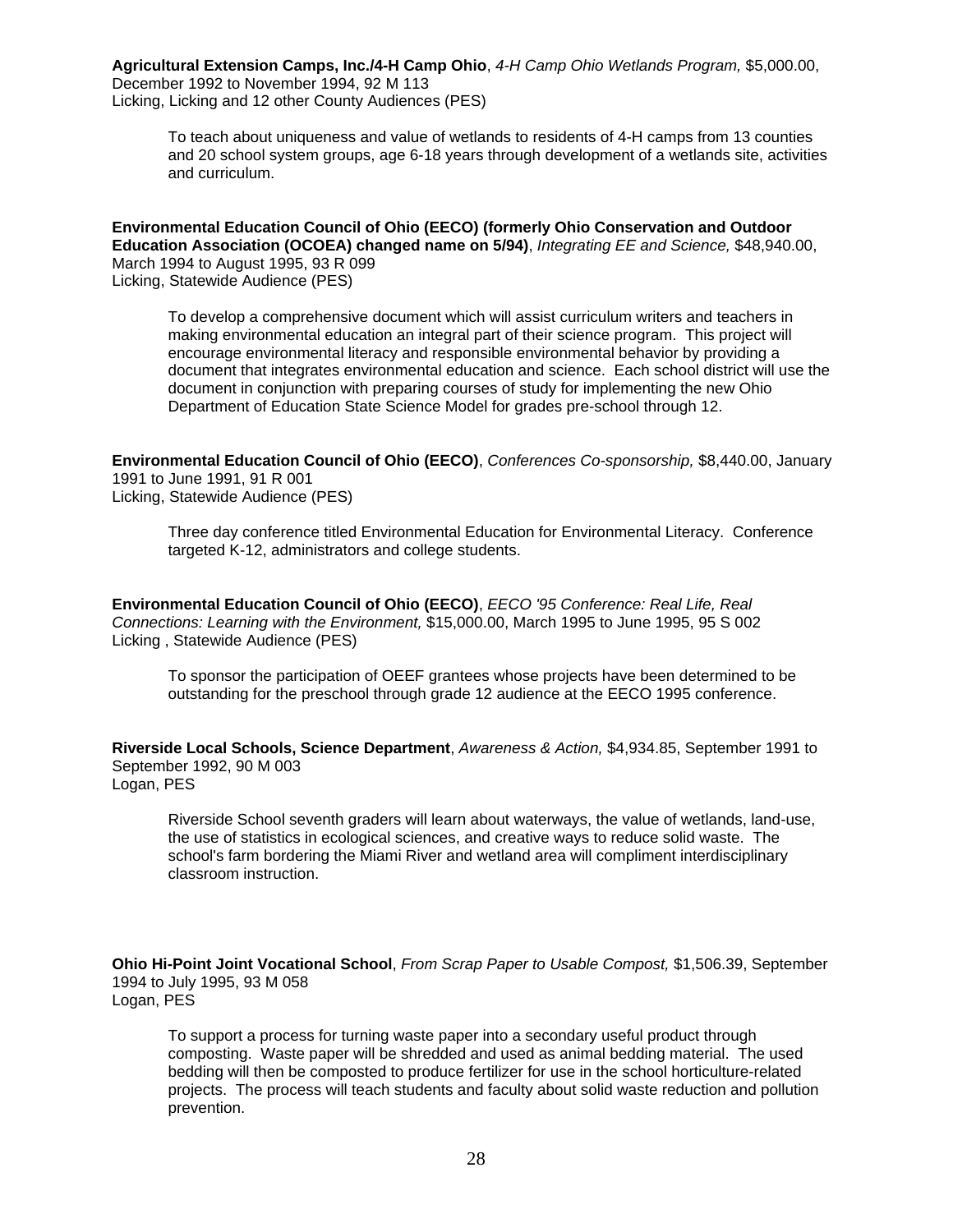**Indian Lake Hydrologic Unit Area (Logan Soil and Water Conservation District)**, *Indian Lake Watershed Educational Project,* 24,584.00, June 1, 1996- June 1, 1997, 96G-094 Logan, PES

To educate the next generation regarding the benefits of protecting Indian Lake and its watershed as valuable resources by planning and conducting three teacher in-services on water quality monitoring and related concepts, as well develop curriculum guides for a comprehensive multi-grade approach to educating the students regarding watershed related topics.

**Logan Soil & Water Conservation**, *M.A.D. (Make a Difference) River Watershed Education Program,* 33,335.00, June 1, 1996- June 1, 1998, 96G-126 Logan, PES

To provide for an intensive study of the Mad River, located in Logan County, through collaboration with conservation districts, local schools systems and several sportsman organizations and clubs.

**Seventh Generation**, *Seventh Generation Pollution Prevention Project,* \$61,650.00, January 1994 to December 1994, 93 P 032 Lorain, REG

Grantee will assist small and mid-sized businesses in Lorain County in creating and maintaining their own pollution prevention programs with source reduction as their primary focus. They will publicize a case study on seven to ten businesses for which they have conducted a pollution prevention program. They will conduct at least six seminars on pollution prevention, give presentations at community forums or professional industrial associations and establish a pollution prevention awards program.

**Seventh Generation**, *Public Awareness - Black River RAP,* \$1,900.00, January 1994 to December 1995, 93 M 048

Lorain, PUB

Collaborative effort of many local and regional agencies involved with Black River Remedial Action Plan to develop an educational interactive display which will be taken to local events and festivals and a slide presentation for speaking engagements

**VitalVision**, *Lead Poisoning Prevention,* \$47,363.60, June 1993 to December 1993, 93 R 027 Lorain, Statewide Audience (PUB)

To raise public awareness about childhood lead poisoning through a half-hour television program airing in July 1993 on network affiliate stations in Ohio's 19 television markets; also to use at showings in community meetings around Cleveland.

**Oberlin College, Environmental Studies**, *Environmental Education in Oberlin,* \$30,188.00, September 1991 to September 1993, 91 R 019 Lorain, PES

To enable Oberlin College students to help elementary teachers to introduce environmental concepts and issues to their classes.

**Lourdes College (Division of Mathmatical & Natural Sciences)**, *Best of the Bugs: Environmental Science Field Experiences to Discover the Interconnectedness of......,* 49,982.00, March 1, 19996- May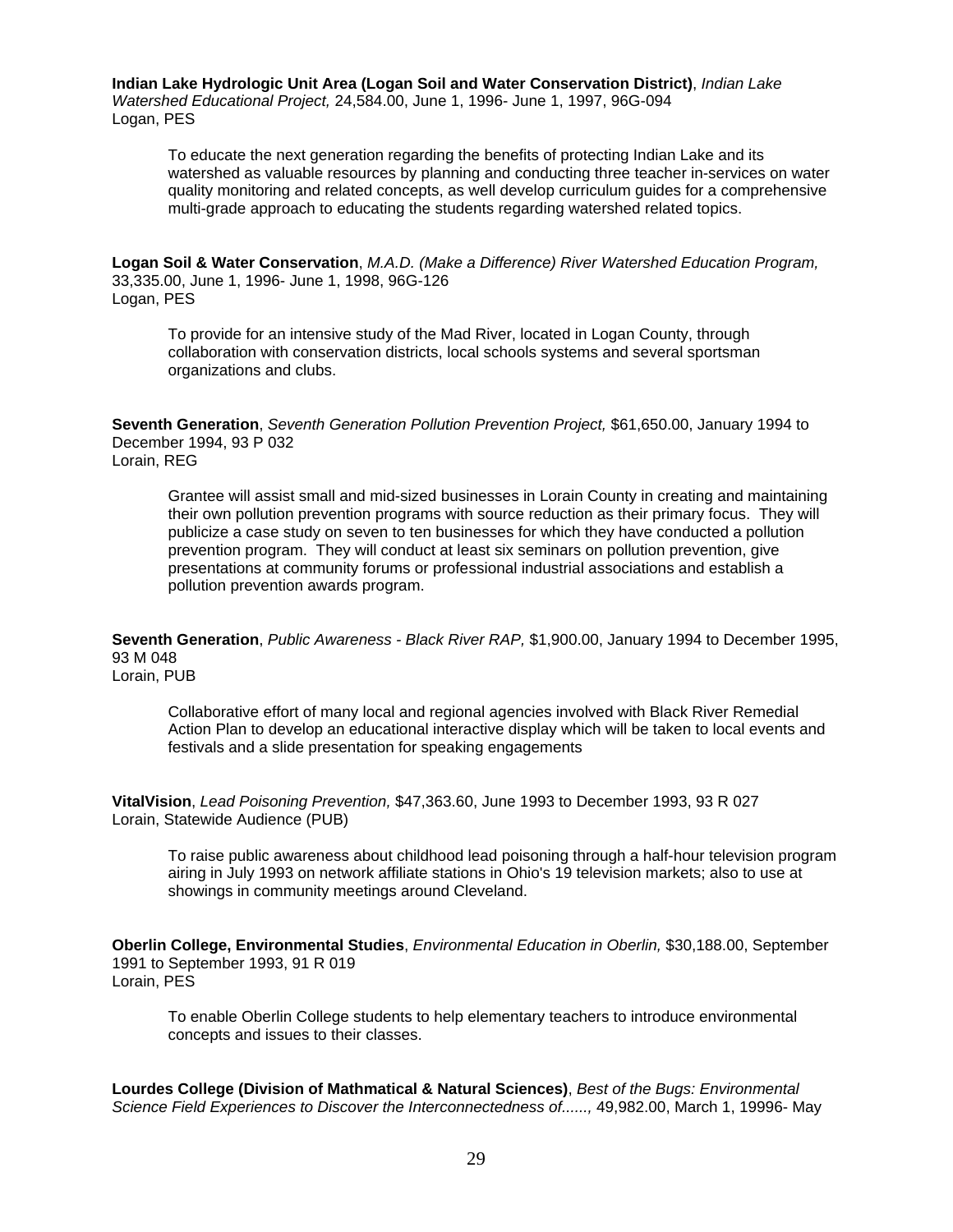Field experiences will enable students to discover how the life cycles of insects and insect dependent species in Northwestern Ohio habitats relate environmentally to similar life forms found in habitat niches around the globe.

**Toledo Division of Environmental Services**, *"Barney Quilter Environmental Education Center",* 15,759.00, May, 1997- November 1999, 97G-052 Lucas, PES

To address the deficiency that exists in environmental education and exposure to environmentally related careers in Toledo's core-urban communities, the Toledo division of Environmental Services (Toledo DOES) is proposing to develop the "Barney Quilter Environmental Education Center" geared toward are seventh graders.

**Toledo Public Schools, Bowsher High School**, *Interactive Student Water Quality Testing Project,* \$9,634.25, September 1991 to June 1992, 91 R 023 Lucas, PES {Grantee declined reimbursement, therefore, no educational materials on file in OEEF offices}

To provide a new curriculum in water quality to Toledo area high schools emphasizing testing procedures. Project linked with computer program at The University of Michigan so students around the Great Lakes can share data. This grant builds upon grant awarded to the Toledo Metropolitan Area Council of Governments.

**Toledo Metropolitan Area Council of Governments (TMACOG)**, *Helping Teachers to Teach: A Water Quality Testing Course,* \$23,424.70, January 1992 to September 1992, 92 R 058 Lucas, PES

To teach secondary teachers and students about water quality issues, the use of a water quality test kit, and how to collect benthic invertebrates for counting to determine biological conditions of a stream. Data is shared with governmental agencies and concerned public. This grant is an expansion of an earlier awarded grant.

**Toledo Metropolitan Area Council of Governments (TMACOG)**, *Helping Teachers Teach: A Water Quality Testing Course,* \$15,000.00, January 1991 to June 1991, 91 R 002 Lucas, PES

Teaching Water Quality testing to teachers.

**City of Toledo Division of Parks and Forestry**, *PART-IT: Elementary School Land Laboratories in Toledo City Parks,* \$17,230.00, December 1994 to August 1996, 95 G 011 Lucas, PES

To establish five naturalized land labs in Toledo City Parks located close to public elementary schools and to provide a Curriculum Activity Guide for students and teachers to use with the labs to enhance elementary curriculum.

**Lucas County Solid Waste District**, *Business Waste Reduction Seminars,* \$4,967.00, April 1994 to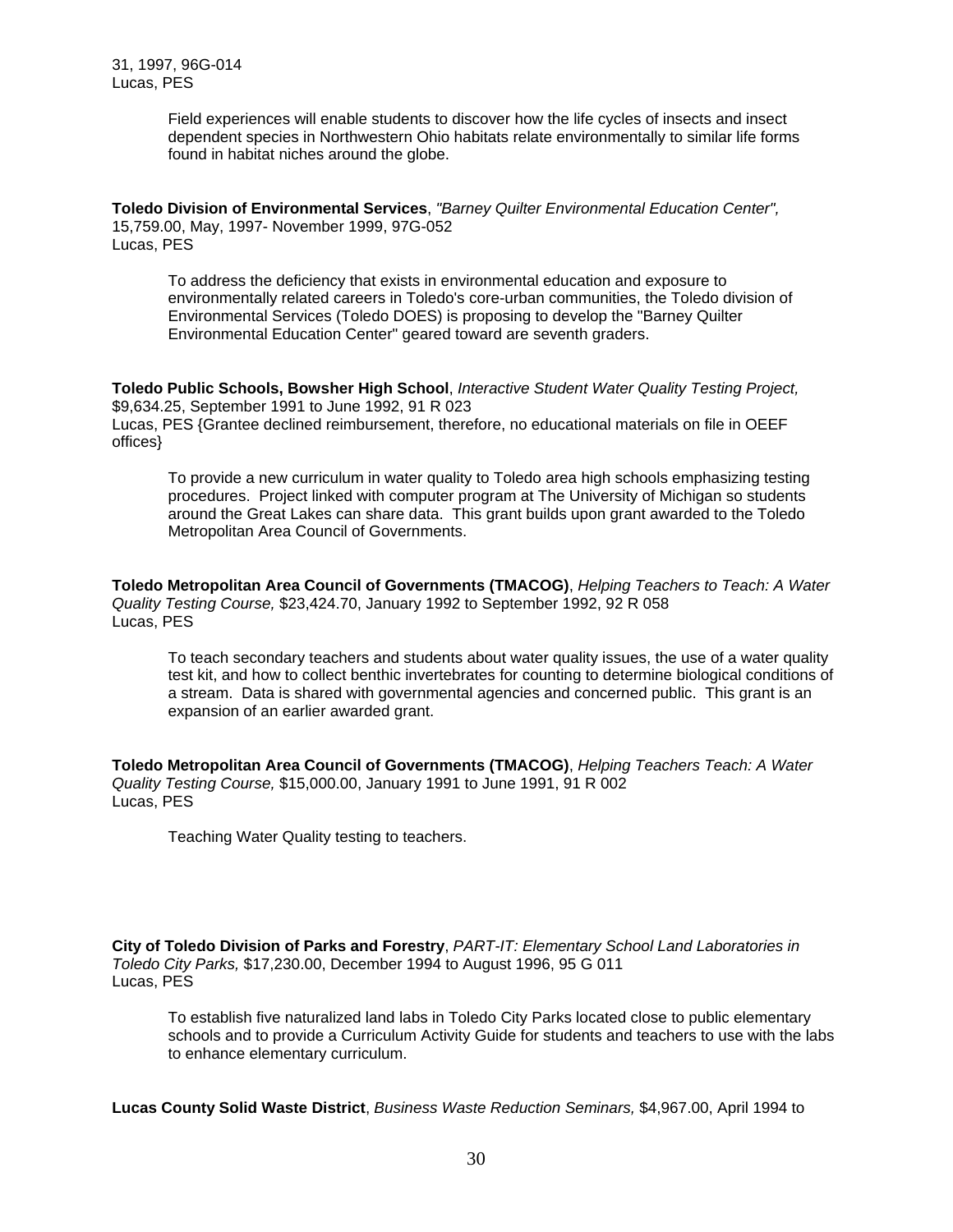To sponsor two waste reduction seminars with the University of Toledo and other organizations. Seminars, one for manufacturers and one for commercial enterprises and institutions, will assist the Lucas County and surrounding waste districts in achieving 25 percent waste reduction and recycling goal by enlisting area businesses and industry in voluntary waste reduction, recycling and pollution prevention programs. Participants will learn about environmental and economic benefits of reducing solid and hazardous waste; waste audit procedures; locally available technical assistance and service providers; and burying recycled materials.

**Metropolitan Park District of the Toledo Area**, *Nature Express,* \$17,882.00, March 1992 to March 1994, 92 R 072

Lucas , PES

To increase curriculum development and teacher training in environmental education within this urban environmental outreach program for economically disadvantaged students and community adults.

**Ohio Lake Erie Office**, *COASTWEEKS,* \$37,500.00, May 1992 to January 1993, 92 R 126 Lucas, Statewide Audience (PUB)

To fund Ohio's first CoastWeeks Conference held September 30 to October 1, 1992. Other activities throughout each month included beach and river clean-ups, an art contest and educational tours along Lake Erie's shoreline.

**Natural Areas Stewardship, Inc.**, *Oak Openings Education Project,* \$40,500.00, June 1993 to November 1994, 93 R 015 Lucas, Statewide Audience (PUB)

To promote understanding of natural environment of Oak Openings in northwest Ohio through traveling exhibit, field trips and classes, volunteer network, training workshops, curriculum packets and loan boxes, guided tours and other educational programs.

**Mahoning County Board of Health**, *Mahoning County Board of Health Project,* 19,735.00, January, 1997- January, 1999, 96G-155 Mahoning, PUB

The Mahoning County General Health District goal is to increase the number of septic system pumpings, to check the accuracy and update the current septic system data base, and to decrease groundwater pollution.

**Youngstown State University- Center for Environmental Studies**, *Environmental Education for Adult Audiences using Theatrical Presentation,* 46,174.00, May 1, 1997- October 31, 1998, 97G-062 Mahoning, PUB

Using theatrical performances and associated forums, the project will present a classical play with a significant environmental theme. General adult audiences will view and discuss the environmental theme of the play at Youngstown State University, and at five other colleges in Ohio. In addition, an original play with an environmental theme will be written, produced, and discussed.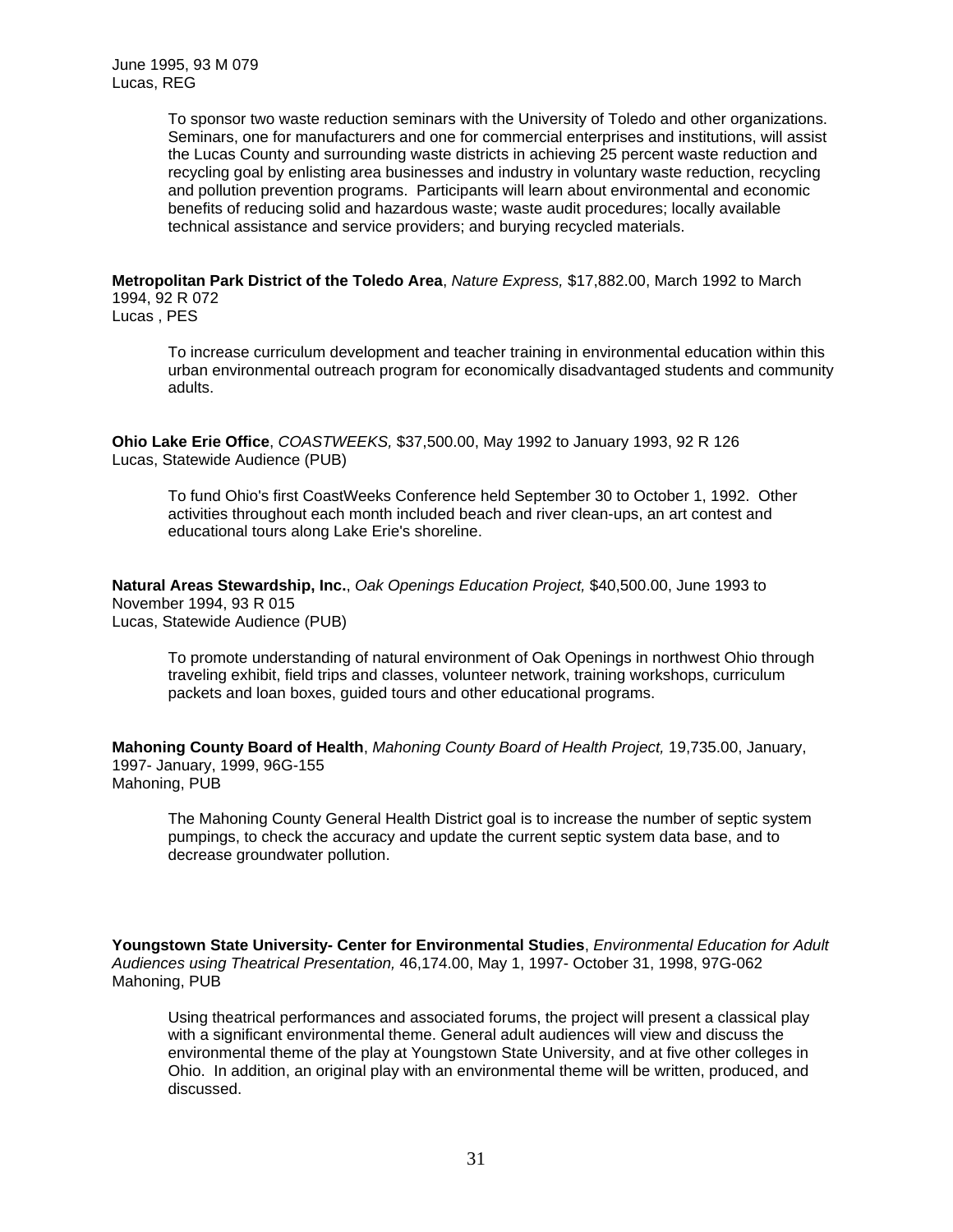**Youngstown State University, Department of Biology**, *Environmental Curriculum,* \$49,134.00, June 1993 to July 1995, 93 R 032 Mahoning, CCD

To develop an environmental science curriculum at Youngstown State University that meets the existing and expected needs for environmental scientists, based on survey results; in cooperation with area community and technical colleges.

**Mahoning Soil & Water Conservation District**, *Conservation Teacher Newsletter,* \$2,150.00, September 1991 to September 1992, 90 M 013 Mahoning, PES

To develop and publish a quarterly conservation newsletter for county and city school systems focusing on water quality, soil erosion, woodland, wildlife and agriculture; also includes activity sheets for grades K-1st, 2nd-3rd, and 4th-5th.

**St. Christine School, 8th Grade Science Club**, *Waste Audit - Education and Application,* \$23,040.00, November 1994 to May 1996, 95 G 030 Mahoning, PES

To instruct 8th grade students on procedure to plan and conduct commercial establishment solid waste audits involving enterprises throughout Mahoning County, to analyze results with staff members from the Mahoning County Solid Waste District, to recommend solutions for participating enterprises to reduce their solid wast stream, and to conduct educator workshops to expand environmental curriculum and replicate project in public and private schools throughout county. Commercial establishments in Mahoning, Ashtabula and Trumbull Counties.

**Medina County Soil and Water Conservation District**, *Focus on Environmental Education in Nature's Classroom,* \$4,999.00, July 1992 to June 1994, 92 M 069 Medina, PES

To develop environmental and conservation education curriculum which will help teachers plan land laboratories at two schools in the Medina City and the Black River School Districts.

**Mercer County Litter Prevention & Recycling**, *Environmental Research Update,* \$5,000.00, August 1992 to February 1994, 92 M 086 Mercer, PES

To prepare and distribute 20,000 book covers designed to promote environmental awareness and stewardship and to conduct a teachers environmental workshop on implementing environmental education in the classroom.

**Miami County Board of Education**, *Alliance of Land Lab Schools (All Schools),* \$37,825.00, July 1993 to June 1995, 93 R 011 Miami, PES

To expand environmental education program in nine school districts in Miami County in cooperation with Miami Soil and Water Conservation District. Program reaches 6,035 preschool through high school students and focuses on reclamation of property; preservation of woodland; and studies of soil, air, water quality and wildlife habitat.

**Miami Soil and Water Conservation District**, *The H2O: Water Project,* \$4,850.00, December 1992 to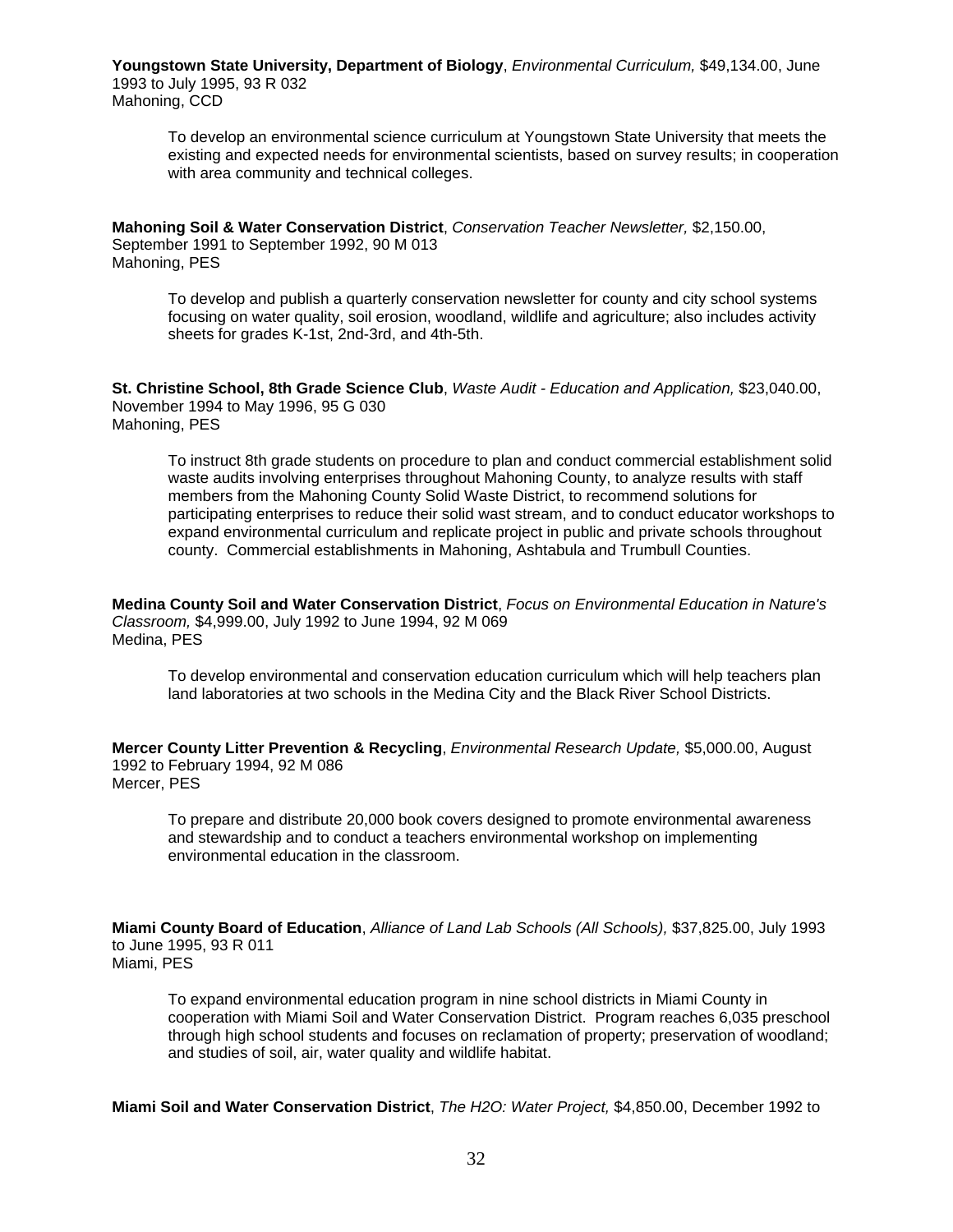To increase elementary teacher knowledge and student awareness of water quality concerns and issues in Southwestern Ohio with specific focus on Stillwater River Watershed.

**Brukner Nature Center**, *River Corridor Awareness,* \$14,500.00, February 1994 to February 1996, 93 R 058

Miami, Darke, Miami and Montgomery County Audiences (PUB)

To provide an informational bulletin to all land owners along the Stillwater River in Darke, Miami and Montgomery counties. The monthly bulletin, mailed to landowners, includes articles on how individual land owners can protect and preserve this resource.

**Montgomery-Greene County Local Emergency Response Council**, *Model SARA Compliance Workshop,* \$5,000.00, November 1991 to April 1992, 91 M 014 Montgomery, Montgomery, Greene County Audiences (REG)

To organize two workshops designed to educate the regulated community about Ohio's Emergency Planning and Community Right-to-Know-Act to increase compliance with regulations.

**United Theological Seminary**, *Faculty Study on Ecotheology,* \$49,767.00, February 1994 to January 1995, 93 R 048 Montgomery, CCD

For four seminars on relationship between theology, ethics and ecology which will later be integrated into a curriculum at United Theological Seminary.

**Miami Valley Regional Planning Commission**, *Groundwater Strategy Education,* \$50,000.00, March 1992 to October 1993, 92 R 065 Montgomery, Darke, Greene, Miami, Montgomery, Preble County Audiences (REG)

To educate water surveyors in ten jurisdictions about the findings of the Miami Valley Groundwater Protection Strategy regarding their community water supply site and how to protect and manage it; to educate coalition members in five jurisdictions about how they can protect and manage their groundwater resources; and to assess results of this educational effort.

**Mad River Township Schools, Mad River Middle School**, *Students for Environmental Action,* \$1,908.00, May 1994 to June 1995, 93 M 081 Montgomery, PES

To develop a year-long study of water and air quality for 20-30 students in a club that promotes environmental awareness. Workshops, field trips, and bi-monthly water and air testing will be conducted at four locations in cooperation with various organizations. Students and teachers will report their testing results to other students and the community.

**Aullwood Audubon Center and Farm**, *Earth Links: Bringing environmental issues to life for children and teachers in grades 3-12,* \$45,750.00, September 1991 to September 1993, 91 R 024 Montgomery, Montgomery, Warren, Miami, Clark, Preble, Butler County Audiences (PES)

Provides a series of activities which Dayton Daily News and AACF published weekly for 9 months (grades 3-6); exposes students in southwest Ohio to environmental issues and enables them to formulate responses (grades 5-8); provides field experiences which parallels curricula materials in natural history and environmental issues (grades 7-12); teaches students to perform tasks used in environmental impact assessments (grades 9-12); and provides training for elementary and secondary school teachers on environmental issues.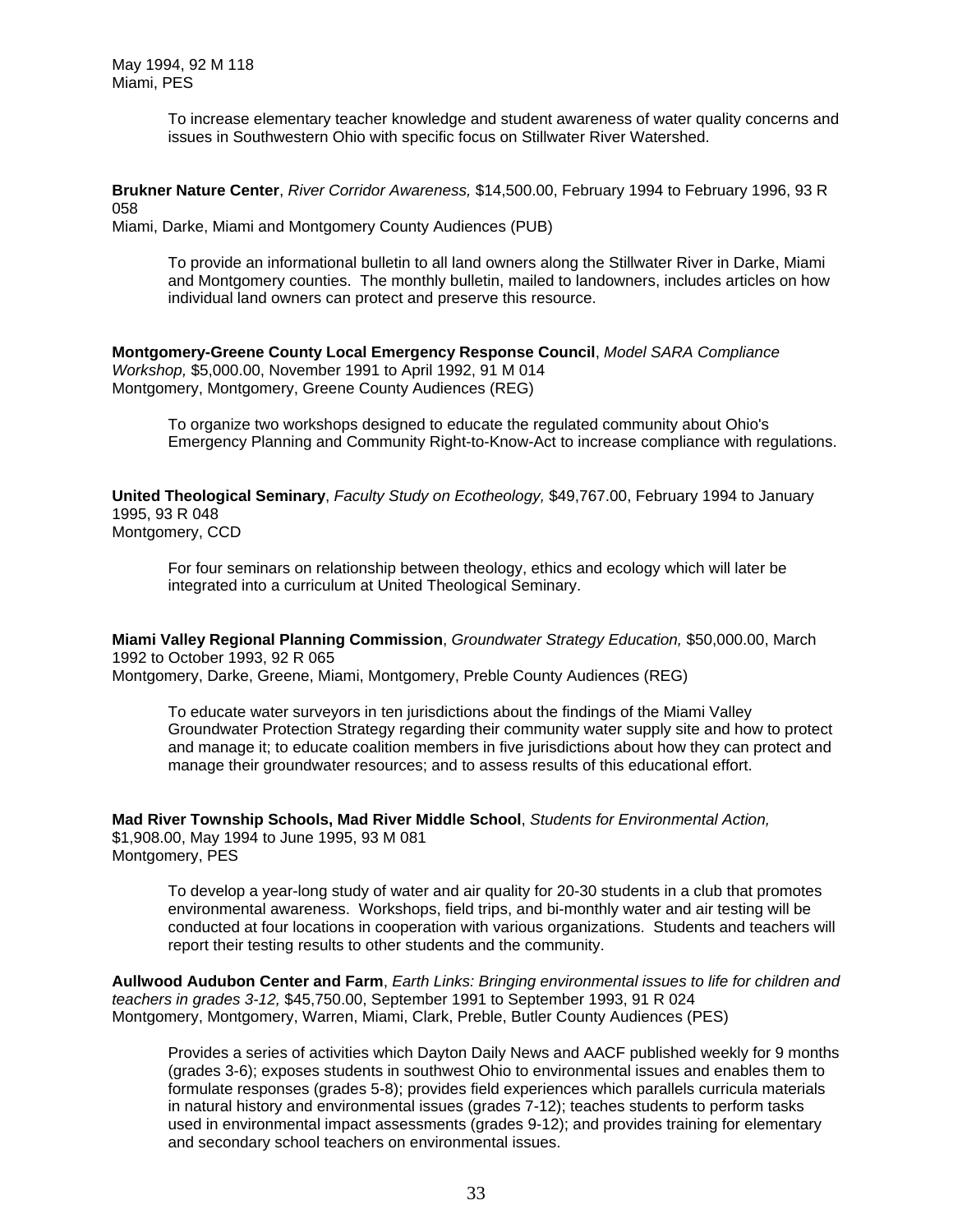**Aullwood Audubon Center and Farm**, *Aullwood Adventures,* 50,000.00, June, 1996- June, 1998, 96G-108 Montgomery, PES

To create a two year environmental education program in partnership with Dayton Public Schools Loos Elementary, which will foster a positive attitude toward science and the environment for children from culturally diverse backgrounds.

**Huber Heights City Schools, Science Department**, *A Year in the Life of Honey Creek,* \$5,000.00, May 1992 to April 1993, 92 M 033 Montgomery, PES

To enable elementary and high school students to investigate a tributary of the Mad River that receives point source effluent from a feedlot, plant nursery, and water treatment plant; and nonpoint sources of agricultural runoff. Studies will measure pollutant levels and their effects on stream wildlife.

**Huber Heights City Schools, Weisenborn Intermediate School**, *Earth lab,* \$18,596.00, June 1992 to June 1994, 92 R 076 Montgomery, PES

To fund an interdisciplinary cooperative learning program for students to develop citizenry skills producing environmental ethics and to involve students directly with the environment.

**Aullwood Audubon Center and Farm**, *Earth, No Boundaries,* \$50,000.00, November 1993 to August 1995, 93 R 042

Montgomery, Southwest Ohio Audience (PES)

This is a multi-component program providing experiential learning opportunities for students and teachers to increase awareness of environmental issues, improve scientific literacy and to promote pro-active problem solving skills. It provides hands-on investigations of environmental problems in biodiversity, neotropical migrant songbirds and endangered species and links students in southwest Ohio, Guatemala and Ontario.

**Ohio Environmental Protection Agency/SWDO**, *"An Ounce of Prevention: The Advantages of Reducing Waste",* 16,635.00, May, 1997-May 1998, 97G-048 Montgomery, PUB-REG

A video of approximately 20 minutes which promotes basic pollution prevention concepts to small businesses.

**Highland Local School System**, *Highland Environmental Learning Programs,* 47,453.10, May, 1997- June, 1999, 97G-018 Morrow, PES

A local landowner has donated the use of 10 acres to develop an Environmental Learning Habitat (ELH). This facility will consist of nature trails, a board-walk through wetland areas, a dock and informational displays. This site will be used as a teaching tool for the school district's teachers to promote an active learner inquiry method of instruction and for community groups to stimulate environmental awareness through programs that can be presented at the site.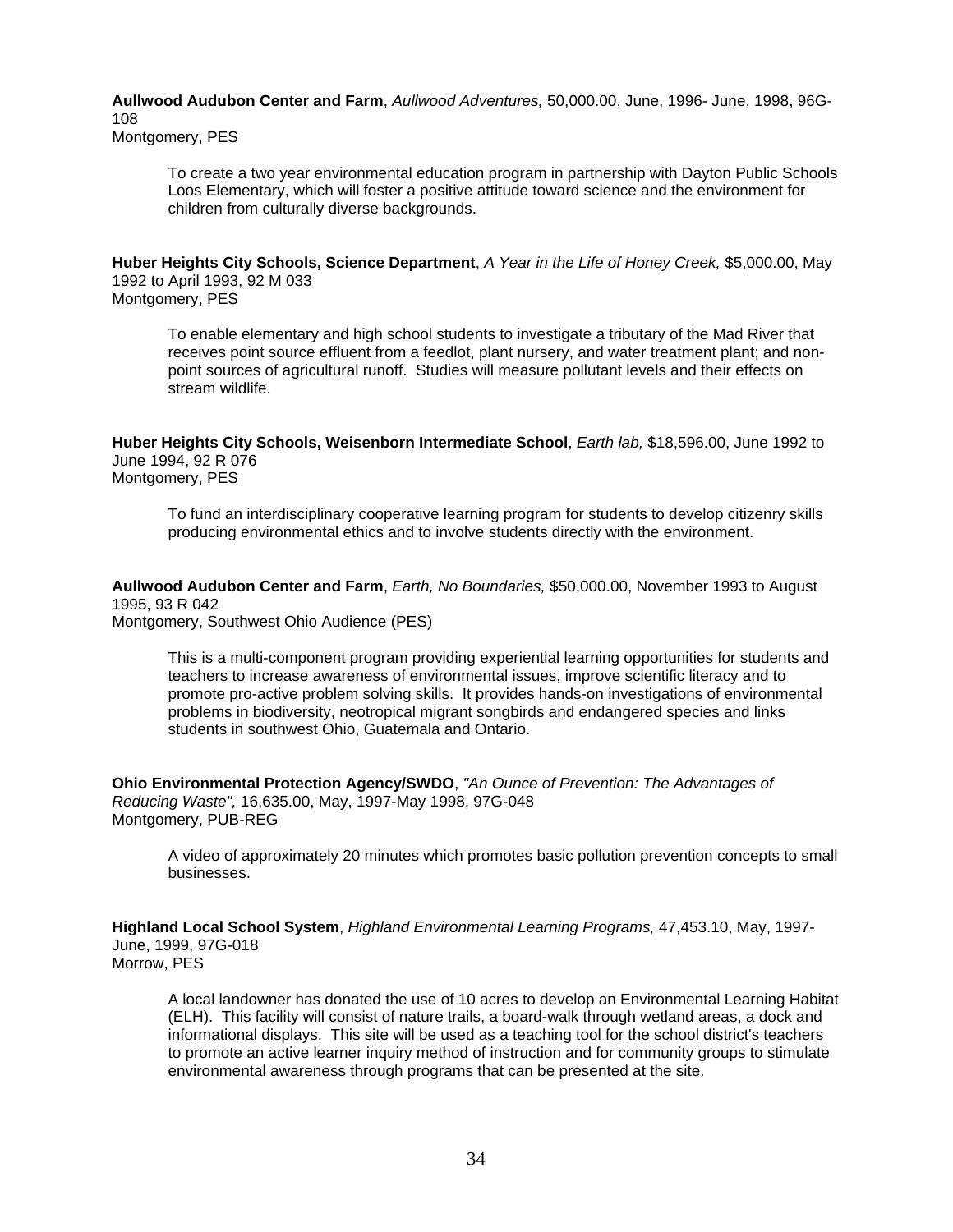**Zanesville City School District, Roosevelt Junior High School**, *Y.E.S. (Youth Environmental Services),* \$3,500.00, December 1991 to June 1992, 91 M 008 Muskingum, PES

To train teachers in the Super Savings Investigators and Project Wild Curricula, and to enable students to design a school recycling program. Involves collaborative efforts with both business and governmental agencies.

**Muskingum Soil & Water Conservation District**, *Groundwater Education Project,* \$4,778.00, October 1993 to March 1995, 93 M 034 Muskingum, PES

To produce a groundwater awareness program aimed at middle school and adult audiences in the Dillon Watershed.

**Muskingum County Responsible Solution Team**, *Household Hazardous Waste Education Project,* \$26,950.00, December 1994 to November 1995, 95 G 020 Muskingum, PUB

To initiate a comprehensive educational effort to educate Muskingum County residents how to dispose of the hundreds of household hazardous products used routinely in the home, for cars, and on the yard; and, to educate residents on alternative environmentally safe products. Activities include Household Hazardous Waste Collection Day, media public service announcements, billboard advertising, utility/tax bill inserts, fair booth displays, and development of school awareness kits for grades 3-8.

**Muskingum Area Technical College, Department of Science & Engineering**, *Southeastern Ohio Environmental Training Center,* \$50,000.00, July 1992 to December 1994 , 91 R 017 Muskingum, 14 Southeast Ohio County Audiences (REG)

To establish an environmental sciences training center serving southeastern Ohio, offering sitespecific training for regulated entities.

**Mid-East Ohio Vocational School District**, *Water Quality Awareness,* \$3,846.00, February 1994 to November 1994, 93 M 040 Muskingum, PES

To develop a water quality lab and classroom curriculum involving 90 vocational school and FFA students by conducting tests with an agriculture system and ground water flow model.

**Franklin Local Schools, Philo High School Science Department**, *Freshwater Ecosystem Monitoring,* \$4,030.00, May 1992 to June 1993 , 92 M 030 Muskingum, PES

Provides seed money for a long-term student water quality monitoring program at Philo High School to learn about freshwater ecosystems. Students also learn about the role citizens may take in protecting and improving water quality.

**Paulding Exempted Village Schools, Paulding High School**, *Project Aware,* \$49,999.06, April 1994 to June 1995, 93 R 112 Paulding, PES

To fund a five-day in-service for 36 teachers form pre-school through secondary levels form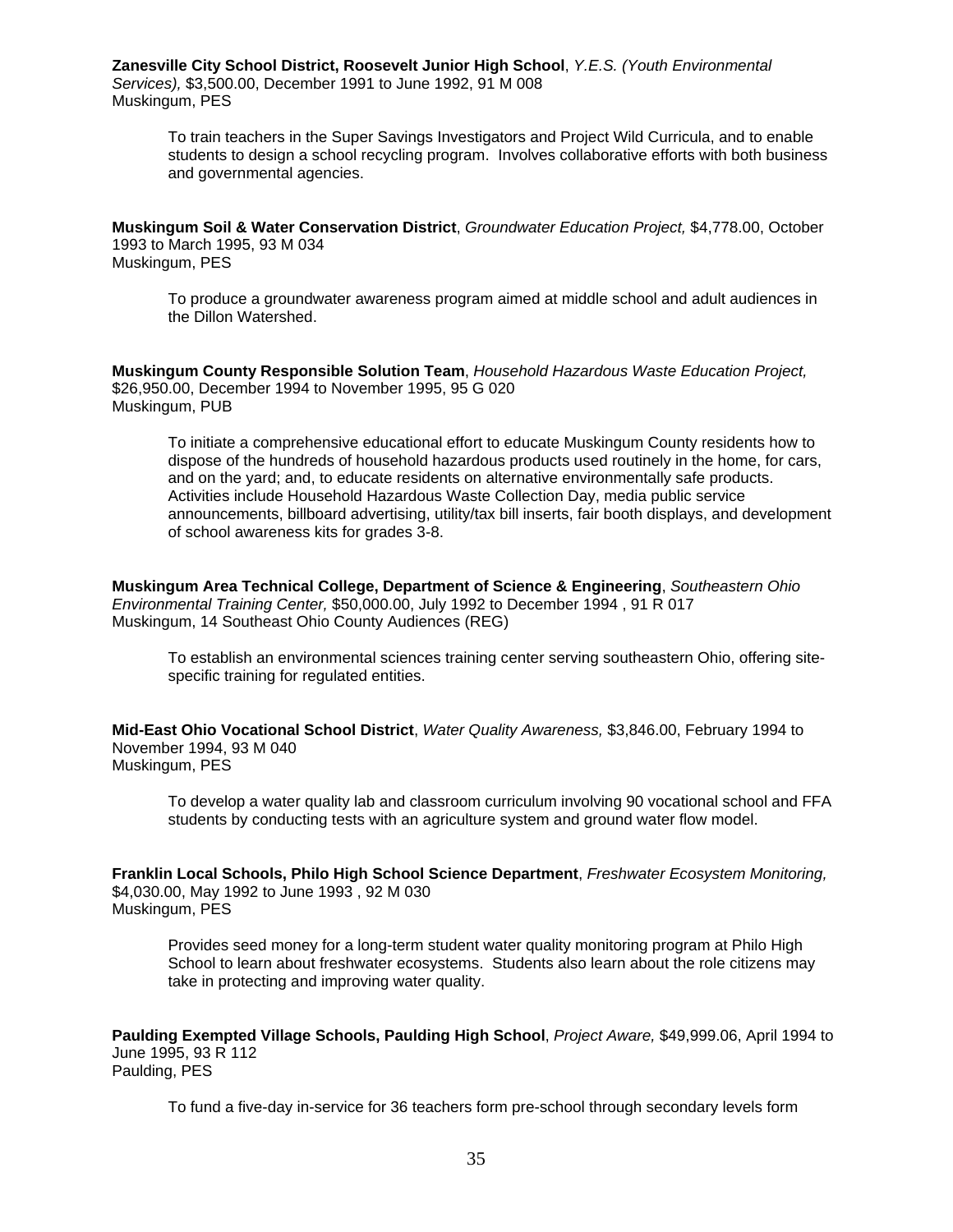Paulding Exempted Village, Wayne Trace Local Schools, and Antwerp Local Schools, to provide hands-on field studies of several habitats and introduction to various integrated curricula. Teachers will receive funds to incorporate lessons into their specific curriculum with assistance from the Ohio Department of Natural Resources and other environmental organizations. Materials gathered during project will be centralized in a resource center.

**Perry Soil & Water Conservation District**, *Students Today for Environmental Protection,* \$40,310.00, August 1993 to July 1995, 93 R 006 Perry, PES

Cooperative project to address non-point source pollution problems, their effect on ground and surface water supplies and how those sources can be reduced or eliminated. Uses classroom and field activities, teacher in-service training and curriculum development during 1993-94 and 1994-95 school years.

**The Sierra Club**, *Sustainability of water in Central Ohio, an interactive , educational program for adults of Central Ohio,* 7,190.00, May 1997, -May 1999, 97G-016 Pickaway, PUB

Develop an interactive program for adult groups of Central Ohio that will increase understanding of the concepts of "sustainability" and "caring capacity" as they apply to regional resources. A speakers bureau will be trained to lead programs that benefit environmental literacy.

**Teays Valley Local School District, Teays Valley Middle School Parent Support Group**, *TVMS Environmental Awareness,* \$2,500.00, April 1994 to July 1995 , 93 M 063 Pickaway, PES

To purchase books, posters, and environmental videos for student assignments, classroom instruction enhancement and general reading to promote awareness of environmental issues.

**Ohio Department of Natural Resources, Division of Natural Areas and Preserves**, *Adams Lake Prairie State Nature Preserve Outreach Display,* \$773.00, June 1992 to January 1993, 92 M 027 Pike, Adams, Pike County Audiences (PUB)

To create portable exhibit illustrating unique natural history of Adams County and surrounding area to increase public awareness and appreciation of unique characteristics.

**Kent State University, Department of Research and Sponsored Programs**, *Sedimentation Basin Manual,* \$11,951.00, July 1994 to January 1996, 93 R 072 Portage, REG

To produce and disseminate a manual containing up-to-date information on the design and function of sedimentation basins used in water quality management. The manual will include U.S. and international literature and the results of three graduate research projects underway in northeast Ohio. The research focuses on an assessment of the actual performance of basins in reducing non-point source pollution, and an assessment of alternate chemical and structural approaches to improving basin performance.

**Portage Soil & Water Conservation District**, *Storm Drain Stenciling Program,* \$1,210.00, January 1995 to December 1995, 95 G 002 Portage, PUB

To inform public at large how substances (soapy water, anti-freeze, oil, pet waste, etc.) dumped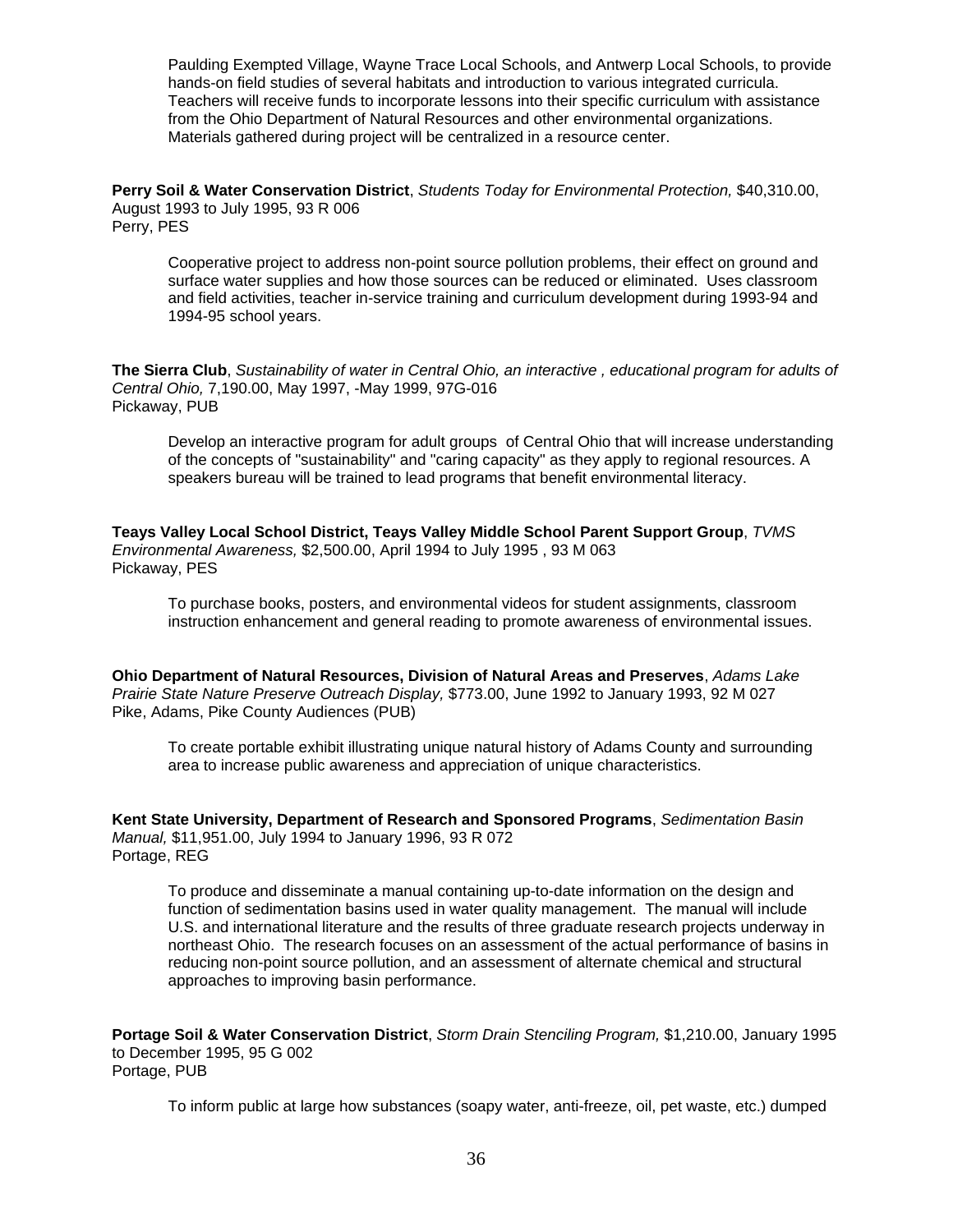into a storm drain causes the receiving body of water, such as lakes, rivers, and streams, to become polluted. Selected storm drains throughout county will be marked with stencil signs indicating into what body of water it drains.

**Kent State University, Department of Geology**, *Development of a College-Level Course in Stormwater Management and Erosion Control,* \$4,741.00, August 1991 to August 1992 , 90 M 005 Portage, CCD

To develop a new college undergraduate and graduate level course in stormwater management and erosion and sediment control with an overview of water quality, environmental assessment and management.

**Kent State University, Department of Biology**, *Environmental Problem Solving,* \$4,730.00, July 1992 to January 1994, 92 M 071

Portage, Columbiana County Audience (CCD)

To develop curriculum for a college environmental geology course incorporating field study of local problem areas. Students will present results of their studies to local residents and park users and methods will be presented to primary and secondary teachers.

**Kent State University, Department of Geology**, *Federal Non-Point Source Pollution Regulations: A Professional Workshop,* \$3,415.00, August 1992 to November 1992, 92 M 101 Portage, Summit, Portage County Audiences (REG)

Workshop was held in September 1992 for the regulated community dealing with structure and permit requirements for control of stormwater runoff from industrial facilities and construction sites.

**Kent State University, Department of Earth and Atmosphere Sciences**, *Hydrologic Impact of Land Use,* \$38,962.00, January 1995 to December 1996, 95 G 010 Portage, Northeast Ohio: Summit, Portage, Cuyahoga, Medina, Lorain, Geauga, Lake, Ashtabula, Trumbull, Mahoning, Stark County Audiences (REG)

To conduct seminars/workshops and to prepare a guidance manual which will provide information and hands-on experience on using a new technique for assessing the impact of land use change on surface water runoff and groundwater recharge. The project will allow planners, developers, and environmental groups in northeast Ohio to make planning, zoning, and land use decisions on the basis of understandable, accessible, and objective environmental information.

**W.S.O.S. Community Action Commission, Inc.**, *Project EASE II,* \$25,000.00, June 1995 to February 1996, 95 G 076 Sandusky, Wood, Sandusky, Ottawa, Seneca County Audiences (REG)

To increase environmental awareness of small business owners and technical assistance providers by increasing their ability to achieve and maintain regulatory compliance, and to update, reprint and disseminate the Guidebook of Environmental Regulations for Small Business, conduct regional workshops and provide individual follow-up assistance.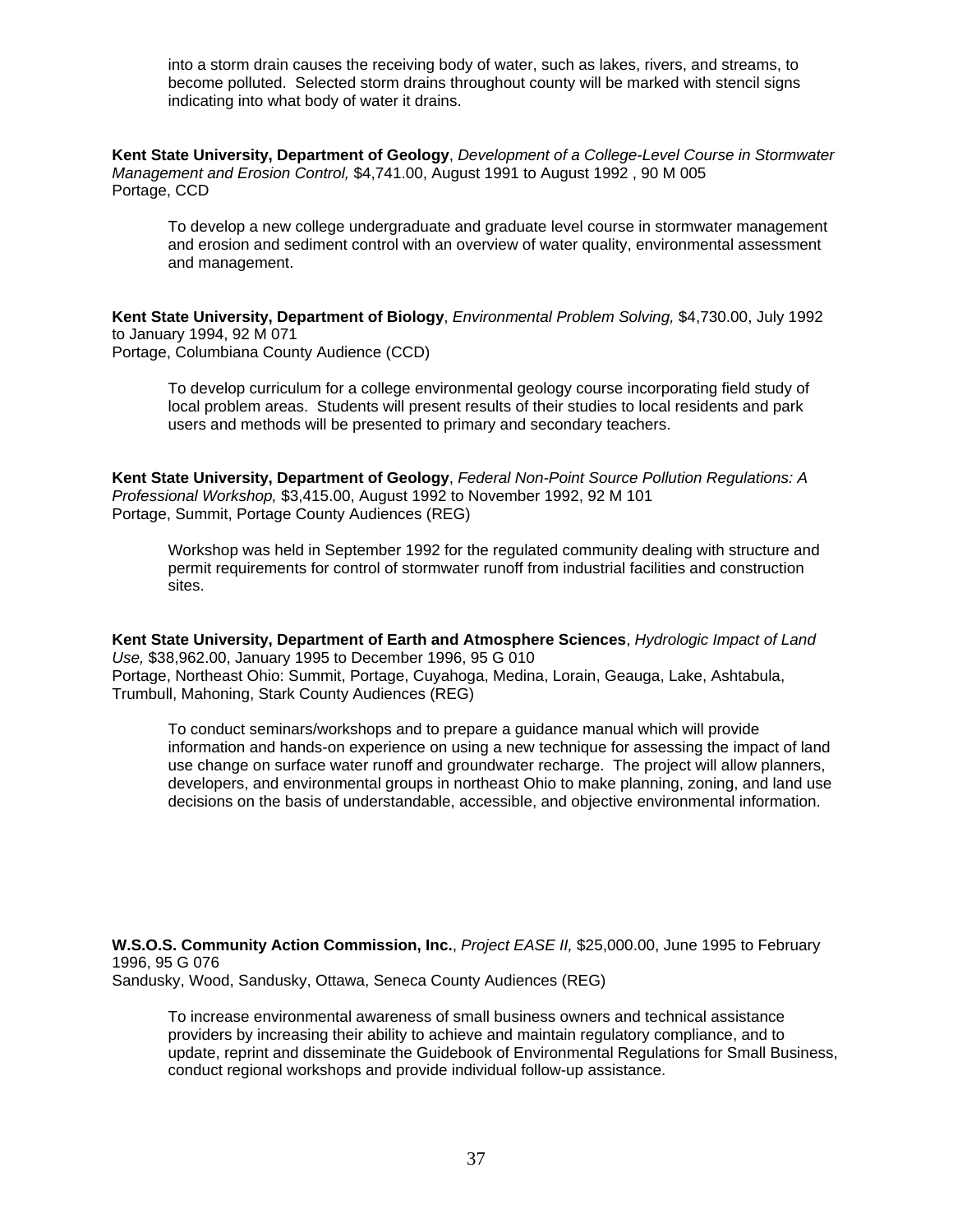**W.S.O.S. Community Action Commission, Inc.**, *Project EASE, Environmental Awareness for Small Enterprise,* \$48,395.00, June 1993 to May 1994, 93 R 022 Sandusky, Wood, Sandusky, Ottawa, Seneca County Audiences (REG)

To increase environmental awareness of small business owners and technical assistance providers and to increase capacity to achieve and maintain regulatory compliance through a seminar for and development and dissemination of "The Guidebook to Environmental Regulations for Small Business".

**Sandusky County Schools, Office of Educational Services**, *EcoLogics,* \$20,325.00, March 1992 to August 1992, 92 R 040 Sandusky, PES

To help academically talented students in grades 7-9 to conduct research on environmental issues. Research teams present finding in an all day competition.

**Sandusky County Schools, Office of Educational Services**, *EcoLogics,* \$15,000.00, January 1991 to June 1991, 91 R 003 Sandusky, PES

A competitive program for junior high youth designed to help students become more aware of and formulate solutions to environmental problems.

**Heidelberg College, Water Quality Laboratory**, *Agriculture and Water Resources: An Environmental Extension Program,* \$25,000.00, November 1992 to November 1994, 92 R 094 Seneca, Statewide Audience (AGR)

To provide 80 seminars between November 1992 and November 1994 on research and monitoring programs by state and federal agencies, universities and industries to foster voluntary adoption of cost effective best management practices within rural and urban environments.

**Heidelberg College, Water Resources Program**, *Integrating Interdisciplinary Resources Studies Around the Curriculum-based Long-term Watershed Studies Model,* \$49,992.00, May 1995 to May 1997, 95 G 126

Seneca, PES

To integrate Heidelberg's Colleges interdisciplinary curriculum in water resources, develop a curriculum-based long-term watershed studies model of interdisciplinary education, and adapt the CLWS model in developing collaborative relationships with Ohio high school science teachers.

**The Wilderness Center, Inc.**, *Nature's Yard,* \$30,590.00, November 1994 to November 1996, 95 G 005 Stark, Stark, Wayne, Holmes, Tuscarawas County Audiences (PUB)

To conduct as series of presentations and workshops to raise public awareness of home and business-owner non-point source pollution sources in yard care; and, to educate on practical means of growing environmentally sound lawns and gardens.

**The Wilderness Center, Inc.**, *Environmental Education Outreach,* \$36,022.00, February 1992 to February 1993 , 92 R 051 Stark, Wayne, Stark, Holmes, Tuscarawas County Audiences (PES)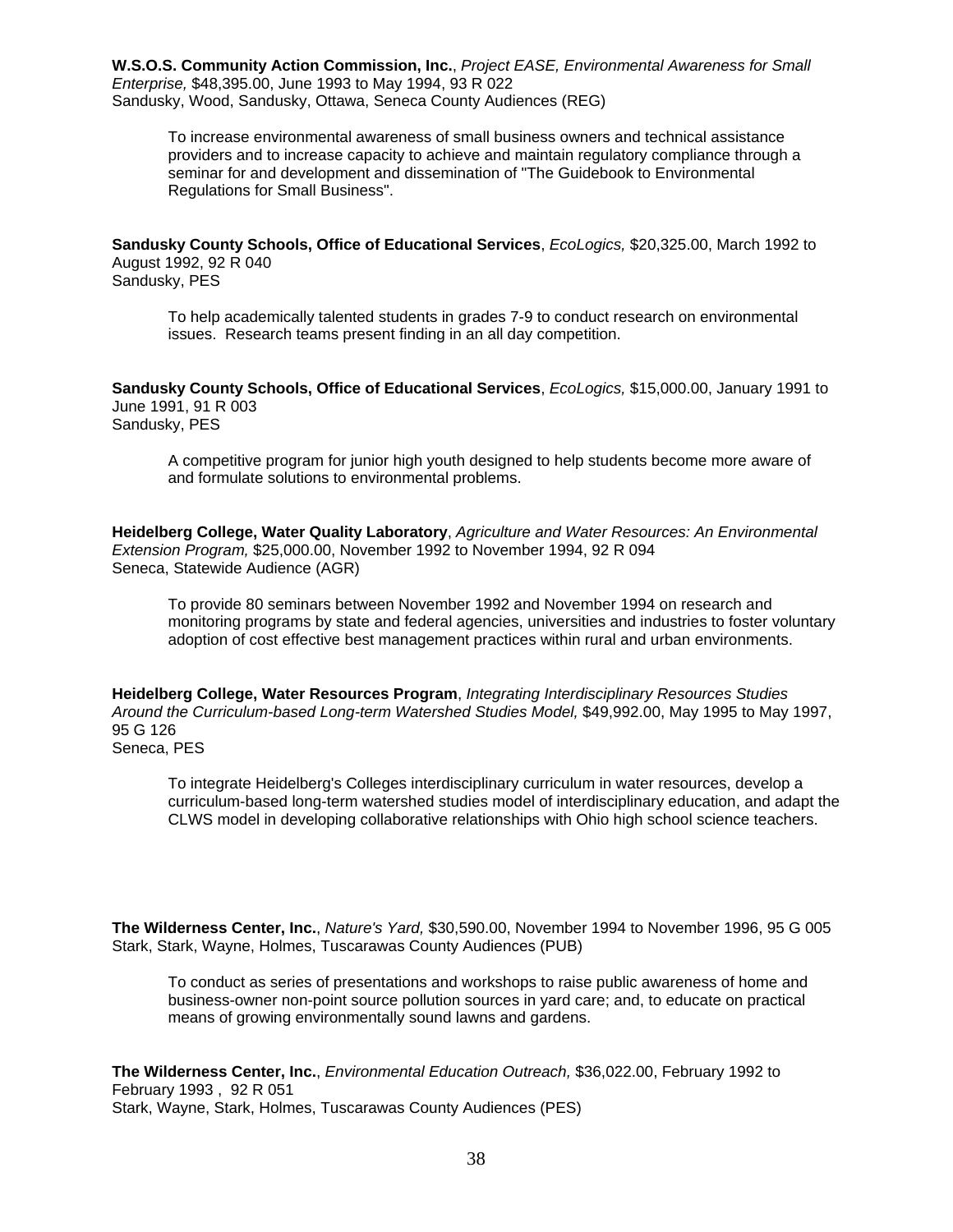To develop and offer a positive and comprehensive environmental issue program to schoolchildren, teachers, youth groups and general public in Wilderness Center's area.

**Stark County School District**, *Little Tikes Discovery Program,* \$5,000.00, December 1993 to October 1995, 93 M 042 Stark, PES

To develop and field test three model outdoor environmental education programs for area preschool classrooms. Students visit learning stations and react to experiences through art, music, movement, dramatic play, storytelling, cooking or other methods. Project is in cooperation with Stark County Department of Education and Canton Area YMCA.

**Mount Union College, Nature Center**, *Applied Environmental Ethics,* \$3,000.00, December 1992 to December 1994, 92 M 100 Stark, PES

To offer four workshops focusing on applied environmental ethics in solid waste, energy, water resources and air quality for K-College educators, and how to integrate environmental ethics into education activities.

**Alliance City Schools, Liberty Elementary School**, *Investigate! Collaborate! Analyze!: A Research Study of the Environment Utilizing the National Geographic Kids Network,* \$4,999.00, September 1991 to June 1993, 90 M 008 Stark, PES

For fourth and fifth graders to participate in National Geographic Kids Network, focusing on acid rain, weather patterns, water analysis, and trash composition and disposal.

**The Wilderness Center**, *Environment Investigators,* 9877 Alabama Ave SW, July 1, 1997- December 31, 1999, 97G-033 Stark, PES

Environment Investigators offers interdisciplinary, theme based programs which encourage family and cooperative learning. Hands-on discovery of the natural environment will be offered at the Wilderness Center one Saturday each month for families with children age 4 to 15. Our partner, the Canton Urban League, will help us reach a goal of 50% participation from disadvantaged families.

**Akron Public Schools, Central-Hower High School**, *SEABASE AMERICA,* \$4,984.00, November 1992 to May 1993, 92 M 104 Summit, PES

Collaborative project among University of Akron, Sea World, Akron Public (Central-Hower High School) and Copley-Fairlawn (Copley High School) Schools, to teach students the environmental factors affecting fresh and saltwater ecosystems using electronically transmitted data and hypotheses on possible outcomes of human intervention in the water cycles.

**City of Akron, Health Department**, *A Breath of Fresh Air,* \$3,000.00, November 1991 to July 1993, 91 M 012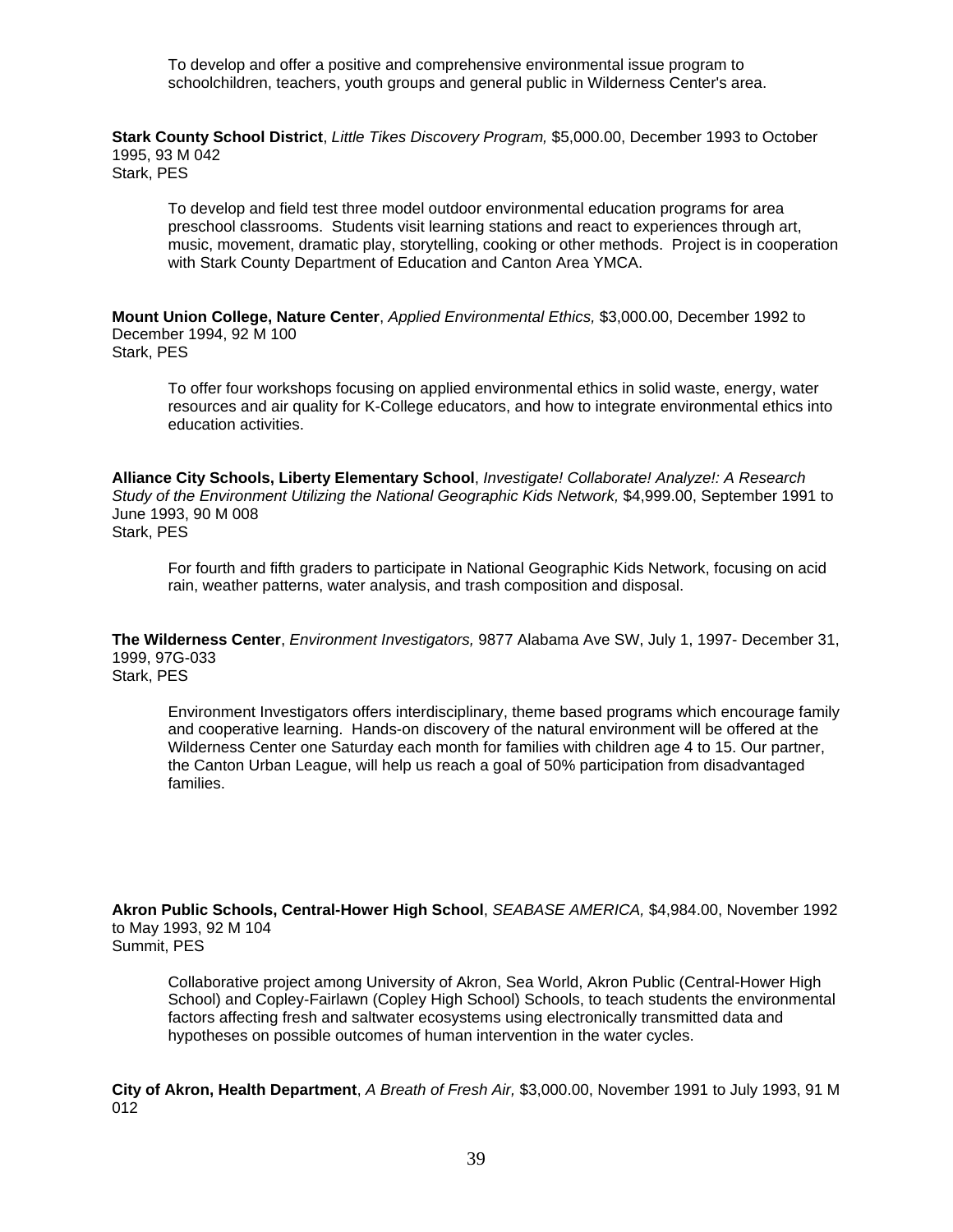To develop and present puppet shows for students in grades K-1, to incorporate American Lung Association curricula for grades 2-3, and to use problem solving activities for middle and high school students.

**Friends of the Crooked River**, *Cuyahoga River Slide Show/Video,* \$4,990.00, November 1992 to June 1993, 92 M 085

Summit, Cuyahoga, Geauga, Portage, Summit County Audiences (PUB)

To produce a 20-minute slide show and video for school children and general public portraying positive and negative human impacts on the Cuyahoga River, and will portray the River as a valuable historical, recreational and commercial resource in recovery. A brochure listing resources, organizations, and actions for river protection will be prepared and support Cuyahoga River Remedial Action Plan efforts.

**Friends of the Crooked River**, *Home Sewage Homeowner Education Project,* \$31,770.00, June 1995 to December 1996, 95 G 105 Summit, PUB

To educate at least 1,000 homeowners in the Cuyahoga River watershed on the proper maintenance of their sewage treatment systems.

**Home Builders Association of Greater Akron**, *Urban Erosion Control Demonstration,* \$2,400.00, May 1992 to October 1993, 92 M 028 Summit, REG

To fund demonstration of urban erosion control methods and to provide an urban home construction workshop to educate developers about the benefits of various erosion control techniques.

**The University of Akron, Wayne College**, *Wetlands Workshop for Teachers,* \$2,640.00, April 1992 to July 1992, 91 M 021 Summit, Wayne County Audience (PES)

To educate Wayne County, Orrville City and Wooster City school teachers from grades 7-12 about Federal Wetlands Delineation procedures. Workshops include study of vegetation, soils, hydrology, mathematics and federal regulations.

**Home Builders Association of Greater Akron**, *Urban Display,* \$2,400.00, February 1992 to May 1993, 92 M 029 Summit, PUB

To fund development of a mobile demonstration of urban soil erosion control to educate general public about erosion control methods.

**Ohio Environmental Protection Agency, Northeast District Office**, *Elementary School Environmental Program,* \$2,500.00, September 1991 to September 1992, 90 M 012 Summit, PES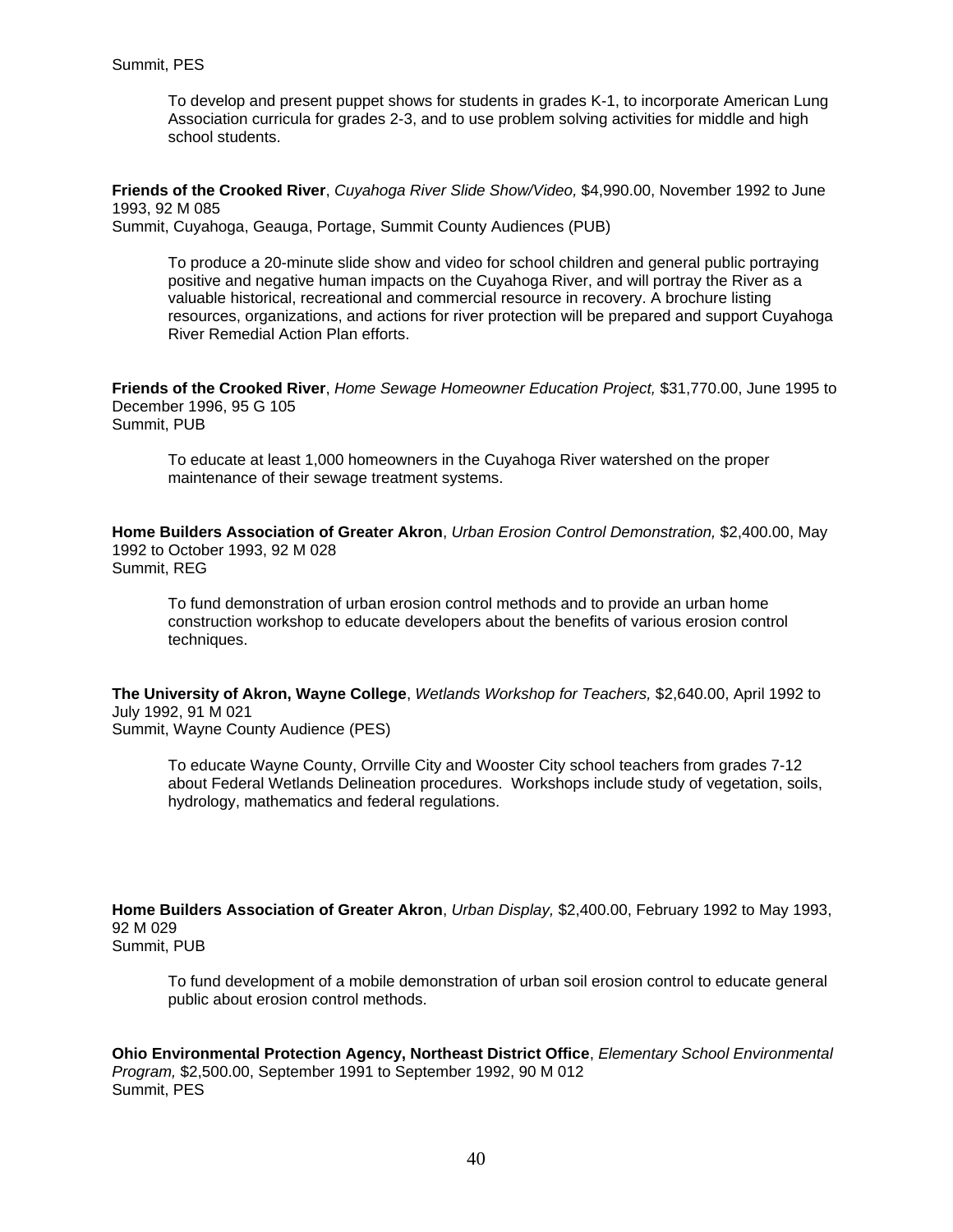To educate school children about environmental protection and regulation particularly focusing on water conservation, pollution, recycling, and trees.

**MVTechnologies, Incorporated**, *Containment of Environmental Impact from Crude and Refined Petroleum Product Spills,* 44,321.00, January 1, 1997-January 31, 1998, 96G-131 Summitt, REG

The environmental impact and remediation of petroleum oil spills are of constant concern to the oil and gas and refined petroleum products industry. New technologies and regulations are constantly emerging. This project proposes to hold two workshops which will utilize adult learning principles such as interactive lectures and hands-on experimentation to educate the regulated community on the latest technologies and regulations which deal with these problems. Follow up activities are designed to continue this process.

**Ohio Environmental Protection Agency/ Northeast District Office**, *Enviroscape-An educational Aid,* 4,484.00, July 1, 1996- June 30, 1998, 96G-092 Summitt, PUB

To develop a quality educational aid to illustrate how point source and non-point source activities impact water quality.

**Newton Falls Exempted Village School District**, *Land Lab,* \$19,979.00, May 1994 to June 1996, 93 R 079

Trumbull, PES

To develop environmental land lab activities on 53-acres addressing wildlife habitat and management, weather, water quality, and flora and fauna. Curricula on environmental issues will be developed for school students, teachers educated on use of the land lab, and summer and weekend courses offered to the community.

**Niles City Schools, Jackson Elementary School**, *Project N.I.L.E.S.,* \$15,000.00, December 1993 to December 1995, 93 R 036 Trumbull, PES

To develop third and fourth grade environmental education curriculum and land laboratory behind Jackson Elementary School with cooperation of five environmental organizations. Project will serve 500 students in community involving issues of wildlife and bird study, weather, water qualities, and forestry.

**Niles City Schools, Niles McKinley High School**, *Mosquito Creek Project,* \$5,000.00, December 1993 to December 1994, 93 M 041 Trumbull, PES

The Niles McKinley High School Science Club will work with the Ohio EPA and Ohio DNR district offices and the Trumbull Soil and Water Conservation District to study Mosquito Creek for wildlife and water quality. Macroinvertabrates will be collected and analyzed; interrelationships among science, technology and society will be studied.

**Trumbull County Litter Prevention**, *Preschool Guidebook,* \$13,560.00, February 1992 to November 1993, 92 R 044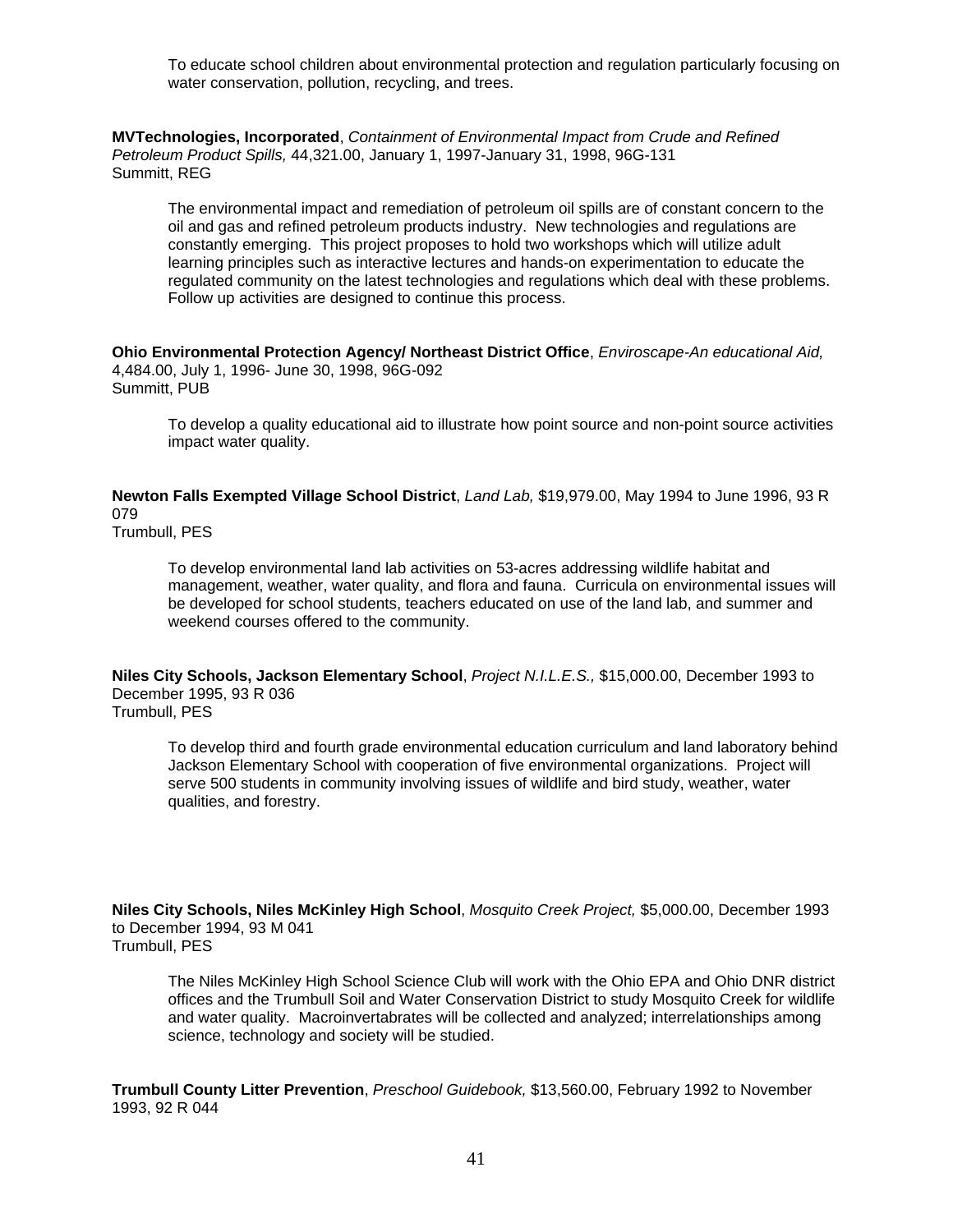To work with preschools, Headstart centers and elementary schools to create environmental education activities and distribute preschool guidebook.

**Tuscarawas Soil & Water Conservation District**, *Non Point Source Pollution Education Project,* \$35,000.00, June 1994 to May 1996, 93 R 047 Tuscarawas , PES

To implement use of a non-point source pollution education program consisting of a comprehensive hands-on activity book covering six subject areas and six visual learning lab sites located at the Norma Johnson Conservation Center.

**Operation: Future Association**, *Student Field Experiences,* \$7,300.00, January 1995 to December 1996, 95 G 071

Union, CCD

To enable 40 OSU undergraduate students to better understand working in an environmental field, through field experiences and partnership building. Activities include collecting and transferring tillage transect data on the habitat and water quality in the Darby Creek watershed, working with field offices to locate planned and installed best management practices, and learning how to prepare grant applications. Field work in Franklin, Logan, Union, Champaign, Madison, Pickaway Counties.

**Union Soil and Water Conservation District**, *Union County Environmental Education Program,* \$50,000.00, June 1994 to July 1996, 93 R 069 Union, PES

To develop complementary land laboratories in five Union County schools, representing three school districts; to develop lesson plans integrating environmental education into multiple disciplines; to hold workshops and seminars for teachers; and, to develop a student mentor program to promote positive interactions between school populations. The five schools will mentor other schools by hosting field days and distributing educational resources. Each school will host a different land lab including: native bird habitat, woodland and forest ecology, wildlife enhancement prairie grasses, water quality and monitoring, and butterfly and native trees.

**Ultimate Recycling Center** , *Reuse Education Project,* 50,000.00, March 96-February 98, 96G-015 Vinton, PUB

To educate the citizens of southeastern Ohio about the benefits of reuse by taking educational programs developed for reuse activities, to the regulated community groups, school children and general public.

**Mason City Schools, Mason High School**, *Project Link - Learning by Integrating New Knowledge,* \$24,865.00, November 1994 to October 1996, 95 G 026 Warren, PES

To integrate Mason High School's 9th grade environmental science, social studies, language, fine arts and math curricula into coordinated thematic units. Curricular model can be used to develop similar programs for other grade levels and at other school districts and will be disseminated to Warren, Hamilton, Butler, Montgomery, Clermont and Clinton Counties.

**Wayne Local School District, Waynesville High School**, *The River Ecosystem,* \$12,775.00, June 1995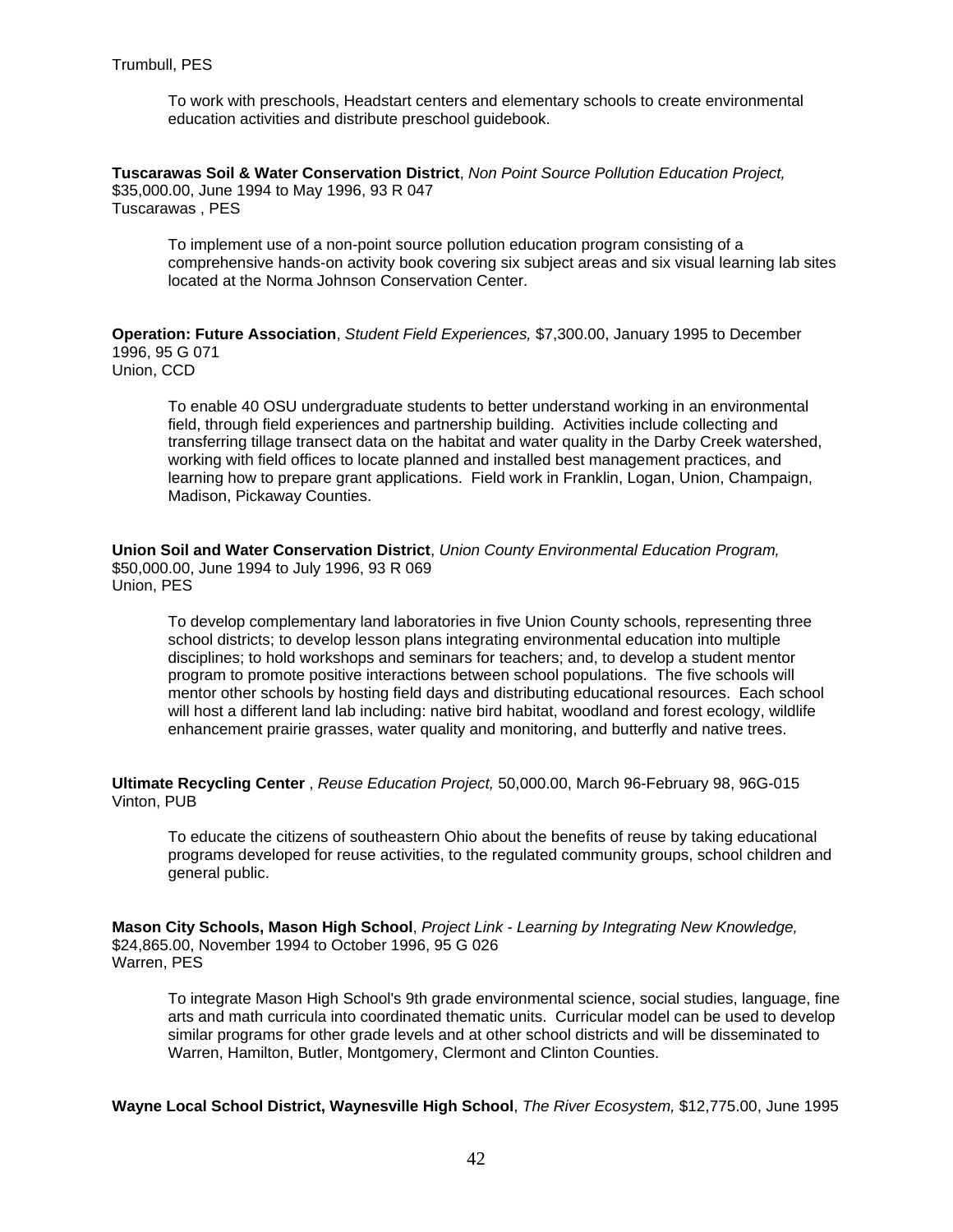To use the Little Miami River ecosystem as a vehicle for the integration of Biology II and Algebra II.

**City of Lebanon**, *PCB Education Conference,* \$12,550.00, June 1992 to February 1993, 92 R 055 Warren, Statewide Audience (REG)

To host a statewide conference for employees of all municipally owned and operated electric utilities addressing potential hazards of PCB contaminants, proper Ohio EPA reporting methods, and consequences of non-compliance with all Ohio EPA regulations and requirements.

**Marietta College, Women in the Sciences**, *Extended Environmental Projects,* \$5,000.00, June 1992 to November 1993, 92 M 080 Washington, PES

The organization, Women in the Sciences, will provide hands-on environmental science activities to male and female students in grades 5 through 8 during the summer residential program at Marietta College.

**Marietta College, Women in the Sciences**, *Environmental Academic Alliances,* \$24,824.00, November 1992 to November 1993, 92 R 122 Washington, PES

To develop local coalition for environmental education among Marietta College faculty, elementary and middle school teachers, and industry; to conduct summer workshops to assist teachers in developing lessons, to offer visits for teachers and selected students in grades 5-9 to college science labs and industrial sites. Focus is on brine disposal, clean air and water, strip mining, and coal burning power plants.

**Washington Soil and Water Conservation District**, *Washington County Watersheds Study Project (WCWSP),* 20,266.00, July 1, 1996-July 1, 1998, 96G-080 Washington, PES

To educate students of Washington County about the importance, diversity and conservation opportunities of the County's seven watersheds.

**Wayne Soil & Water Conservation District**, *Killbuck Watershed,* \$20,600.00, April 1994 to April 1996, 93 R 059 Wayne, AGR

To reduce non-point source pollution in the Killbuck Watershed by offering educational seminars and developing materials for landowners and general public. This project compliments the Ohio EPA \$5 million loan pilot project in the Killbuck Watershed. Joint effort of Wayne County SWCD, Wayne County Extension Service, USDA SCS, and Ohio Agriculture Research and Development Center.